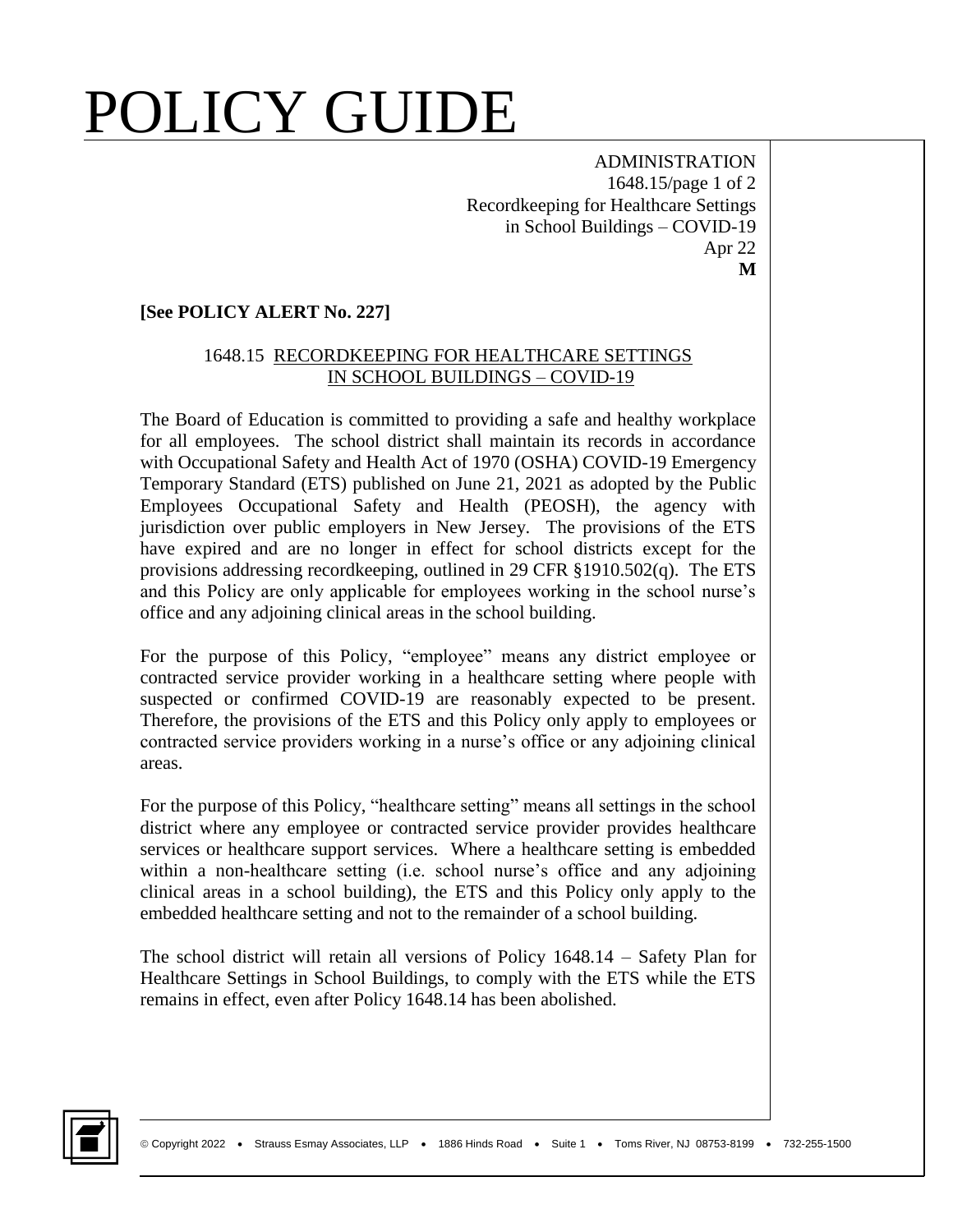ADMINISTRATION 1648.15/page 2 of 2 Recordkeeping for Healthcare Settings in School Buildings – COVID-19

The school district will establish and maintain a COVID-19 log to record each instance in which an employee is COVID-19 positive, regardless of whether the instance is connected to exposure to COVID-19 at work. The COVID-19 log will contain, for each instance, the employee's name, one form of contact information, occupation, location where the employee worked, the date of the employee's last day in the healthcare setting, the date of the positive test for, or diagnosis of, COVID-19, and the date the employee first had one or more COVID-19 symptoms, if any were experienced.

The school district will record the information in the COVID-19 log within twenty-four hours of learning the employee is COVID-19 positive. The school district will maintain the COVID-19 log as a confidential medical record and will not disclose it except as required by the ETS or other Federal law. The school district will maintain and preserve the COVID-19 log while the ETS remains in effect.

By the end of the next business day after a request, the school district will provide for examination and copying: all versions of Policy 1648.14; the individual COVID-19 log entry for a particular employee to that employee and to anyone having written authorized consent of that employee; and a version of the COVID-19 log that removes the names of employees, contact information, and occupation, and only includes, for each employee in the COVID-19 log, the location where the employee worked, the last day that the employee was in the healthcare setting before removal, the date of that employee's positive test for, or diagnosis of, COVID-19, and the date the employee first had one or more COVID-19 symptoms, if any were experienced, to all employees.

29 CFR §1910.502(q)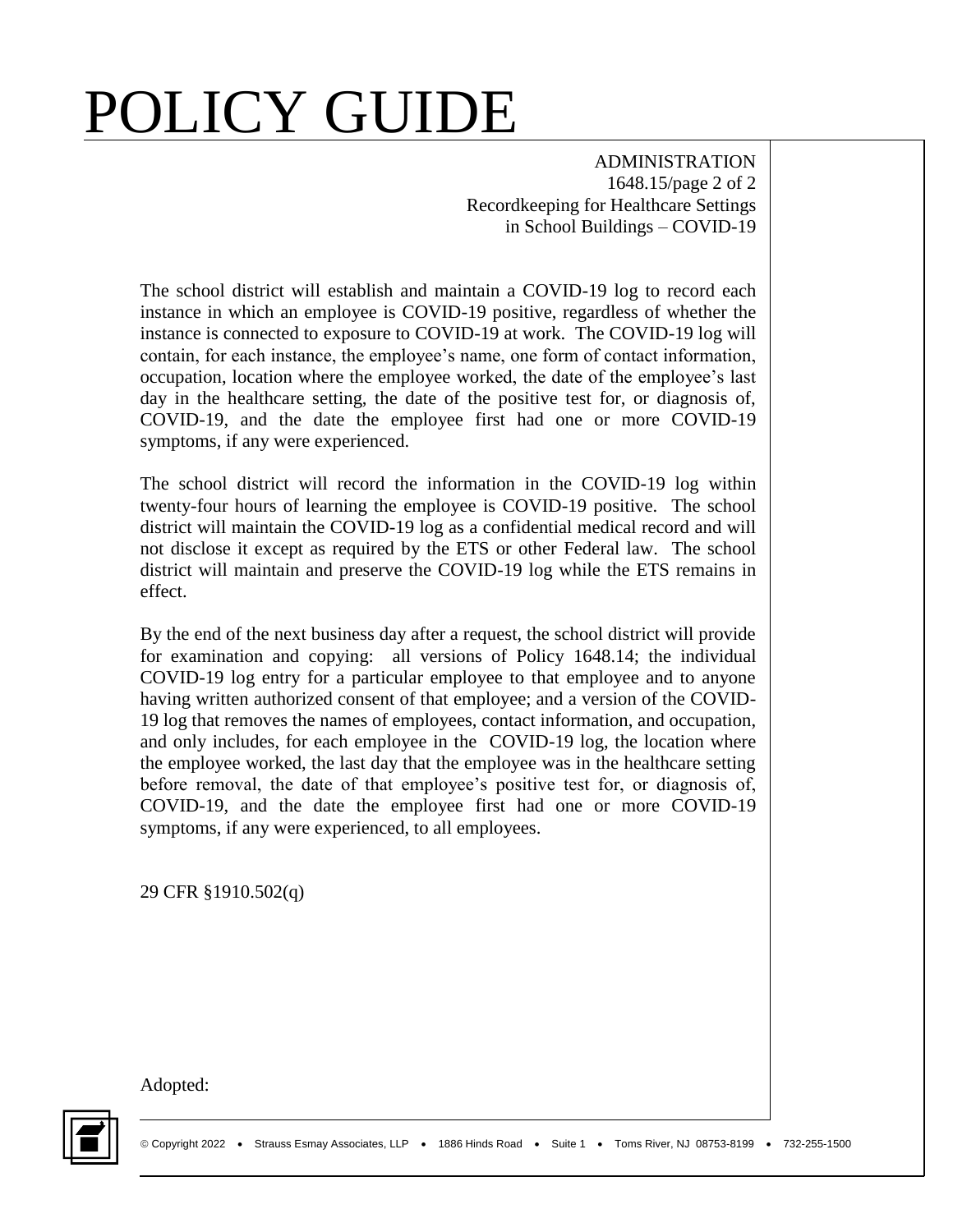PROGRAM 2416.01/page 1 of 2 Postnatal Accommodations for Students Apr 22

#### **[See POLICY ALERT No. 227]**

#### 2416.01 POSTNATAL ACCOMMODATIONS FOR STUDENTS

The Board of Education recognizes students may be returning to school shortly after their child's birth and may need to breastfeed their child or to express breast milk during the school day. The school district will accommodate a student who wants to breastfeed or express breast milk while attending school in the district.

A student shall be permitted to breastfeed their child or to express breast milk while attending school in accordance with a schedule provided by the student to the school nurse, who shall consult with the Principal or designee. The district encourages the student develop a schedule that does not impact a student's instructional time and encourages a student to schedule such time to breastfeed or to express breast milk during study hall time, lunch time, or other noninstructional times of the school day. The student may bring to school a breast pump and any other equipment necessary to express breast milk on school grounds. The student shall not incur an academic penalty for using any reasonable accommodations offered to the student and shall be provided the opportunity to make up any work missed due to such use.

The Principal or designee, in consultation with the school nurse, will designate a lactation/breastfeeding room that is shielded from view and free from intrusion by other students, staff members, and the public. The location must be functional as a space for breastfeeding or expressing breast milk and shall include an electrical outlet, a chair, and nearby access to running water. Expressed breast milk may be stored in a refrigerator in the school building or in the student's personal cooler. If the space is not a dedicated lactation/breastfeeding room, it must be available when needed. A space temporarily converted into a lactation/breastfeeding room or made available when needed by the student is sufficient; however, a bathroom, even if private, is not a permissible location. A student opting to breastfeed their child in the lactation/breastfeeding room will be responsible to make arrangements for their child to be brought to the school in accordance with a time schedule agreed to by the Principal or designee.

All staff members will assist in providing a positive atmosphere of support for students who are returning to school after the birth of their child. Conduct by a staff member or student that reasonably interferes with a student's performance in school; creates an intimidating, hostile, or offensive environment for a student

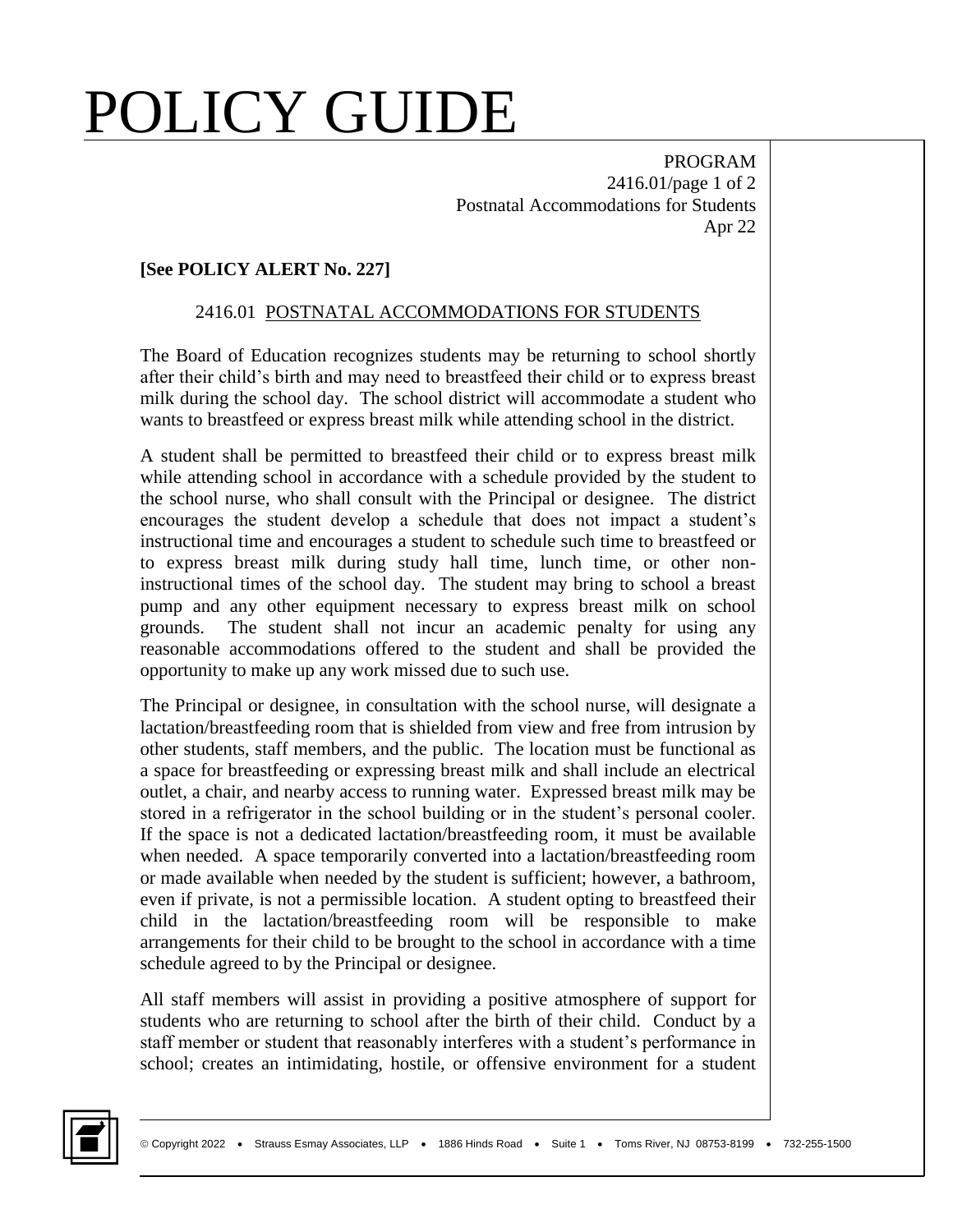#### PROGRAM 2416.01/page 2 of 2 Postnatal Accommodations for Students

that is complying with the provisions of this Policy; or that inhibits a student's ability to breastfeed their child or express breast milk while in school will not be tolerated.

The Principal shall ensure Policy 2416.01 is distributed to pregnant students and students who are returning to school after the birth of their child.

N.J.S.A. 26:4C-1; 26:4C-2; 26:4C-3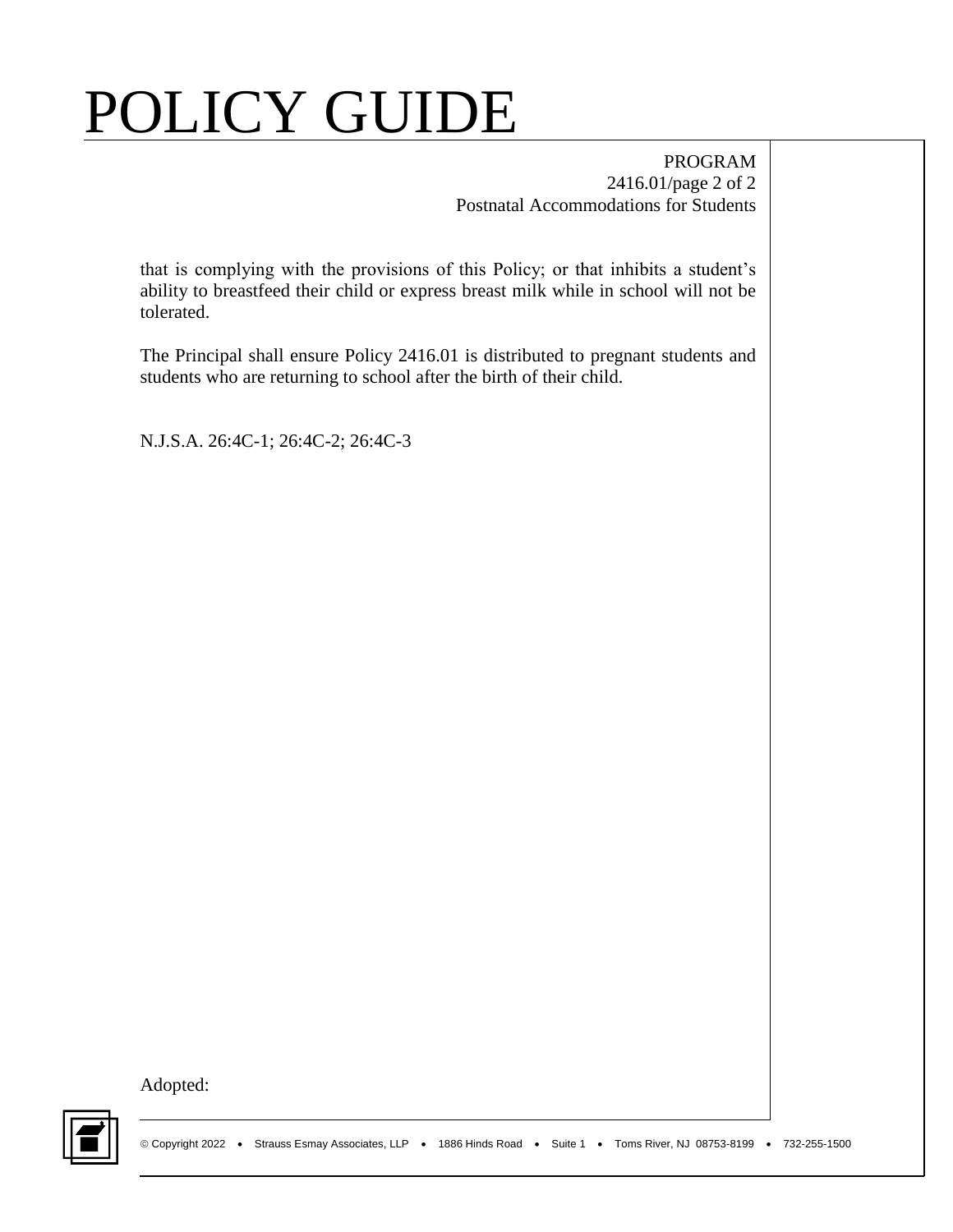PROGRAM 2417/page 1 of 2 Student Intervention and Referral Services Apr 22 **M**

#### **[See POLICY ALERT Nos. 177, 203, and 227]**

#### 2417 STUDENT INTERVENTION AND REFERRAL SERVICES

The Board of Education directs the establishment and implementation in each school building in which general education students are served, a coordinated system for planning and delivering intervention and referral services designed to assist students who are experiencing learning, behavior, or health difficulties, and to assist staff who have difficulties in addressing students' learning, behavior, or health needs in accordance with the requirements of N.J.A.C. 6A:16-8.1 and 6A:16-8.2. The Board **of Education shall choose the** adopts this appropriate multidisciplinary team approach, **such as the Response to Intervention (RTI) or a Multi-Tiered System of Support (MTSS) model** for planning and delivering the services required under N.J.A.C. 6A:16-8.

Students who are experiencing learning, behavior, or health difficulties shall be referred to the school's Intervention and Referral Services (I&RS) Team.

The intervention and referral services shall be provided to **support** aid students in the general education program and may be provided for students who have been determined to need special education programs and services pursuant to N.J.A.C. 6A:16-8.1(a). The intervention and referral services provided for students who have been determined to need special education programs and services shall be coordinated with the student's Individualized Education Program Team, as appropriate. **Child Study Team members and, to the extent appropriate, specialists in the area of disability may participate on intervention and referral services teams, pursuant to N.J.A.C. 6A:14-3.1(d)6.**

The functions of the system of intervention and referral services in each school building which general education students are served shall be pursuant to N.J.A.C. 6A:16-8.2(a) and as outlined in Regulation 2417.

Records of all requests for assistance, all intervention and referral services action plans, and all related student information shall be maintained in accordance with Federal and State laws and regulations and New Jersey administrative code pursuant to N.J.A.C. 6A:16-8.2(a)9.

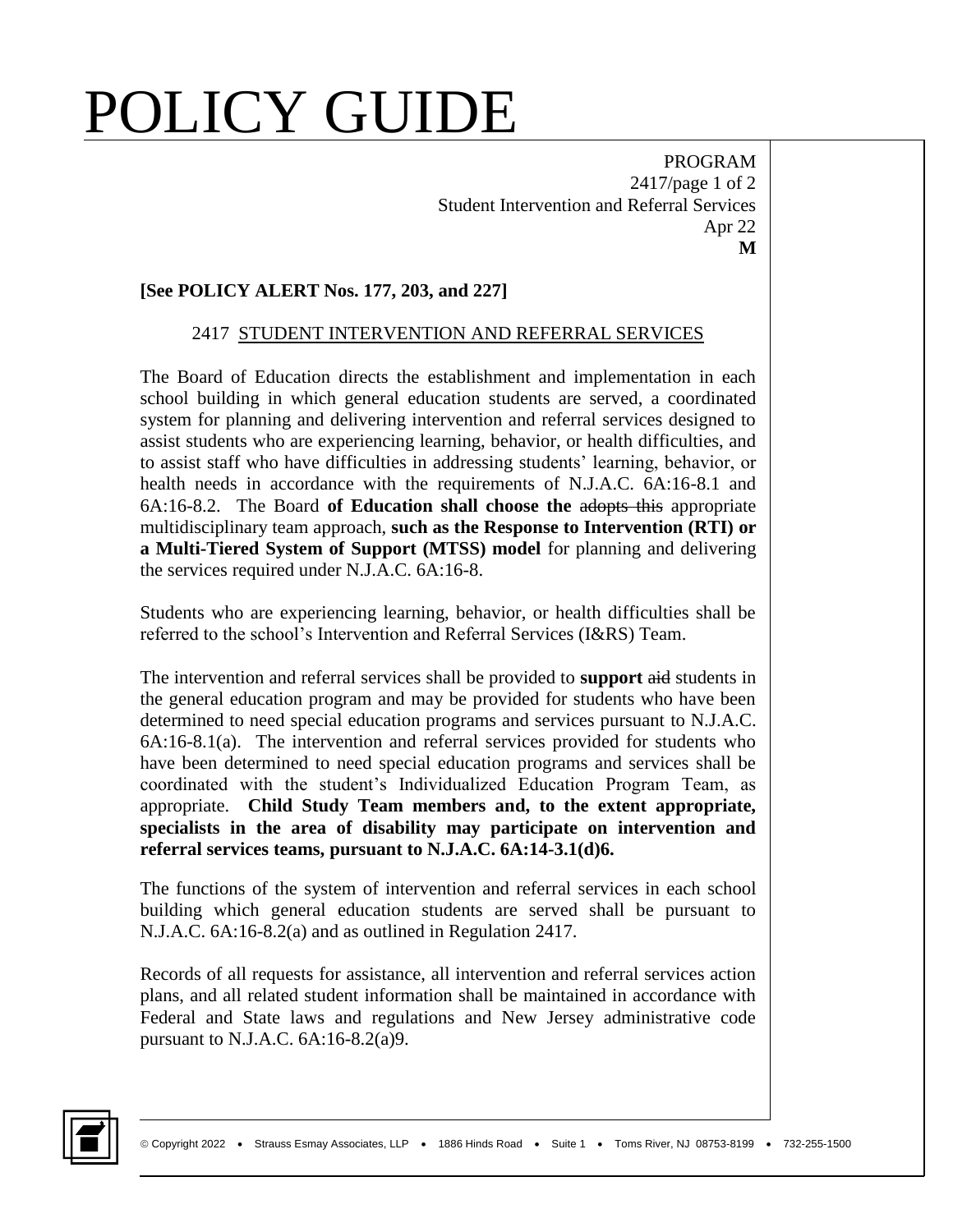PROGRAM 2417/page 2 of 2 Student Intervention and Referral Services

The I&RS Team **in each school building** shall review and assess the effectiveness of the provisions of each intervention and referral services action plan in achieving the **identified** outcomes**,** identified in each action plan and modify each action plan to achieve the outcomes, as appropriate.

At a minimum, the I&RS Team shall annually review the intervention and referral services action plans and the actions taken as a result of the building's system of intervention and referral services, and make recommendations to the Principal for improving school programs and services, as appropriate.

At the end of the school year, the Principal shall, in consultation with the I&RS Team, develop a report on the concerns and issues identified by the I&RS Team and the effectiveness of the services provided in achieving the outcomes identified in the intervention and referral services action plans. This report shall be provided to the Superintendent of Schools.

N.J.A.C. 6A:14; 6A:16-8.1; 6A:16-8.2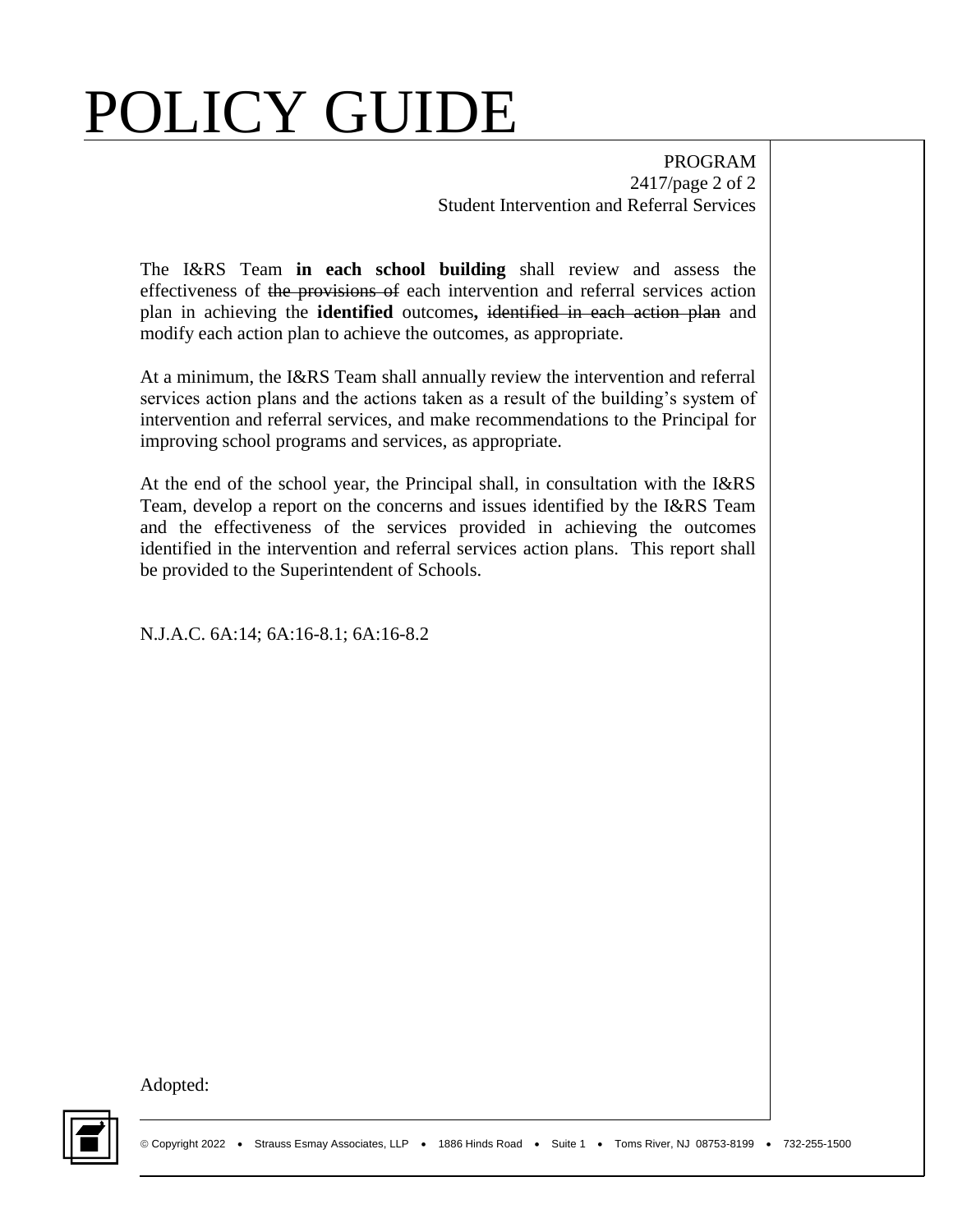TEACHING STAFF MEMBERS 3161/page 1 of 2 Examination for Cause Apr 22

#### **[See POLICY ALERT No. 227]**

#### 3161 EXAMINATION FOR CAUSE

The Board of Education may require the physical and/or psychiatric examination of any teaching staff member who shows evidence of deviation from normal physical or mental health in accordance with N.J.A.C. 6A:32-6.3(b).

The Superintendent shall require a physical and/or psychiatric examination on a teaching staff member whenever, in the judgment of the Superintendent, a teaching staff member shows evidence of deviation from normal physical or mental health, to determine the teaching staff member's physical and mental fitness to perform with reasonable accommodation the position the teaching staff member currently holds, or to detect any health risks to students and other employees.

A teaching staff member that is required to undergo a physical and/or psychiatric examination shall be provided a written statement of reasons for the required examination(s) and notice the teaching staff member has the right to request a hearing with the Board. The hearing shall be conducted in accordance with the provisions of N.J.S.A. 18A:25-7 and will offer the teaching staff member the opportunity to appear before the Board to refute the reasons for the required examination(s), provided any such hearing is requested by the teaching staff member in writing within five working days of the teaching staff member's receipt of the written statement of reasons. A teaching staff member shall be ordered to submit to the appropriate examination(s) by the physician or institution designated by the Board if the teaching staff member failed to timely request a hearing before the Board or failed to persuade the Board at the hearing that the teaching staff member should not be required to submit to the appropriate examination(s). The Board's determination at the conclusion of such a hearing is appealable to the Commissioner of Education pursuant to N.J.S.A. 18A:6-9 and N.J.A.C. 6A:4 – Appeals pursuant to N.J.A.C. 6A:32-6.3(b)2.

The Board shall bear the cost of the examination if the examination is performed by a physician or institution designated by the Board. The examination may be performed by a physician or institution of the teaching staff member's own choosing, approved by the Board, and at the teaching staff member's own expense in accordance with N.J.S.A.  $18A:16-3$  and N.J.A.C.  $6A:32-6.3$ .

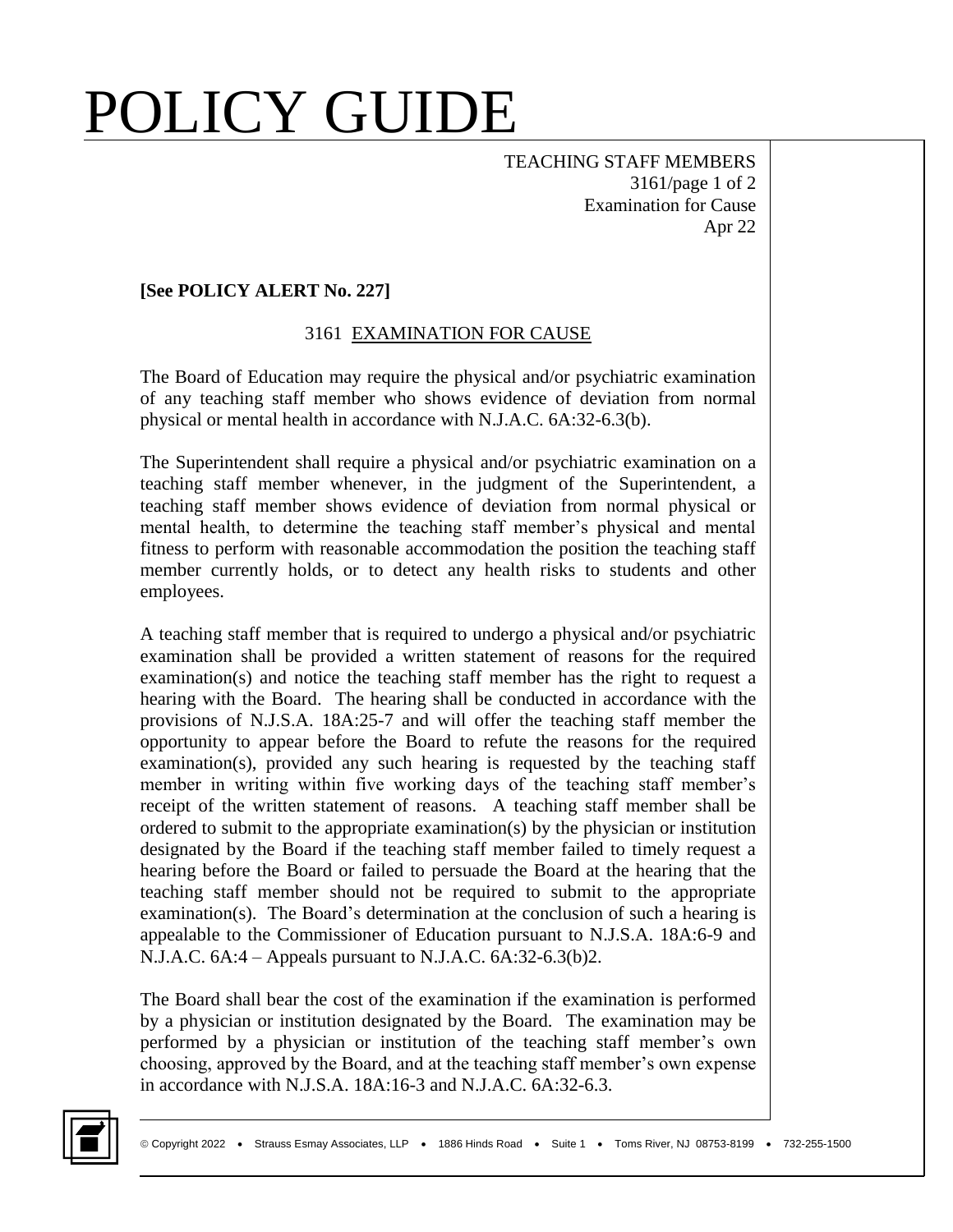TEACHING STAFF MEMBERS 3161/page 2 of 2 Examination for Cause

If the teaching staff member submits names of physicians or institutions to the Board for consideration to complete the appropriate examination(s) the Board is not required to designate the physician or institution submitted for consideration by the teaching staff member, but shall not act unreasonably in withholding its approval of the physician or institution. The Board shall require the teaching staff member to authorize the release of the examination results to the Superintendent.

If the results of any such examination indicate mental abnormality or communicable disease, the teaching staff member shall be ineligible for further service until proof of recovery, satisfactory to the Board, is furnished, but if the teaching staff member is under contract or has tenure, they may be granted sick leave with compensation as provided by law and shall, upon satisfactory recovery, be permitted to complete the term of their contract, if they are under contract, or be reemployed with the same tenure as they possessed at the time their services were discontinued, if they have tenure, unless their absence shall exceed a period of two years in accordance with N.J.S.A. 18A:16-4.

In order to return to work, the teaching staff member must submit to an appropriate examination and submit the results of the examination to the Superintendent. The examination must be conducted by a physician or institution upon which the Board and teaching staff member confer and agree. If the physician or institution conducting the examination is conducted by the Board's choice, the cost shall be borne by the Board; if the physician or institution conducting the examination is conducted by the teaching staff member's choice, the cost shall be borne by the teaching staff member.

A teaching staff member who refuses to submit to the examination required by this Policy and has exhausted the hearing procedures established by law and this Policy shall be subject to discipline, which may include, but not limited to, termination or certification of tenure charges to the Commissioner of Education, as applicable.

42 U.S.C.A. 12101 N.J.S.A. 18A:6-10; 18A:16-2; 18A:16-3; 18A:16-4; 18A:25-7; 18A:28-5; 18A:30-1 et seq. N.J.A.C. 6A:32-6.2; 6A:32-6.3

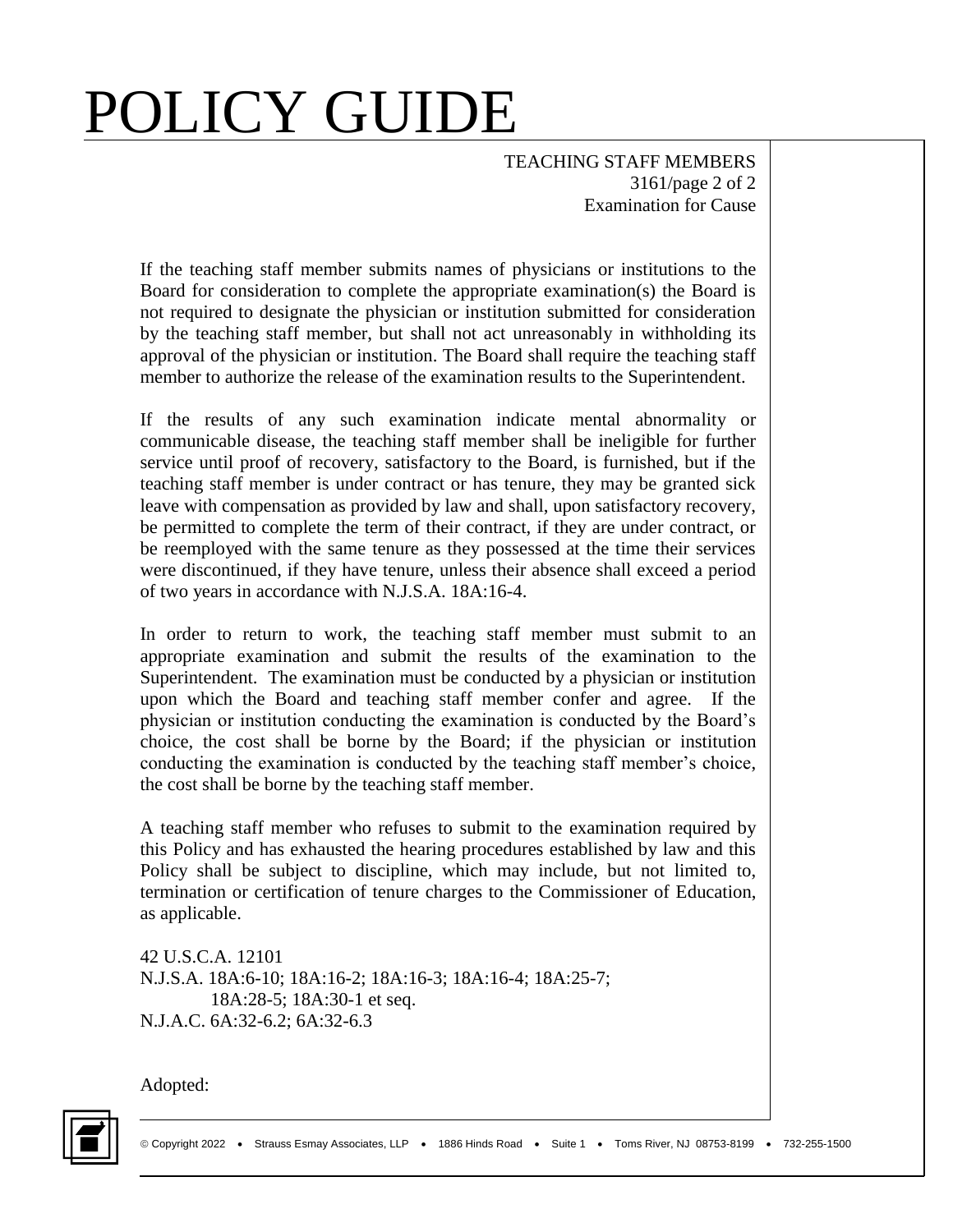SUPPORT STAFF MEMBERS 4161/page 1 of 2 Examination for Cause Apr 22

#### **[See POLICY ALERT No. 227]**

#### 4161 EXAMINATION FOR CAUSE

The Board of Education may require the physical and/or psychiatric examination of any support staff member who shows evidence of deviation from normal physical or mental health in accordance with N.J.A.C. 6A:32-6.3(b).

The Superintendent shall require a physical and/or psychiatric examination on a support staff member whenever, in the judgment of the Superintendent, a support staff member shows evidence of deviation from normal physical or mental health, to determine the support staff member's physical and mental fitness to perform with reasonable accommodation the position the support staff member currently holds, or to detect any health risks to students and other employees.

A support staff member that is required to undergo a physical and/or psychiatric examination shall be provided a written statement of reasons for the required examination(s) and notice the support staff member has the right to request a hearing with the Board. The hearing shall be conducted in accordance with the provisions of N.J.S.A. 18A:25-7 and will offer the support staff member the opportunity to appear before the Board to refute the reasons for the required examination(s), provided any such hearing is requested by the support staff member in writing within five working days of the support staff member's receipt of the written statement of reasons. A support staff member shall be ordered to submit to the appropriate examination(s) by the physician or institution designated by the Board if the support staff member failed to timely request a hearing before the Board or failed to persuade the Board at the hearing that the support staff member should not be required to submit to the appropriate examination(s). The Board's determination at the conclusion of such a hearing is appealable to the Commissioner of Education pursuant to N.J.S.A. 18A:6-9 and N.J.A.C. 6A:4 – Appeals pursuant to N.J.A.C. 6A:32-6.3(b)2.

The Board shall bear the cost of the examination if the examination is performed by a physician or institution designated by the Board. The examination may be performed by a physician or institution of the support staff member's own choosing, approved by the Board, and at the support staff member's own expense in accordance with N.J.S.A. 18A:16-3 and N.J.A.C. 6A:32-6.3.

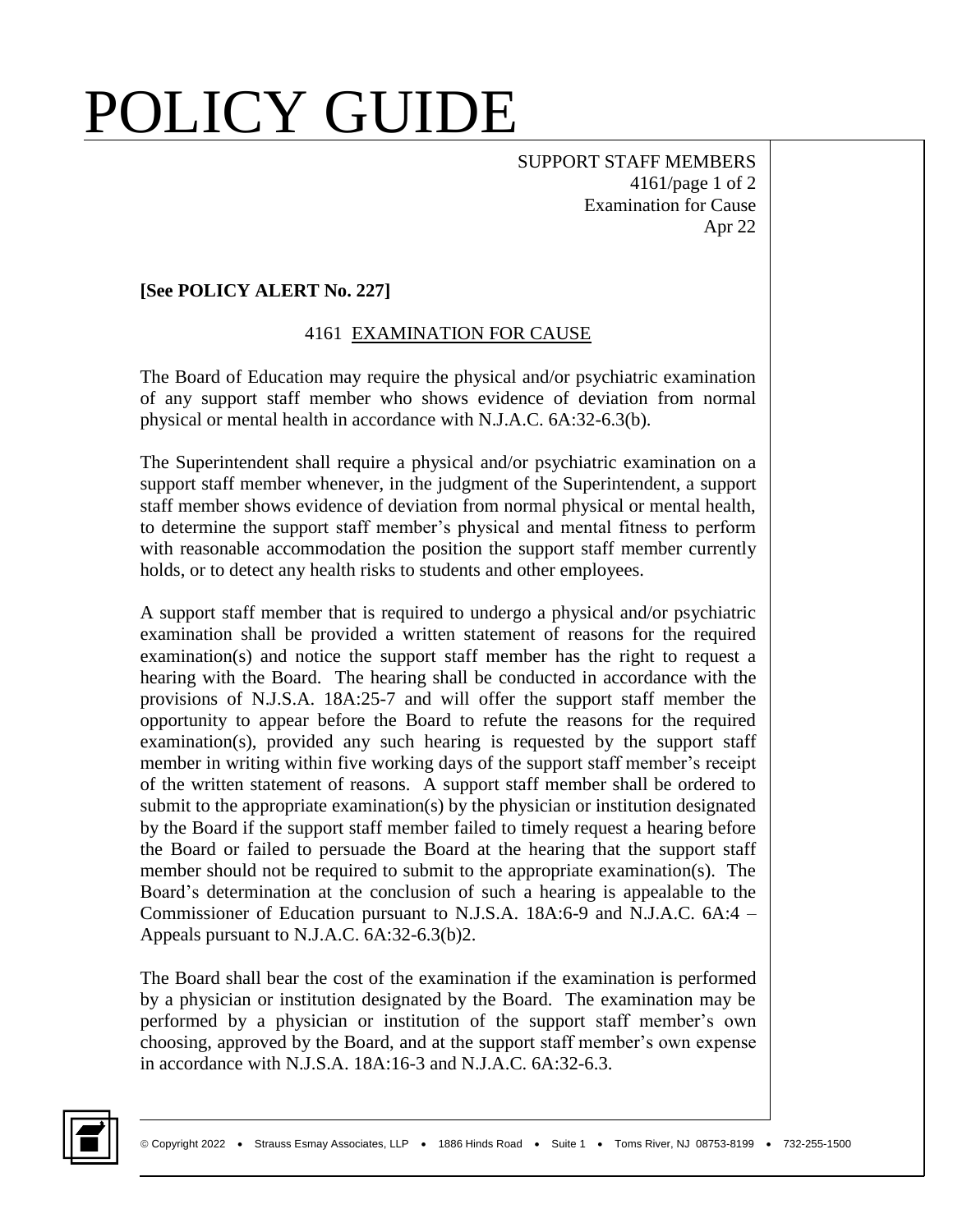SUPPORT STAFF MEMBERS 4161/page 2 of 2 Examination for Cause

If the support staff member submits names of physicians or institutions to the Board for consideration to complete the appropriate examination(s) the Board is not required to designate the physician or institution submitted for consideration by the support staff member, but shall not act unreasonably in withholding its approval of the physician or institution. The Board shall require the support staff member to authorize the release of the examination results to the Superintendent.

If the results of any such examination indicate mental abnormality or communicable disease, the support staff member shall be ineligible for further service until proof of recovery, satisfactory to the Board, is furnished, but if the support staff member is under contract or has tenure, they may be granted sick leave with compensation as provided by law and shall, upon satisfactory recovery, be permitted to complete the term of their contract, if they are under contract, or be reemployed with the same tenure as they possessed at the time their services were discontinued, if they have tenure, unless their absence shall exceed a period of two years in accordance with N.J.S.A. 18A:16-4.

In order to return to work, the support staff member must submit to an appropriate examination and submit the results of the examination to the Superintendent. The examination must be conducted by a physician or institution upon which the Board and support staff member confer and agree. If the physician or institution conducting the examination is conducted by the Board's choice, the cost shall be borne by the Board; if the physician or institution conducting the examination is conducted by the support staff member's choice, the cost shall be borne by the support staff member.

A support staff member who refuses to submit to the examination required by this Policy and has exhausted the hearing procedures established by law and this Policy shall be subject to discipline, which may include, but not limited to, termination or certification of tenure charges to the Commissioner of Education, as applicable.

42 U.S.C.A. 12101 N.J.S.A. 18A:6-10; 18A:16-2; 18A:16-3; 18A:16-4; 18A:25-7; 18A:28-5; 18A:30-1 et seq. N.J.A.C. 6A:32-6.2 ; 6A:32-6.3

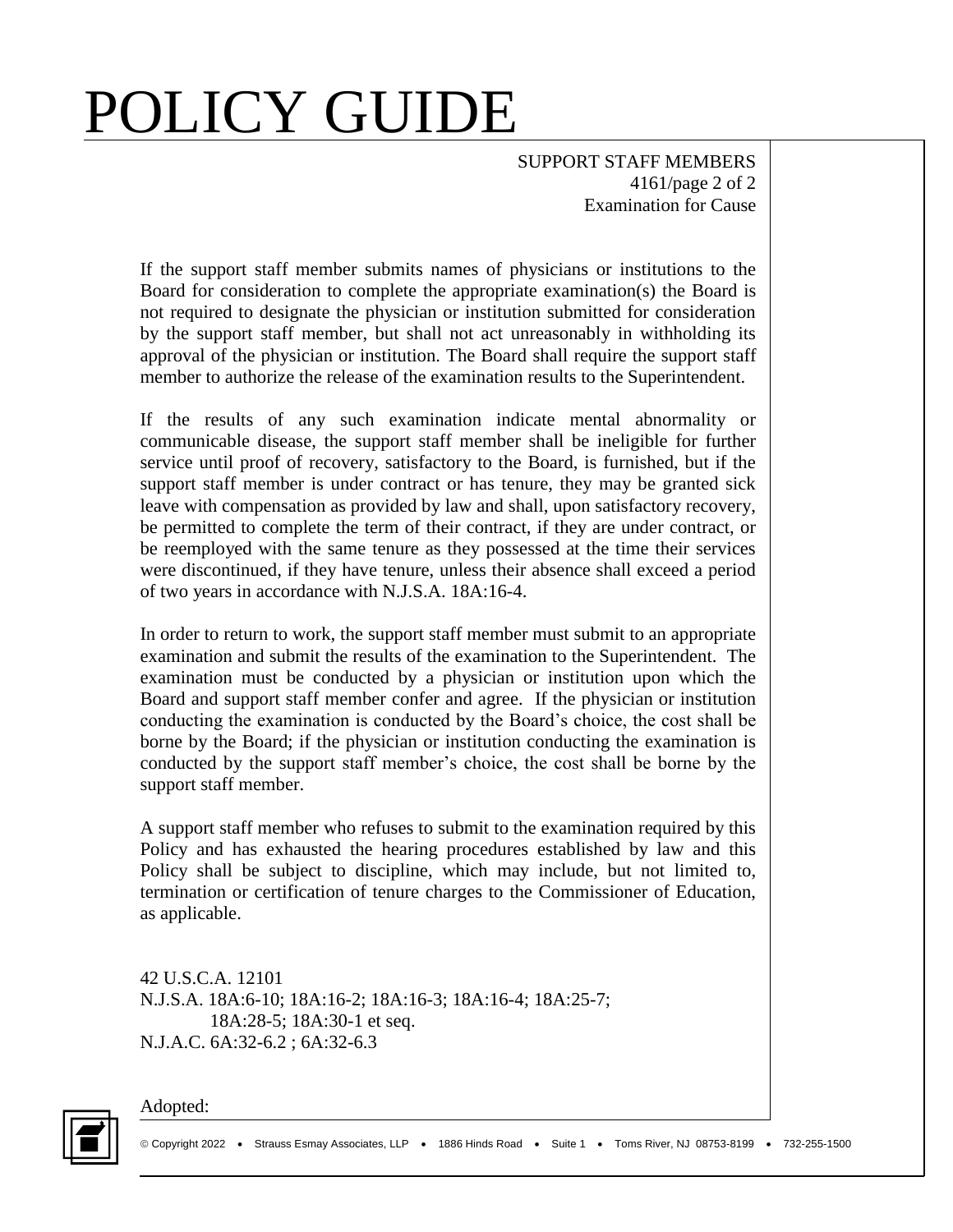**STUDENTS** 5512/page 1 of 30 Harassment, Intimidation, and Bullying Apr 22 **M**

#### **[See POLICY ALERT Nos. 179, 180, 181, 182, 183, 188, 193, 194, 200, 216, and 227]**

#### 5512 HARASSMENT, INTIMIDATION, AND BULLYING

Table of Contents

- Section Section Title
- A. Policy Statement
- B. Harassment, Intimidation, and Bullying Definition
- C. Student Expectations
- D. Consequences and Appropriate Remedial Actions
- E. Harassment, Intimidation, and Bullying Reporting Procedure
- F. Anti-Bullying Coordinator, Anti-Bullying Specialist, and School Safety/School Climate Team(s)
- G. Harassment, Intimidation, and Bullying Investigation
- H. Range of Responses to an Incident of Harassment, Intimidation, or Bullying
- I. Reprisal or Retaliation Prohibited
- J. Consequences and Appropriate Remedial Action for False Accusation
- K. Harassment, Intimidation, and Bullying Policy Publication and Dissemination
- L. Harassment, Intimidation, and Bullying Training and Prevention Programs
- M. Harassment, Intimidation, and Bullying Policy Reevaluation, Reassessment, and Review

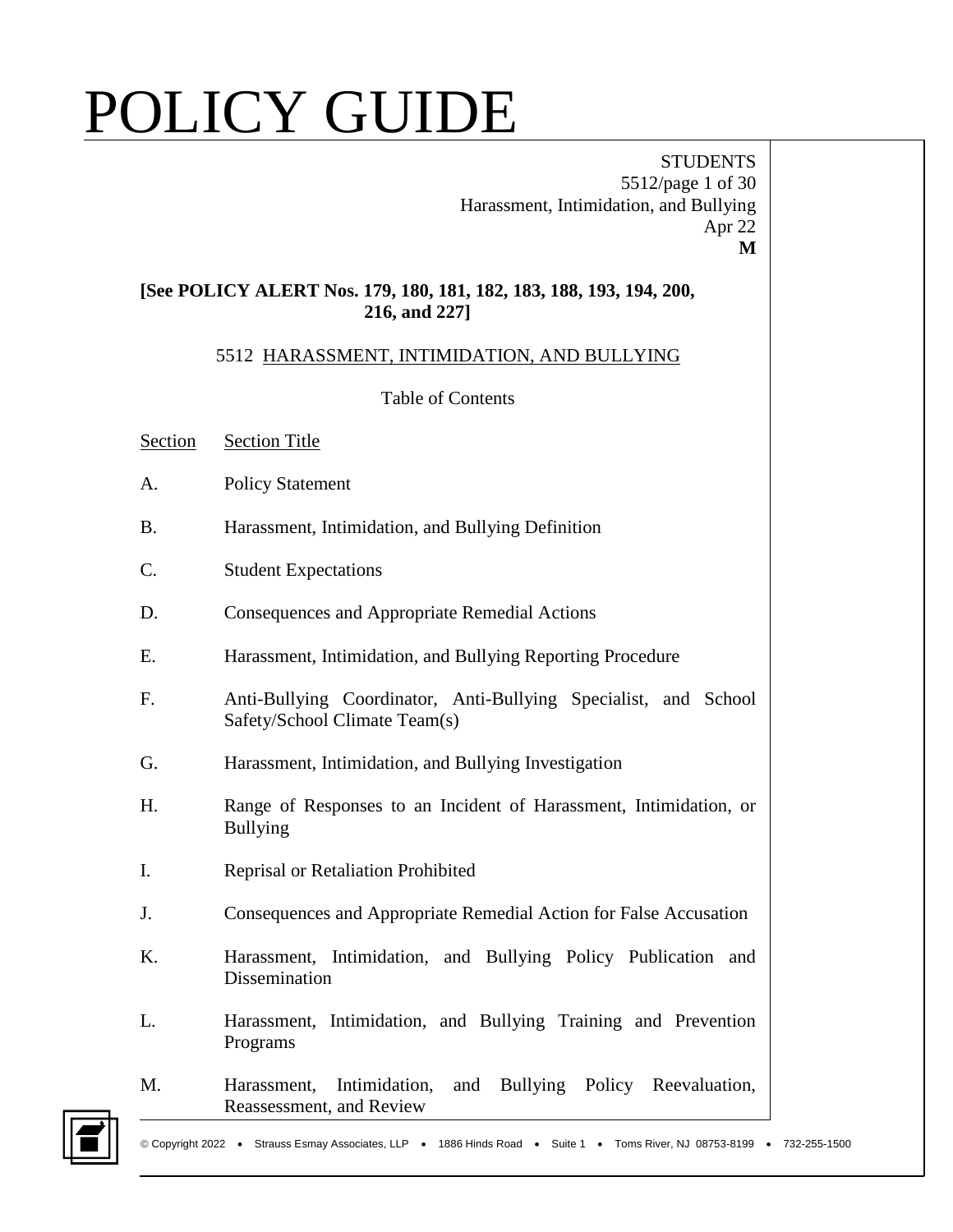#### **STUDENTS** 5512/page 2 of 30 Harassment, Intimidation, and Bullying

- N. Reports to Board of Education and New Jersey Department of Education
- O. School and District Grading Requirements
- P. Reports to Law Enforcement
- Q. Collective Bargaining Agreements and Individual Contracts
- R. Students with Disabilities
- S. Approved Private Schools for Students with Disabilities (APSSD)
- A. Policy Statement

The Board of Education prohibits acts of harassment, intimidation, or bullying of a student. A safe and civil environment in school is necessary for students to learn and achieve high academic standards. Harassment, intimidation, or bullying, like other disruptive or violent behaviors, is conduct that disrupts both a student's ability to learn and a school's ability to educate its students in a safe and disciplined environment. Harassment, intimidation, or bullying is unwanted, aggressive behavior that may involve a real or perceived power imbalance. Since students learn by example, school administrators, faculty, staff and volunteers should be commended for demonstrating appropriate behavior, treating others with civility and respect, and refusing to tolerate harassment, intimidation, or bullying.

For the purposes of this Policy, the term "parent," pursuant to N.J.A.C. 6A:16-1.3, means the natural parent(s);  $\Theta$ **r** adoptive parent(s); legal guardian(s)**;**, foster parent(s)**;**, or parent surrogate(s) of a student. **When**  Where parents are separated or divorced, "parent" means the person or agency which has legal custody of the student, as well as the natural or adoptive parent(s) of the student, provided such parental rights have not been terminated by a court of appropriate jurisdiction.

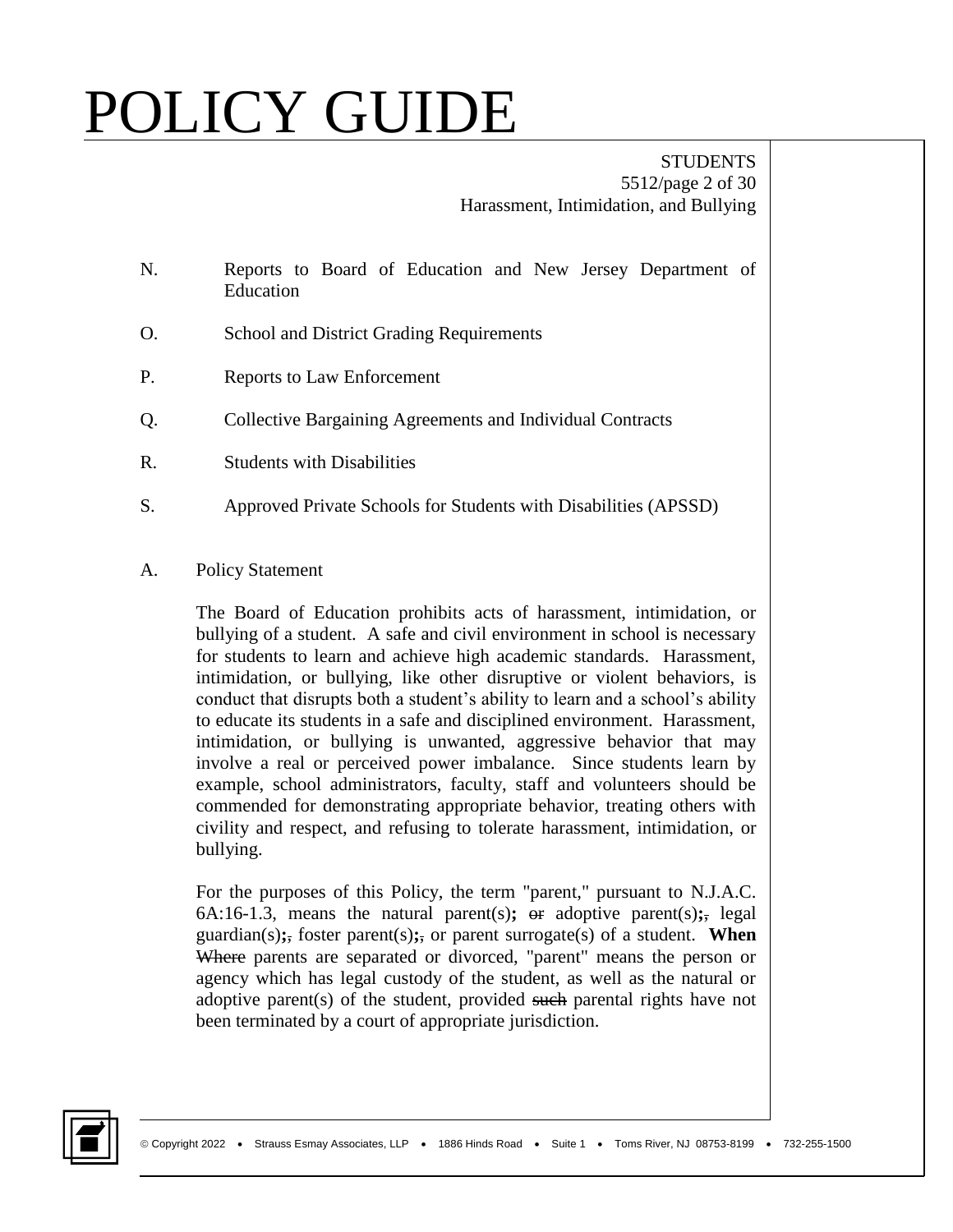**STUDENTS** 5512/page 3 of 30 Harassment, Intimidation, and Bullying

#### B. Harassment, Intimidation, and Bullying Definition

"Harassment, intimidation, or bullying" means any gesture, any written, verbal or physical act, or any electronic communication, as defined in N.J.S.A. 18A:37-14, whether it be a single incident or a series of incidents that:

- 1. Is reasonably perceived as being motivated by either any actual or perceived characteristic, such as race, color, religion, ancestry, national origin, gender, sexual orientation, gender identity and expression, or a mental, physical or sensory disability, or by any other distinguishing characteristic;
- 2. Takes place on school property, at any school-sponsored function, on a school bus, or off school grounds, as provided for in N.J.S.A. 18A:37-15.3;
- 3. Substantially disrupts or interferes with the orderly operation of the school or the rights of other students; and that
	- a. A reasonable person should know, under the circumstances, that the act(s) will have the effect of physically or emotionally harming a student or damaging the student's property, or placing a student in reasonable fear of physical or emotional harm to **their** his/her person or damage to **their** his/her property; or
	- b. Has the effect of insulting or demeaning any student or group of students; or
	- c. Creates a hostile educational environment for the student by interfering with a student's education or by severely or pervasively causing physical or emotional harm to the student.

Schools are required to address harassment, intimidation, and bullying occurring off school grounds, when there is a nexus between the harassment, intimidation, and bullying and the school (e.g., the harassment, intimidation, or bullying substantially disrupts or interferes with the orderly operation of the school or the rights of other students).

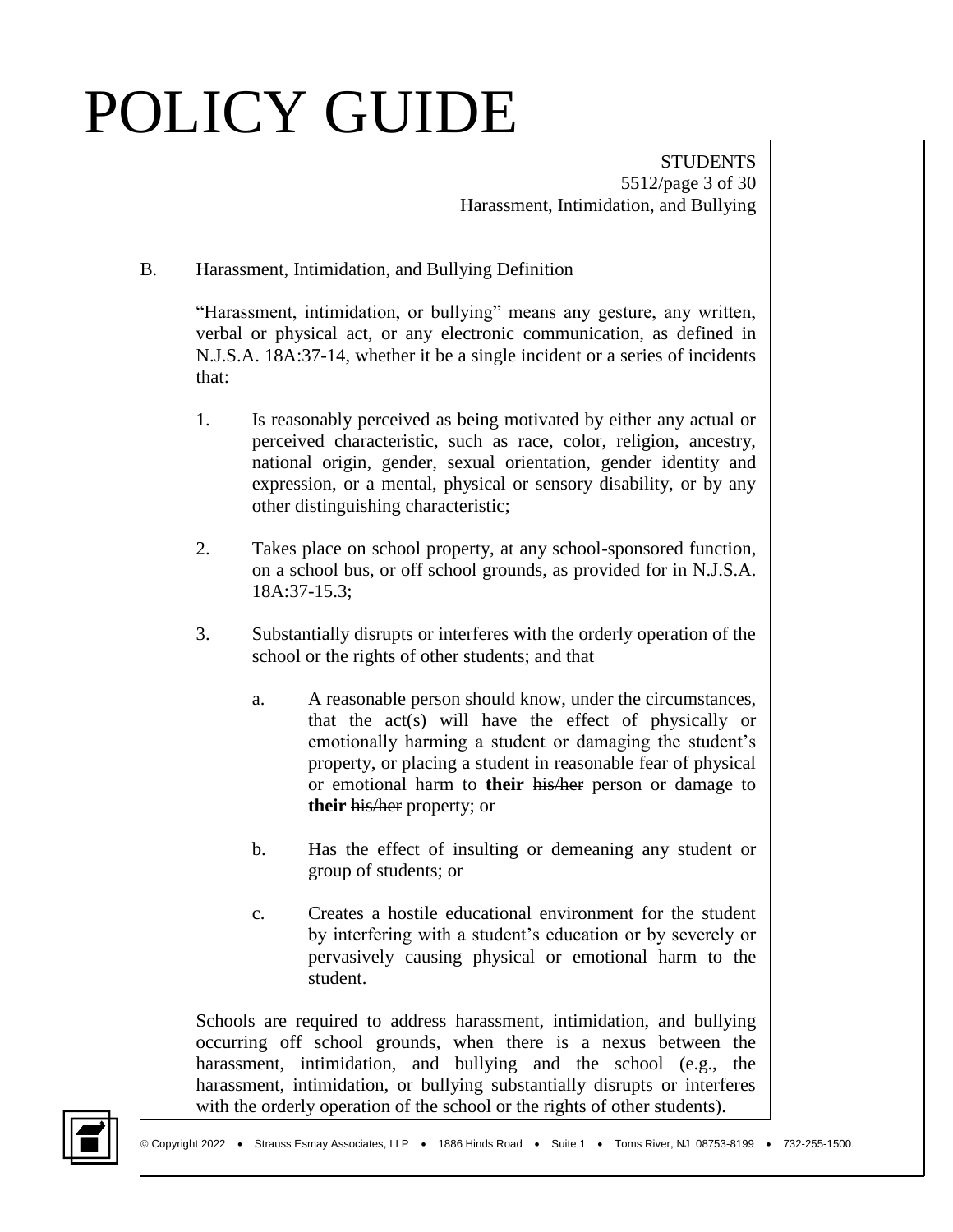**STUDENTS** 5512/page 4 of 30 Harassment, Intimidation, and Bullying

"Electronic communication" means a communication transmitted by means of an electronic device, including, but not limited to: a telephone, cellular phone, computer, or pager.

#### C. Student Expectations

The Board expects students to conduct themselves in keeping with their levels of development, maturity and demonstrated capabilities with proper regard for the rights and welfare of other students and school staff, the educational purpose underlying all school activities and the care of school facilities and equipment consistent with the Code of Student Conduct.

The Board believes that standards for student behavior must be set cooperatively through interaction among the students, parents, school employees, school administrators, school volunteers, and community representatives, producing an atmosphere that encourages students to grow in self-discipline. The development of this atmosphere requires respect for self and others, as well as for school district and community property on the part of students, staff, and community members.

Students are expected to behave in a way that creates a supportive learning environment. The Board believes the best discipline is self-imposed, and it is the responsibility of staff to use instances of violations of the Code of Student Conduct as opportunities to help students learn to assume and accept responsibility for their behavior and the consequences of their behavior. Staff members who interact with students shall apply best practices designed to prevent student conduct problems and foster students' abilities to grow in self-discipline.

The Board expects that students will act in accordance with the student behavioral expectations and standards regarding harassment, intimidation, and bullying, including:

- 1. Student responsibilities (e.g., requirements for students to conform to reasonable standards of socially accepted behavior; respect the person, property and rights of others; obey constituted authority; and respond to those who hold that authority);
- 2. Appropriate recognition for positive reinforcement for good conduct, self-discipline, and good citizenship;

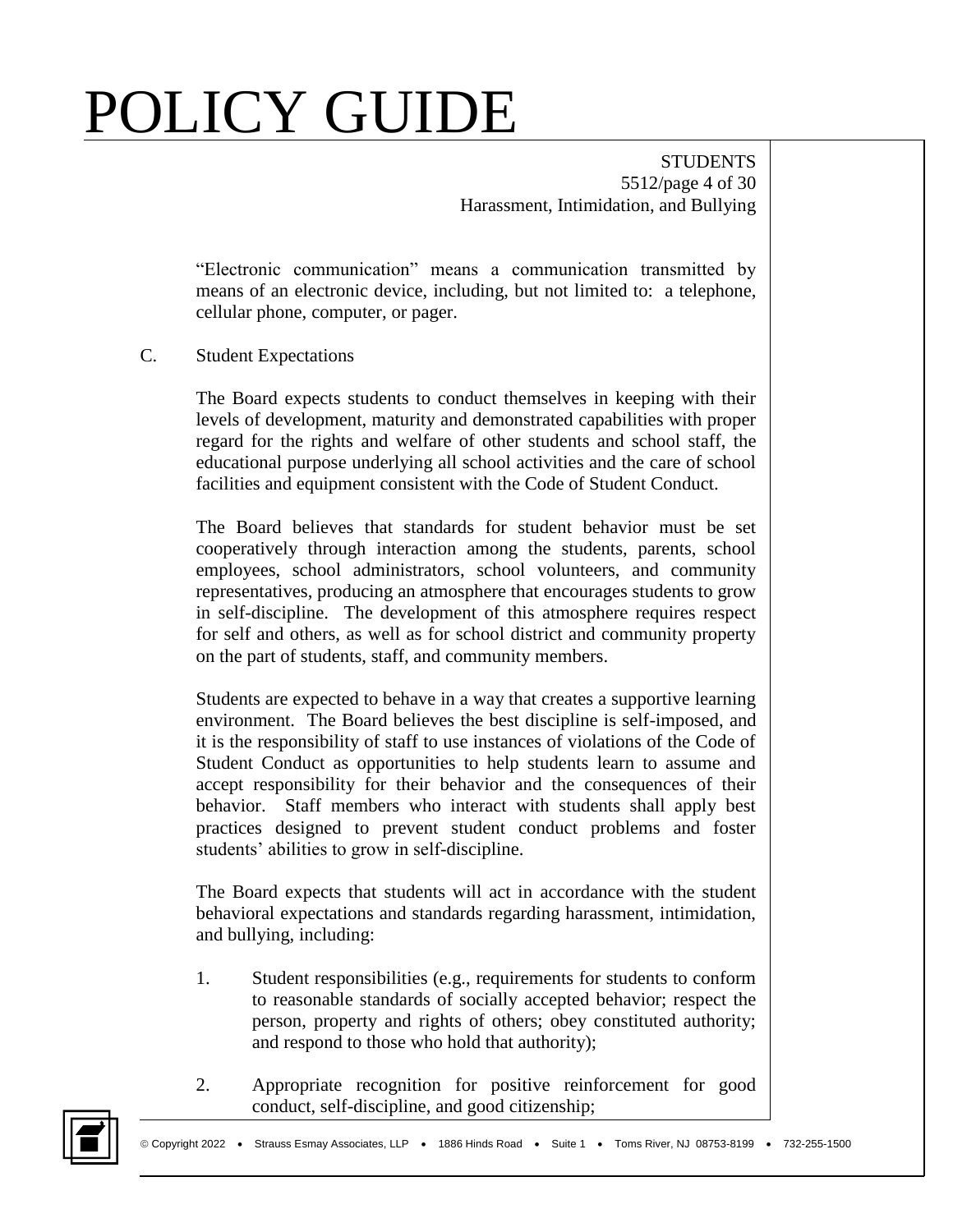**STUDENTS** 5512/page 5 of 30 Harassment, Intimidation, and Bullying

- 3. Student rights; and
- 4. Sanctions and due process for violations of the Code of Student Conduct.

Pursuant to N.J.S.A. 18A:37-15(a) and N.J.A.C. 6A:16-7.1(a)1, the district has involved a broad-base of school and community members, including parents, students, instructional staff, student support services staff, school administrators, and school volunteers, as well as community organizations, such as faith-based, health and human service, business and law enforcement, in the development of this Policy. Based on locally determined and accepted core ethical values adopted by the Board, pursuant to N.J.A.C. 6A:16-7.1(a)2, the Board must develop guidelines for student conduct pursuant to N.J.A.C. 6A:16-7.1. These guidelines for student conduct will take into consideration the developmental ages of students, the severity of the offenses and students' histories of inappropriate behaviors, and the mission and physical facilities of the individual school(s) in the district. This Policy requires all students in the district to adhere to the rules established by the school district and to submit to the remedial and consequential measures that are appropriately assigned for infractions of these rules.

Pursuant to N.J.A.C. 6A:16-7.1, the Superintendent must annually provide to students and their parents the rules of the district regarding student conduct. Provisions shall be made for informing parents whose primary language is other than English.

The district prohibits active or passive support for acts of harassment, intimidation, or bullying. Students are encouraged to support other students who:

- 1. Walk away from acts of harassment, intimidation, and bullying when they see them;
- 2. Constructively attempt to stop acts of harassment, intimidation, or bullying;
- 3. Provide support to students who have been subjected to harassment, intimidation, or bullying; and
- 4. Report acts of harassment, intimidation, and bullying to the designated school staff member.

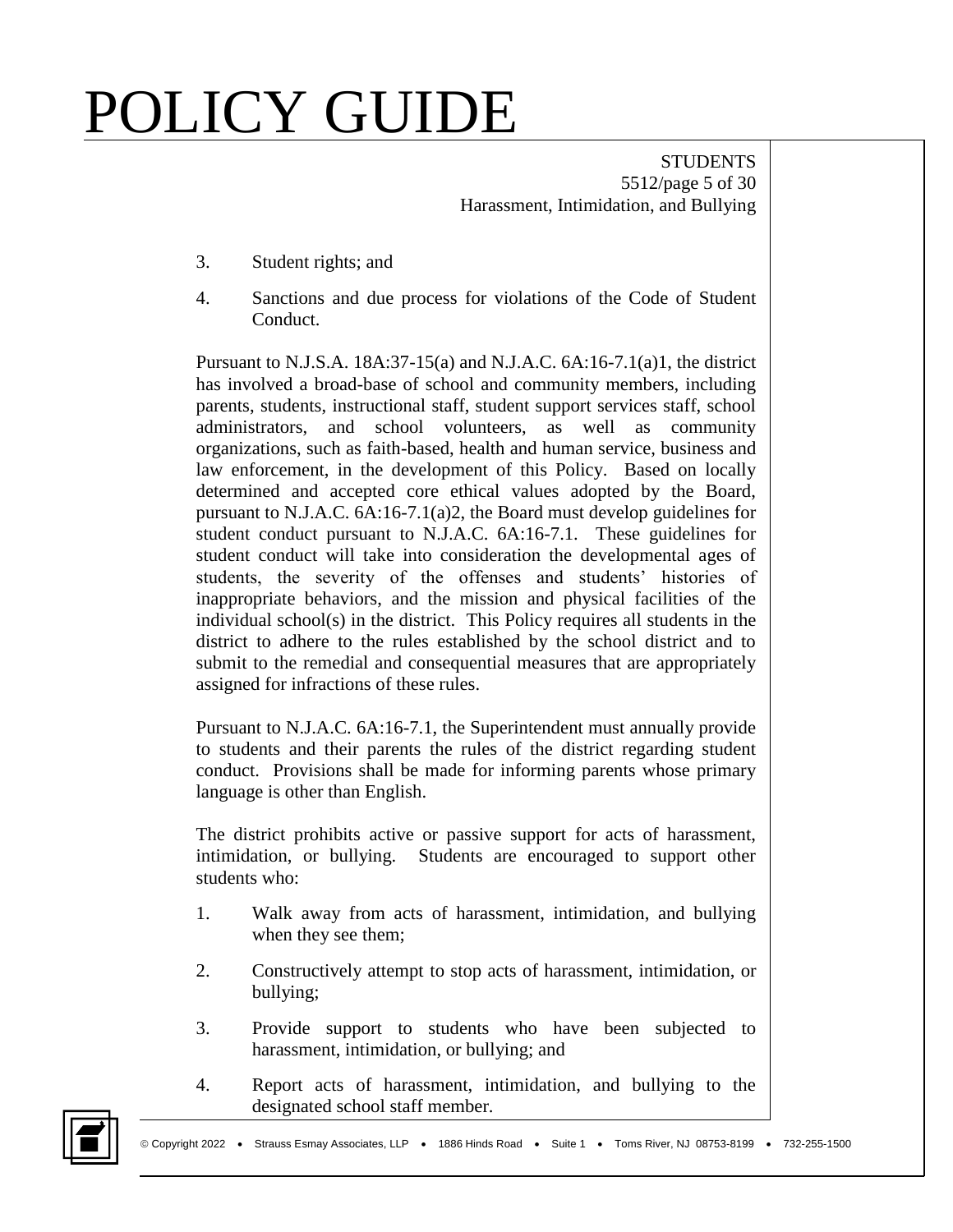**STUDENTS** 5512/page 6 of 30 Harassment, Intimidation, and Bullying

#### D. Consequences and Appropriate Remedial Actions

Consequences and Appropriate Remedial Actions – Students

The Board of Education requires its school administrators to implement procedures that ensure both the appropriate consequences and remedial responses for students who commit one or more acts of harassment, intimidation, or bullying, consistent with the Code of Student Conduct. The following factors, at a minimum, shall be given full consideration by school administrators in the implementation of appropriate consequences and remedial measures for each act of harassment, intimidation, or bullying by students.

#### **Consequences – Students**

**Consequences for a student who commits one or more acts of harassment, intimidation, or bullying may range from positive behavioral interventions up to and including suspension or expulsion of students, as set forth in the Board's approved Code of Student Conduct pursuant to N.J.A.C. 6A:16-7.1. Consequences for a student who commits an act of harassment, intimidation, or bullying are those that are varied and graded according to the nature of the behavior; the nature of the student's disability, if any, and to the extent relevant; the developmental age of the student; and the student's history of problem behaviors and performance consistent with the Board's approved Code of Student Conduct and N.J.A.C. 6A:16-7, Student Conduct. The use of negative consequences should occur in conjunction with remediation and not be relied upon as the sole intervention approach.** 

**Factors for Determining Consequences – Student Considerations**

- **1. Age, developmental and maturity levels of the parties involved and their relationship to the school district;**
- **2. Degrees of harm;**
- **3. Surrounding circumstances;**
- **4. Nature and severity of the behavior(s);**
- **5. Incidences of past or continuing patterns of behavior;**
- **6. Relationships between the parties involved; and**
- **7. Context in which the alleged incidents occurred.**

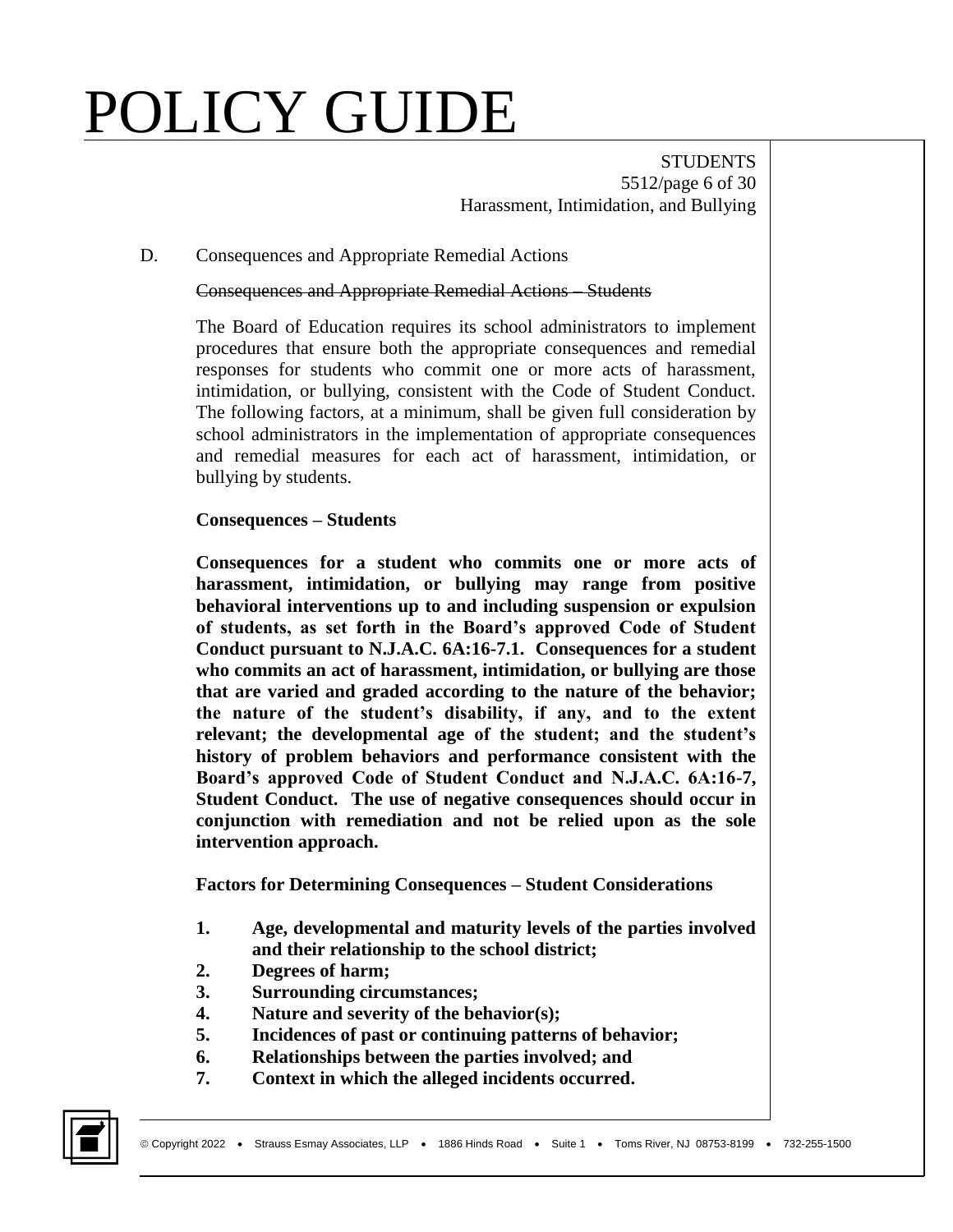**STUDENTS** 5512/page 7 of 30 Harassment, Intimidation, and Bullying

**Factors for Determining Consequences – School Considerations**

- **1. School culture, climate, and general staff management of the learning environment;**
- **2. Social, emotional, and behavioral supports;**
- **3. Student-staff relationships and staff behavior toward the student;**
- **4. Family, community, and neighborhood situation; and**
- **5. Alignment with Board policy and regulations/procedures.**

**Examples of Consequences**

- **1. Admonishment;**
- **2. Temporary removal from the classroom;**
- **3. Deprivation of privileges;**
- **4. Classroom or administrative detention;**
- **5. Referral to disciplinarian;**
- **6. In-school suspension;**
- **7. Out-of-school suspension (short-term or long-term);**
- **8. Reports to law enforcement or other legal action; or**
- **9. Expulsion.**

**In accordance with N.J.S.A. 18A:37-15.b.(4), the consequences for a student who commits an act of harassment, intimidation, or bullying may vary depending on whether it is the first act of harassment, intimidation, or bullying by a student, the second act, or third or subsequent acts. If it is the third or subsequent act of harassment, intimidation, or bullying by a student, the Principal, in consultation with appropriate school staff, shall develop an individual student intervention plan which shall be approved by the Superintendent or designee, and may require the student, accompanied by a parent, to complete in a satisfactory manner a class or training program to reduce harassment, intimidation, or bullying behavior.** 

#### **Appropriate Remedial Actions – Students**

Appropriate remedial action for a student who commits an act of harassment, intimidation, or bullying that takes into account the nature of the behavior; the nature of the student's disability, if any, and to the extent relevant; the developmental age of the student; and the student's history of

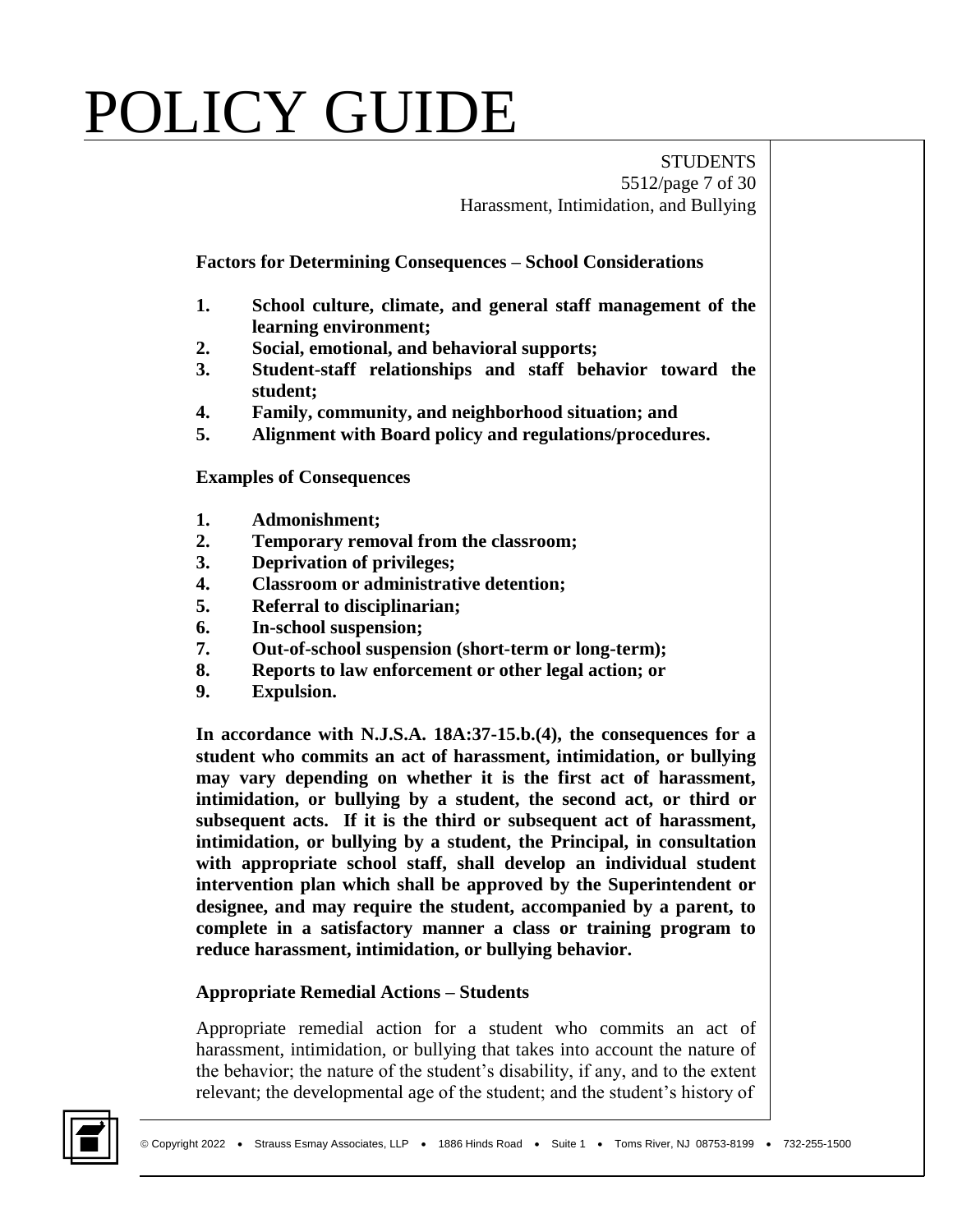#### **STUDENTS** 5512/page 8 of 30 Harassment, Intimidation, and Bullying

problem behaviors and performance. The appropriate remedial action may also include a behavioral assessment or evaluation including, but not limited to, a referral to the Child Study Team as appropriate; and supportive interventions and referral services, including those at N.J.A.C. 6A:16-8.

Factors for Determining Consequences – Student Considerations

- 1. Age, developmental and maturity levels of the parties involved and their relationship to the school district;
- Degrees of harm;
- 3. Surrounding circumstances;
- 4. Nature and severity of the behavior(s);
- 5. Incidences of past or continuing patterns of behavior;
- 6. Relationships between the parties involved; and
- 7. Context in which the alleged incidents occurred.

Factors for Determining Consequences – School Considerations

- School culture, climate, and general staff management of the learning environment;
- 2. Social, emotional, and behavioral supports;
- Student-staff relationships and staff behavior toward the student;
- 4. Family, community, and neighborhood situation; and
- 5. Alignment with Board policy and regulations/procedures.

Factors for Determining Remedial Measures

#### Personal

- 1. Life skill deficiencies;
- 2. Social relationships;
- 3. Strengths;
- 4. Talents;
- 5. Interests;
- 6. Hobbies;
- 7. Extra-curricular activities;
- 8. Classroom participation;
- 9. Academic performance; and
- 10. Relationship to students and the school district.

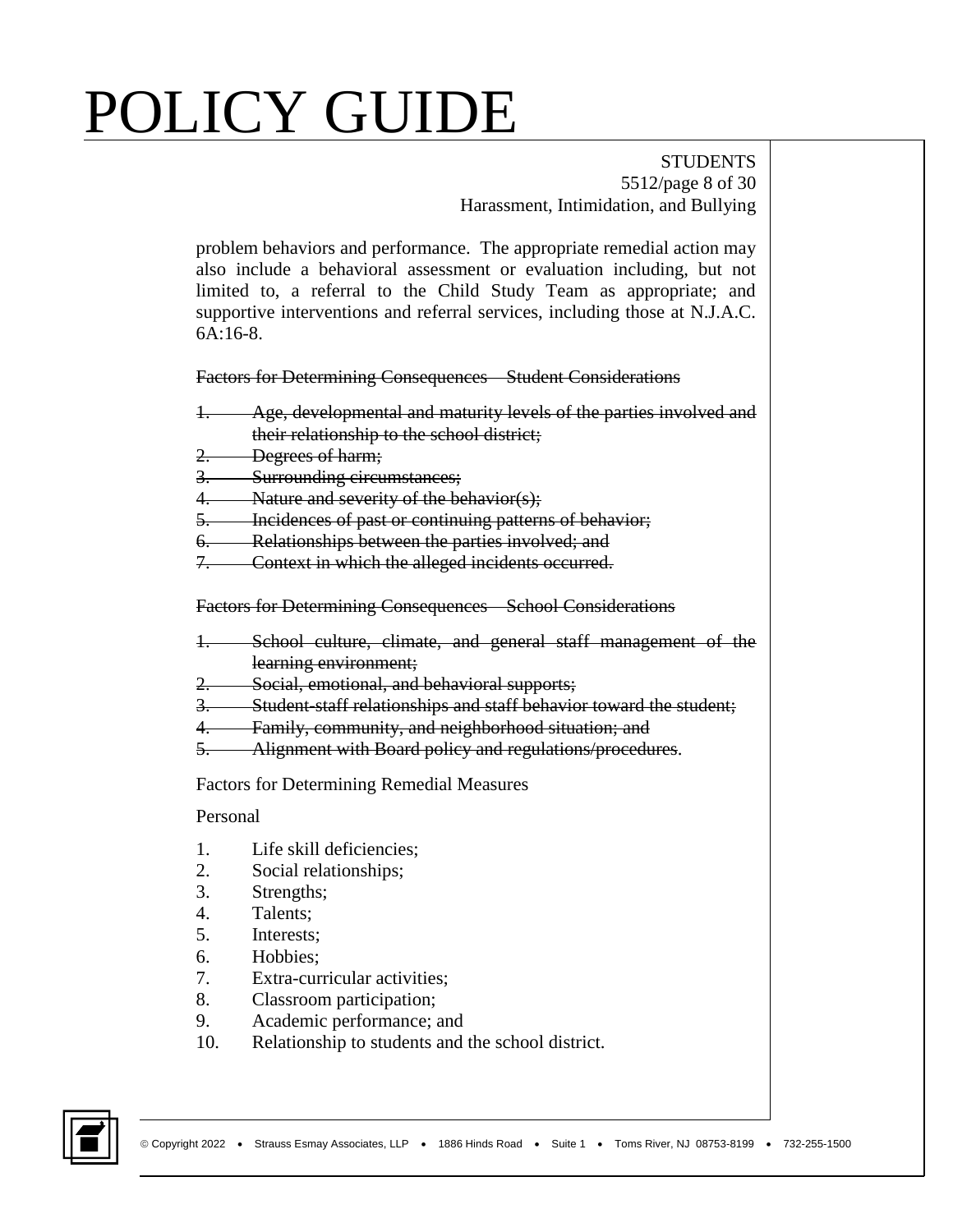#### **STUDENTS** 5512/page 9 of 30 Harassment, Intimidation, and Bullying

Environmental

- 1. School culture;
- 2. School climate;
- 3. Student-staff relationships and staff behavior toward the student;
- 4. General staff management of classrooms or other educational environments;
- 5. Staff ability to prevent and manage difficult or inflammatory situations;
- 6. Social-emotional and behavioral supports;
- 7. Social relationships;
- 8. Community activities;
- 9. Neighborhood situation; and
- 10. Family situation.

Consequences for a student who commits one or more acts of harassment, intimidation, or bullying may range from positive behavioral interventions up to and including suspension or expulsion of students, as set forth in the Board's approved Code of Student Conduct pursuant to N.J.A.C. 6A:16-7.1. Consequences for a student who commits an act of harassment, intimidation, or bullying are those that are varied and graded according to the nature of the behavior; the nature of the student's disability, if any, and to the extent relevant; the developmental age of the student; and the student's history of problem behaviors and performance consistent with the Board's approved Code of Student Conduct and N.J.A.C. 6A:16-7, Student Conduct. The use of negative consequences should occur in conjunction with remediation and not be relied upon as the sole intervention approach.

Remedial measures shall be designed to correct the problem behavior, prevent another occurrence of the problem, protect and provide support for the victim of the act, and take corrective action for documented systemic problems related to harassment, intimidation, or bullying. The consequences and remedial measures may include, but are not limited to, the examples listed below:

Examples of Consequences

Admonishment;

2. Temporary removal from the classroom;

3. Deprivation of privileges;

4. Classroom or administrative detention;

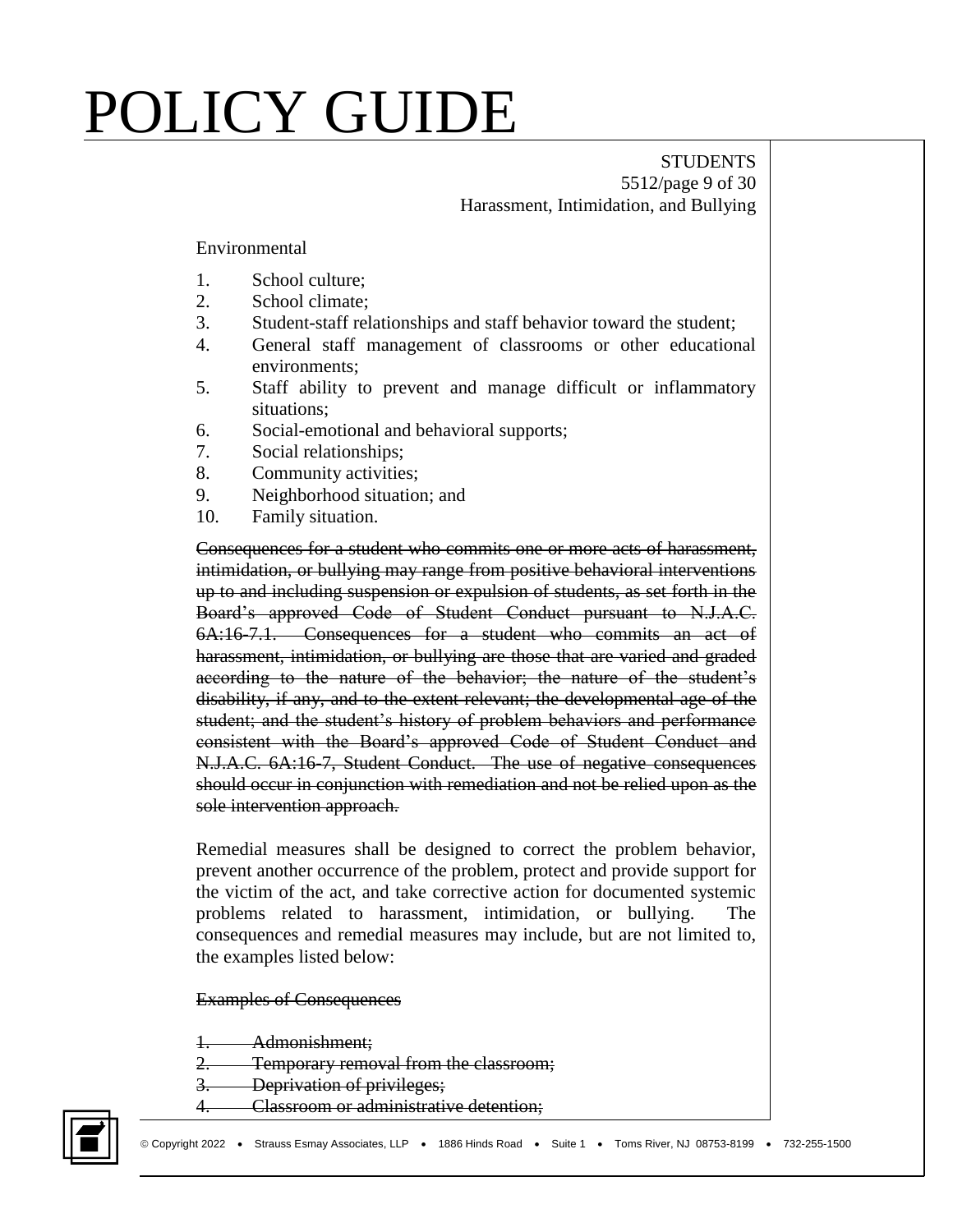**STUDENTS** 5512/page 10 of 30 Harassment, Intimidation, and Bullying

- 5. Referral to disciplinarian;
- 6. In-school suspension;
- 7. Out-of-school suspension (short-term or long-term);
- 8. Reports to law enforcement or other legal action; or
- 9. Expulsion.

Examples of Remedial Measures

Personal – Student Exhibiting Bullying Behavior

- 1. Develop a behavioral contract with the student. Ensure the student has a voice in the outcome and can identify ways **they** he or she can solve the problem and change behaviors;
- 2. Meet with parents to develop a family agreement to ensure the parent and the student understand school rules and expectations;
- 3. Explain the long-term negative consequences of harassment, intimidation, and bullying on all involved;
- 4. Ensure understanding of consequences, if harassment, intimidation, and bullying behavior continues;
- 5. Meet with school counselor, school social worker, or school psychologist to decipher mental health issues (e.g., what is happening and why?);
- 6. Develop a learning plan that includes consequences and skill building;
- 7. Consider wrap-around support services or after-school programs or services;
- 8. Provide social skill training, such as impulse control, anger management, developing empathy, and problem solving;
- 9. Arrange for an apology, preferably written;
- 10. Require a reflective essay to ensure the student understands the impact of **their** his or her actions on others;
- 11. Have the student research and teach a lesson to the class about bullying, empathy, or a similar topic;
- 12. Arrange for restitution (i.e., compensation, reimbursement, amends, repayment), particularly when personal items were damaged or stolen;
- 13. Explore age-appropriate restorative (i.e., healing, curative, recuperative) practices; and
- 14. Schedule a follow-up conference with the student.

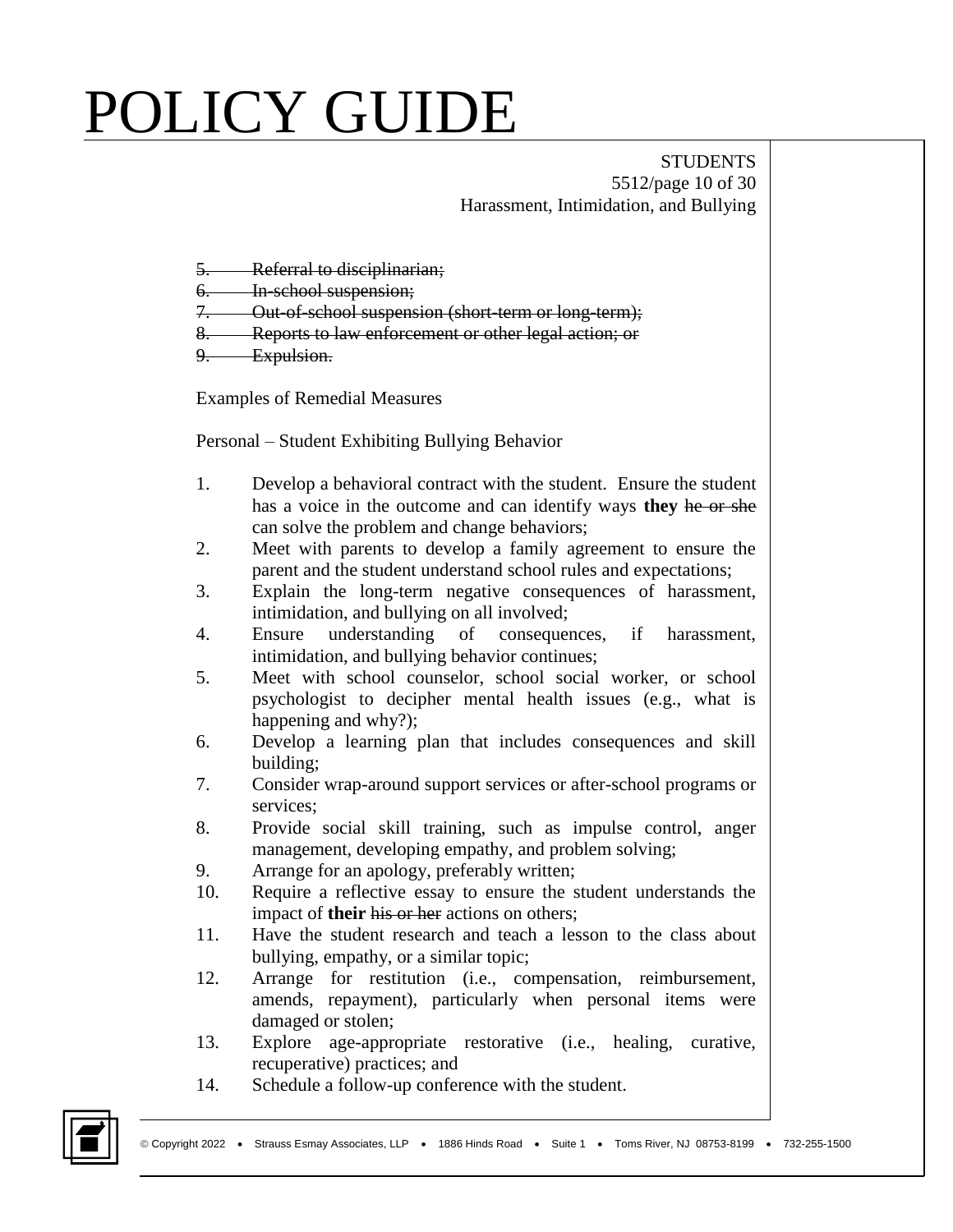#### **STUDENTS** 5512/page 11 of 30 Harassment, Intimidation, and Bullying

#### Personal – Target/Victim

- 1. Meet with a trusted staff member to explore the student's feelings about the incident;
- 2. Develop a plan to ensure the student's emotional and physical safety at school;
- 3. Have the student meet with the school counselor or school social worker to ensure **they** he or she **do** does not feel responsible for the bullying behavior;
- 4. Ask students to log behaviors in the future;
- 5. Help the student develop skills and strategies for resisting bullying; and
- 6. Schedule a follow-up conference with the student.

#### Parents, Family, and Community

- 1. Develop a family agreement;
- 2. Refer the family for family counseling; and
- 3. Offer parent education workshops related to bullying and socialemotional learning.

Examples of Remedial Measures – Environmental (Classroom, School Building, or School District)

- 1. Analysis of existing data to identify bullying issues and concerns;
- 2. Use of findings from school surveys (e.g., school climate surveys);
- 3. Focus groups;
- 4. Mailings postal and email;
- 5. Cable access television;
- 6. School culture change;
- 7. School climate improvement;
- 8. Increased supervision in "hot spots" (e.g., locker rooms, hallways, playgrounds, cafeterias, school perimeters, buses);
- 9. Adoption of evidence-based systemic bullying prevention practices and programs;
- 10. Training for all certificated and non-certificated staff to teach effective prevention and intervention skills and strategies;
- 11. Professional development plans for involved staff;

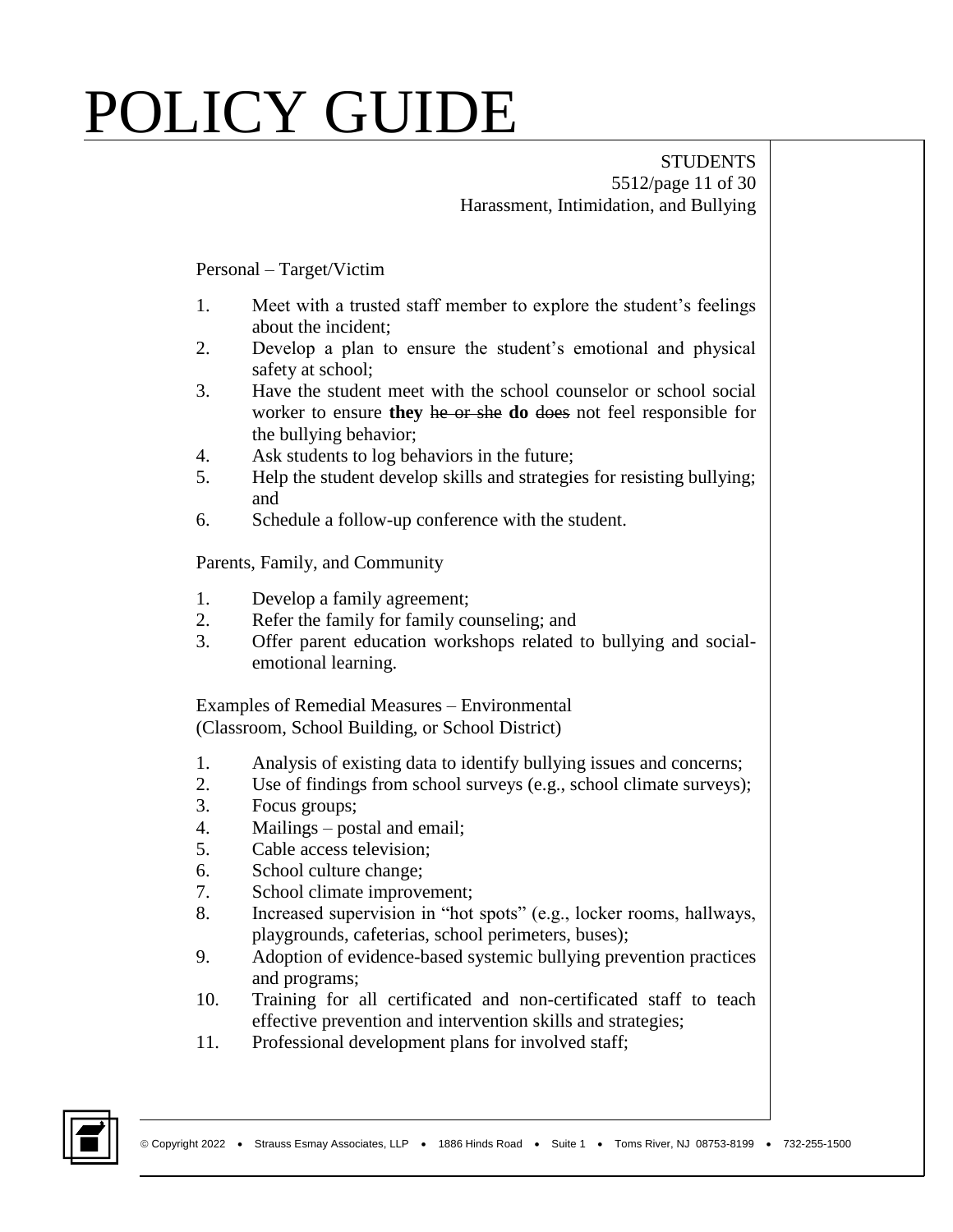STUDENTS 5512/page 12 of 30 Harassment, Intimidation, and Bullying

- 12. Participation of parents and other community members and organizations (e.g., Parent Teacher Associations, Parent Teacher Organizations) in the educational program and in problem-solving bullying issues;
- 13. Formation of professional learning communities to address bullying problems;
- 14. Small or large group presentations for fully addressing the actions and the school's response to the actions, in the context of the acceptable student and staff member behavior and the consequences of such actions;
- 15. School policy and procedure revisions;
- 16. Modifications of schedules;
- 17. Adjustments in hallway traffic;
- 18. Examination and adoption of educational practices for actively engaging students in the learning process and in bonding students to pro-social institutions and people;
- 19. Modifications in student routes or patterns traveling to and from school;
- 20. Supervision of student victims before and after school, including school transportation;
- 21. Targeted use of monitors (e.g., hallway, cafeteria, locker room, playground, school perimeter, bus);
- 22. Targeted use of teacher aides;
- 23. Disciplinary action, including dismissal, for school staff who contributed to the problem;
- 24. Supportive institutional interventions, including participation in the Intervention and Referral Services Team, pursuant to N.J.A.C. 6A:16-8;
- 25. Parent conferences;
- 26. Family counseling;
- 27. Development of a general harassment, intimidation, and bullying response plan;
- 31. Behavioral expectations communicated to students and parents;
- 29. Participation of the entire student body in problem-solving harassment, intimidation, and bullying issues;
- 30. Recommendations of a student behavior or ethics council;
- 31. Participation in peer support groups;
- 32. School transfers; and
- 33. Involvement of law enforcement officers, including school resource officers and juvenile officers or other appropriate legal action.

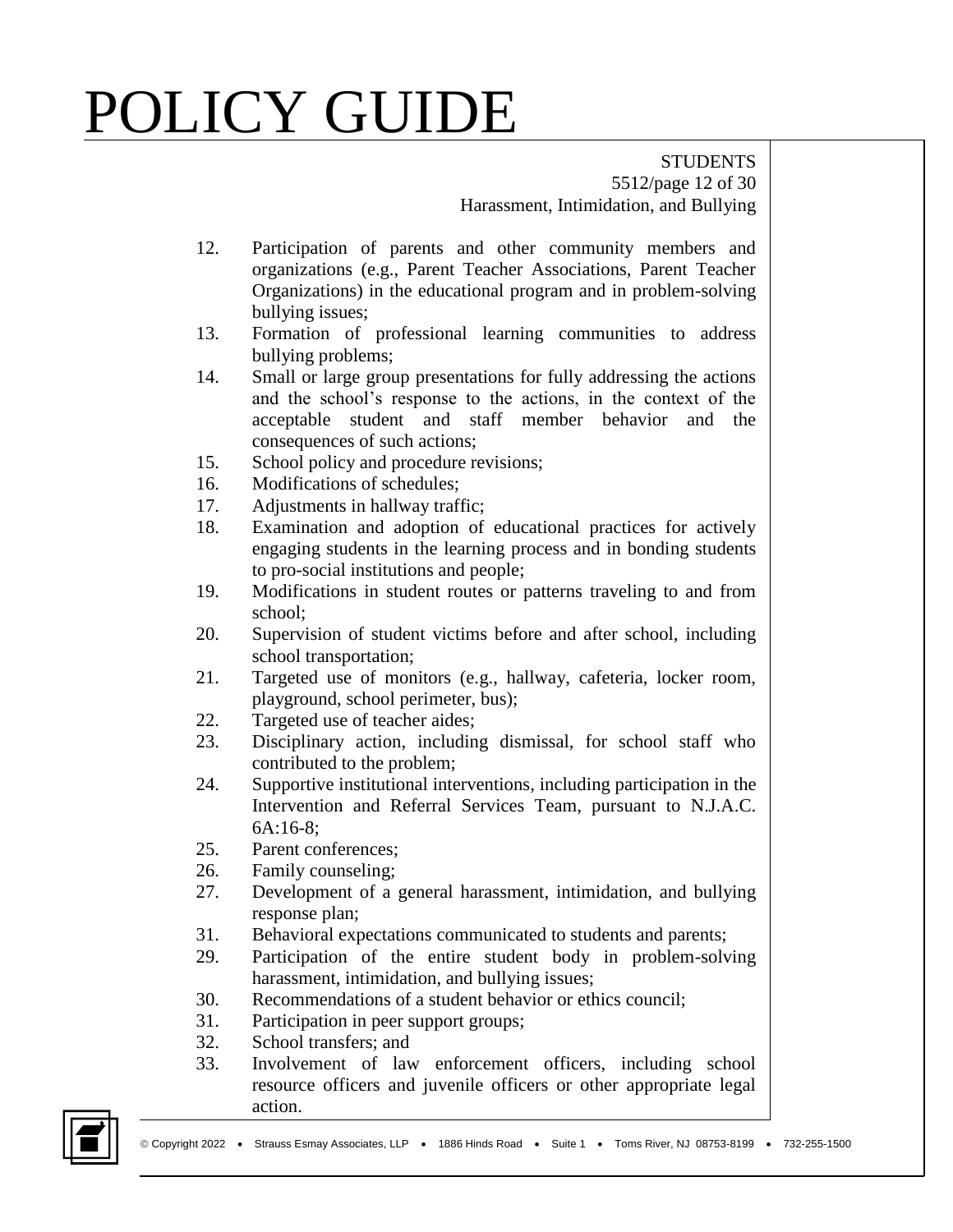**STUDENTS** 5512/page 13 of 30 Harassment, Intimidation, and Bullying

Consequences and Appropriate Remedial Actions – Adults

The district will also impose appropriate consequences and remedial actions to an adult who commits an act of harassment, intimidation, or bullying of a student. The consequences may include, but not be limited to: verbal or written reprimand, increment withholding, legal action, disciplinary action, termination, and/or bans from providing services, participating in school district-sponsored programs, or being in school buildings or on school grounds. Remedial measures may include, but not be limited to: in or out-of-school counseling, professional development programs, and work environment modifications.

Target/Victim Support

Districts should identify a range of strategies and resources that will be available to individual victims of harassment, intimidation, and bullying, and respond in a manner that provides relief to victims and does not stigmatize victims or further their sense of persecution. The type, diversity, location, and degree of support are directly related to the student's perception of safety.

Sufficient safety measures should be undertaken to ensure the victim**'**s' physical and social-emotional well-being and their ability to learn in a safe, supportive, and civil educational environment.

Examples of support for student victims of harassment, intimidation, and bullying include:

- 1. Teacher aides;
- 2. Hallway and playground monitors;
- 3. Partnering with a school leader;
- 4. Provision of an adult mentor;
- 5. Assignment of an adult "shadow" to help protect the student;
- 6. Seating changes;
- 7. Schedule changes;
- 8. School transfers;
- 9. Before- and after-school supervision;
- 10. School transportation supervision;
- 11. Counseling; and
- 12. Treatment or therapy.

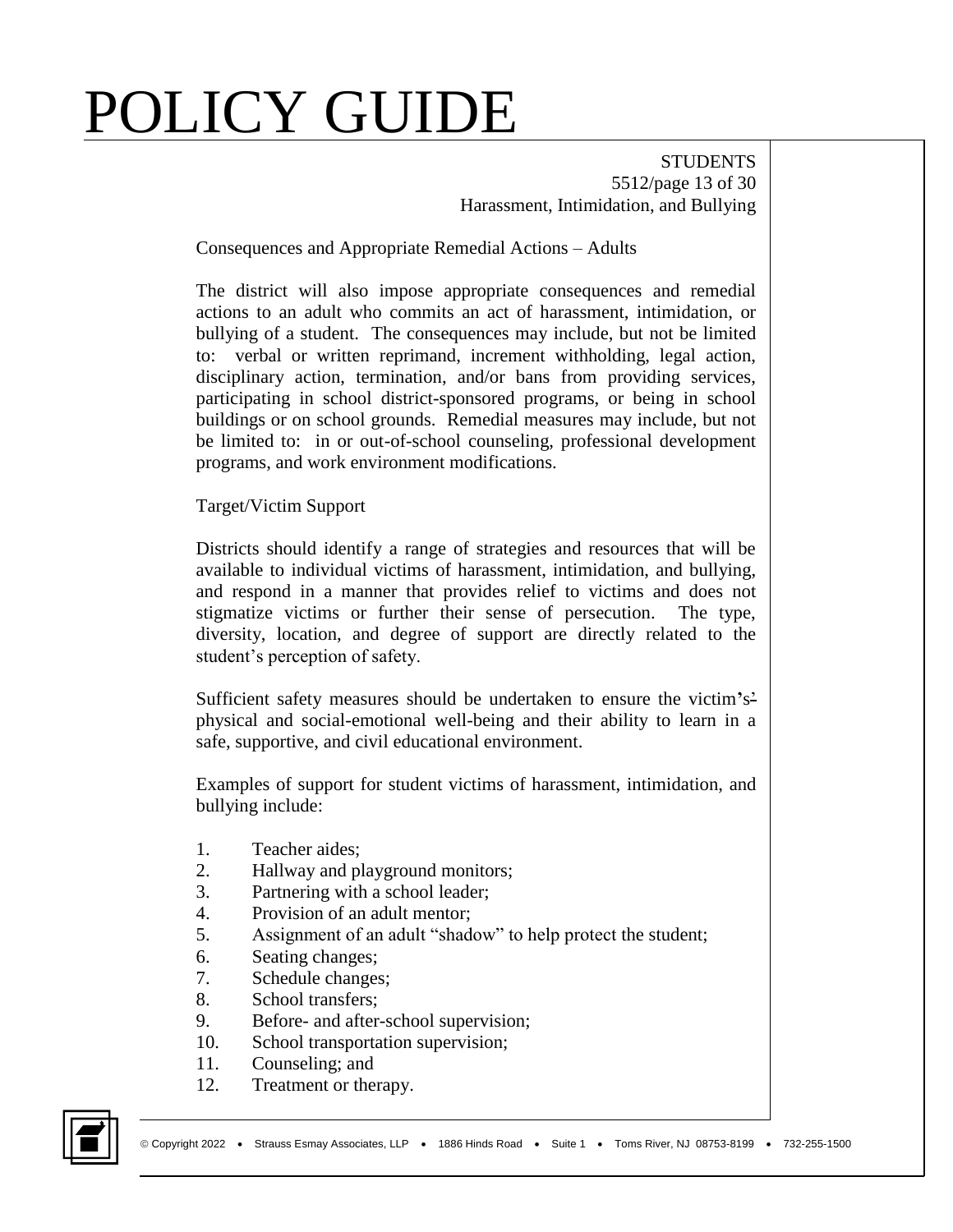**STUDENTS** 5512/page 14 of 30 Harassment, Intimidation, and Bullying

#### E. Harassment, Intimidation, and Bullying Reporting Procedure

The Board of Education requires the Principal at each school to be responsible for receiving complaints alleging violations of this Policy. All Board members, school employees, and volunteers and contracted service providers who have contact with students are required to verbally report alleged violations of this Policy to the Principal or the Principal's designee on the same day when the individual witnessed or received reliable information regarding any such incident. All Board members, school employees, and volunteers and contracted service providers who have contact with students, also shall submit a report in writing to the Principal within two school days of the verbal report. **The written report shall be on a numbered form developed by the New Jersey Department of Education in accordance with N.J.S.A. 18A:37-15.b.(5). A copy of the form shall be submitted promptly by the Principal to the Superintendent.** 

The Principal or designee will inform the parents of all students involved in alleged incidents, and, as appropriate, may discuss the availability of counseling and other intervention services. **The Principal or designee shall keep a written record of the date, time, and manner of notification to the parents.** The Principal or designee shall take into account the circumstances of the incident when providing notification to parents of all students involved in the reported harassment, intimidation, or bullying incident and when conveying the nature of the incident, including the actual or perceived protected category motivating the alleged offense. The Principal, upon receiving a verbal or written report, may take interim measures to ensure the safety, health, and welfare of all parties pending the findings of the investigation.

Students, parents, and visitors are encouraged to report alleged violations of this Policy to the Principal on the same day when the individual witnessed or received reliable information regarding any such incident.

A person may report, verbally or in writing, an act of harassment, intimidation, or bullying committed by an adult or youth against a student anonymously. The Board will not take formal disciplinary action based solely on the anonymous report. **The district shall provide a means for a parent to complete an online numbered form developed by the New Jersey Department of Education to confidentially report an incident of harassment, intimidation, or bullying.** 

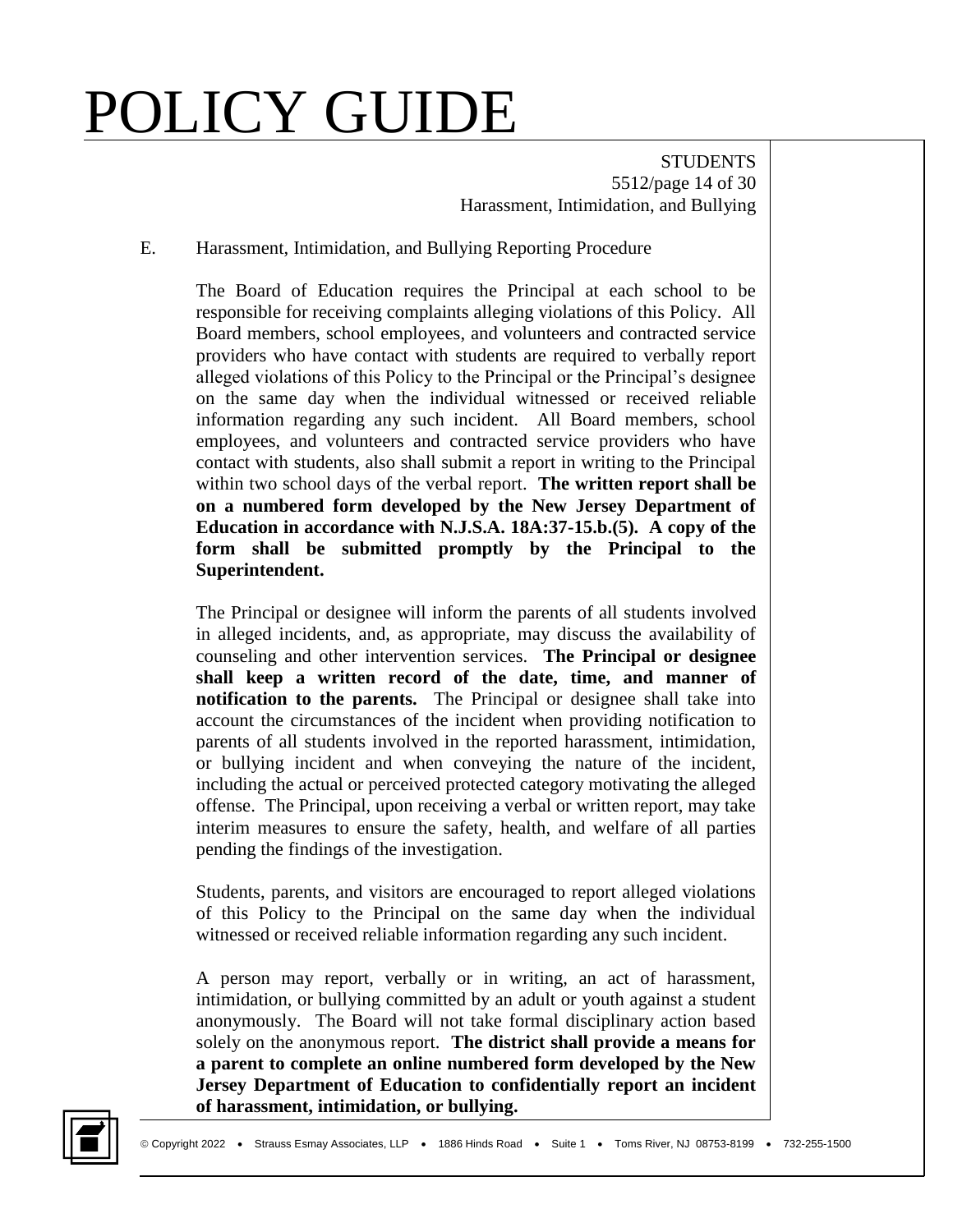**STUDENTS** 5512/page 15 of 30 Harassment, Intimidation, and Bullying

A Board member or school employee who promptly reports an incident of harassment, intimidation, or bullying and who makes this report in compliance with the procedures set forth in this Policy, is immune from a cause of action for damages arising from any failure to remedy the reported incident.

In accordance with the provisions of N.J.S.A. 18A:37-18, the harassment, intimidation, and bullying law does not prevent a victim from seeking redress under any other available law, either civil or criminal, nor does it create or alter any tort liability.

The district may consider every mechanism available to simplify reporting, including standard reporting forms and/or web-based reporting mechanisms. For anonymous reporting, the district may consider locked boxes located in areas of a school where reports can be submitted without fear of being observed.

A school administrator who receives a report of harassment, intimidation, and bullying from a district employee, and fails to initiate or conduct an investigation, or who should have known of an incident of harassment, intimidation, or bullying and fails to take sufficient action to minimize or eliminate the harassment, intimidation, or bullying, may be subject to disciplinary action.

- F. Anti-Bullying Coordinator, Anti-Bullying Specialist, and School Safety/School Climate Team(s)
	- 1. The Superintendent shall appoint a district Anti-Bullying Coordinator. The Superintendent shall make every effort to appoint an employee of the school district to this position.

The district Anti-Bullying Coordinator shall:

a. Be responsible for coordinating and strengthening the school district's policies to prevent, identify, and address harassment, intimidation, or bullying of students;

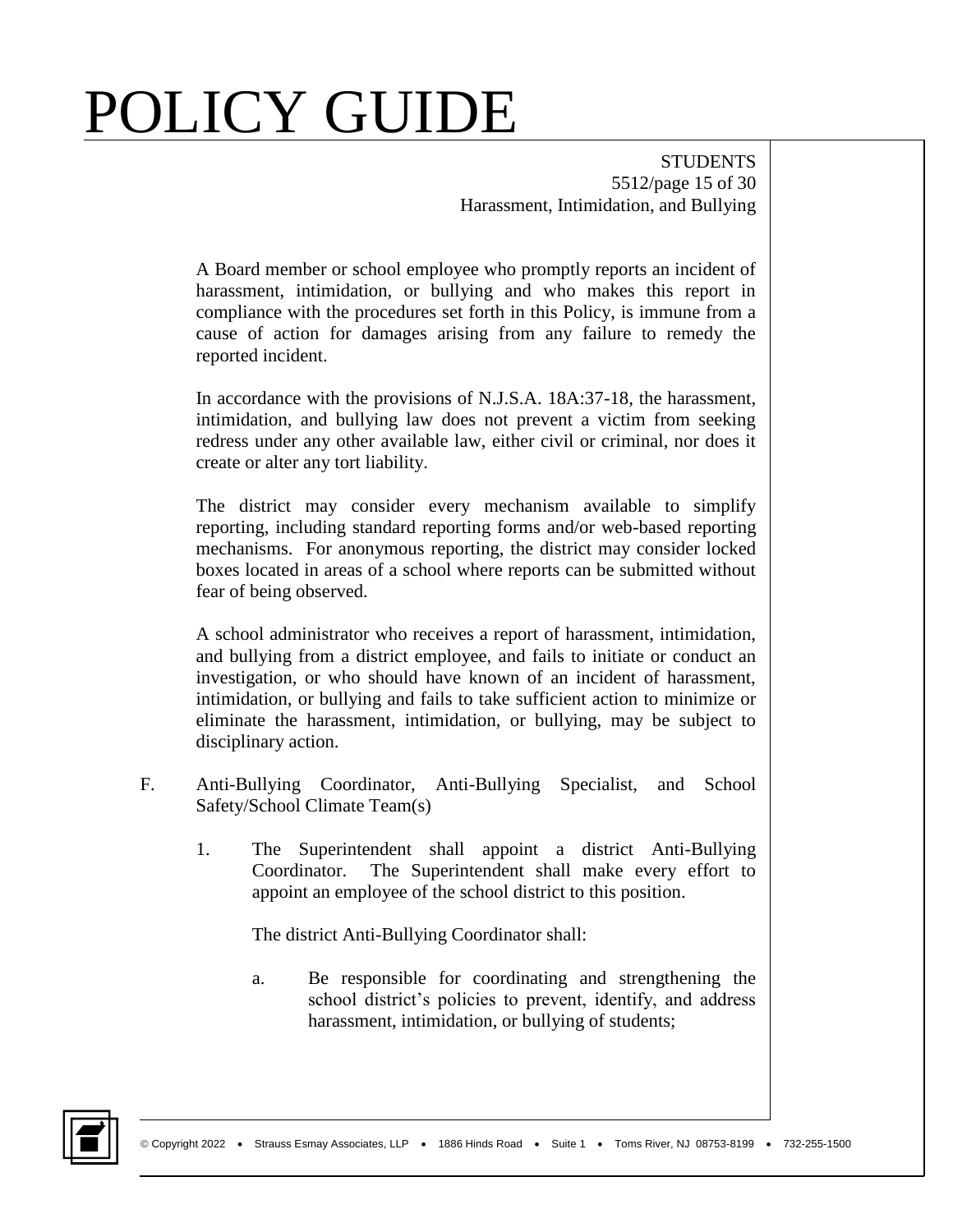**STUDENTS** 5512/page 16 of 30 Harassment, Intimidation, and Bullying

- b. Collaborate with school Anti-Bullying Specialists in the district, the Board of Education, and the Superintendent to prevent, identify, and respond to harassment, intimidation, or bullying of students in the district;
- c. Provide data, in collaboration with the Superintendent, to the Department of Education regarding harassment, intimidation, or bullying of students;
- d. Execute such other duties related to school harassment, intimidation, or bullying as requested by the Superintendent; and
- e. Meet at least twice a school year with the school Anti-Bullying Specialist(s) to discuss and strengthen procedures and policies to prevent, identify, and address harassment, intimidation, and bullying in the district.
- 2. The Principal in each school shall appoint a school Anti-Bullying Specialist. The Anti-Bullying Specialist shall be a guidance counselor, school psychologist, or other certified staff member trained to be the Anti-Bullying Specialist from among the currently employed staff in the school.

The school Anti-Bullying Specialist shall:

- a. Chair the School Safety/School Climate Team as provided in N.J.S.A. 18A:37-21;
- b. Lead the investigation of incidents of harassment, intimidation, or bullying in the school; and
- c. Act as the primary school official responsible for preventing, identifying, and addressing incidents of harassment, intimidation, or bullying in the school.
- 3. A School Safety/School Climate Team shall be formed in each school in the district to develop, foster, and maintain a positive school climate by focusing on the on-going systemic operational procedures and educational practices in the school, and to address

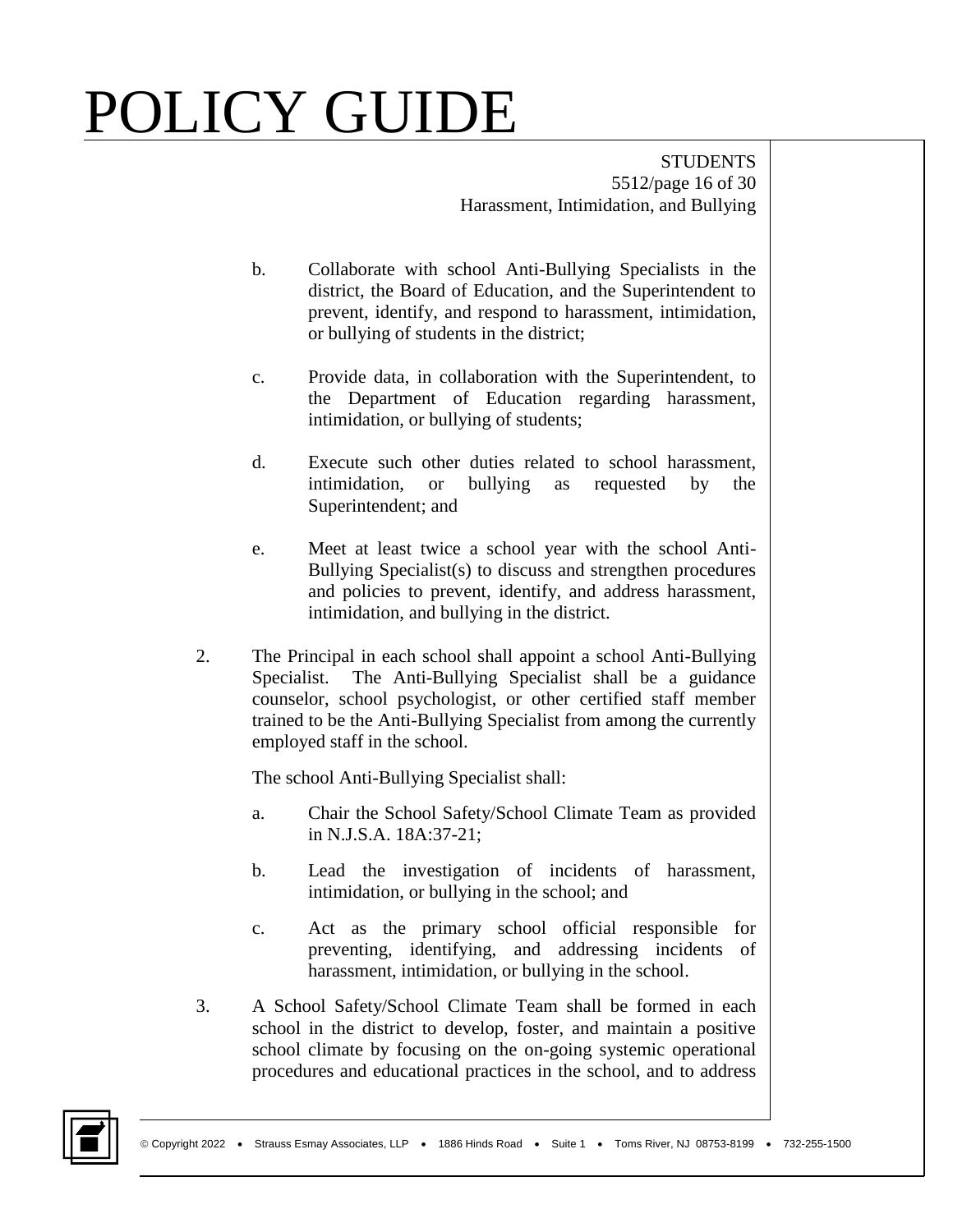**STUDENTS** 5512/page 17 of 30 Harassment, Intimidation, and Bullying

issues such as harassment, intimidation, or bullying that affect school climate and culture. Each School Safety/School Climate Team shall meet, at a minimum, two times per school year. The School Safety/School Climate Team shall consist of the Principal or the Principal's designee who, if possible, shall be a senior administrator in the school and the following appointees of the Principal: a teacher in the school; a school Anti-Bullying Specialist; a parent of a student in the school; and other members to be determined by the Principal. The school Anti-Bullying Specialist shall serve as the chair of the School Safety/School Climate Team.

The School Safety/School Climate Team shall:

- a. Receive records of all complaints of harassment, intimidation, or bullying of students that have been reported to the Principal;
- b. Receive copies of all reports prepared after an investigation of an incident of harassment, intimidation, or bullying;
- c. Identify and address patterns of harassment, intimidation, or bullying of students in the school;
- d. Review and strengthen school climate and the policies of the school in order to prevent and address harassment, intimidation, or bullying of students;
- e. Educate the community, including students, teachers, administrative staff, and parents, to prevent and address harassment, intimidation, or bullying of students;
- f. Participate in the training required pursuant to the provisions of N.J.S.A. 18A:37-13 et seq. and other training which the Principal or the district Anti-Bullying Coordinator may request. The School Safety/School Climate Team shall be provided professional development opportunities that may address effective practices of successful school climate programs or approaches; and

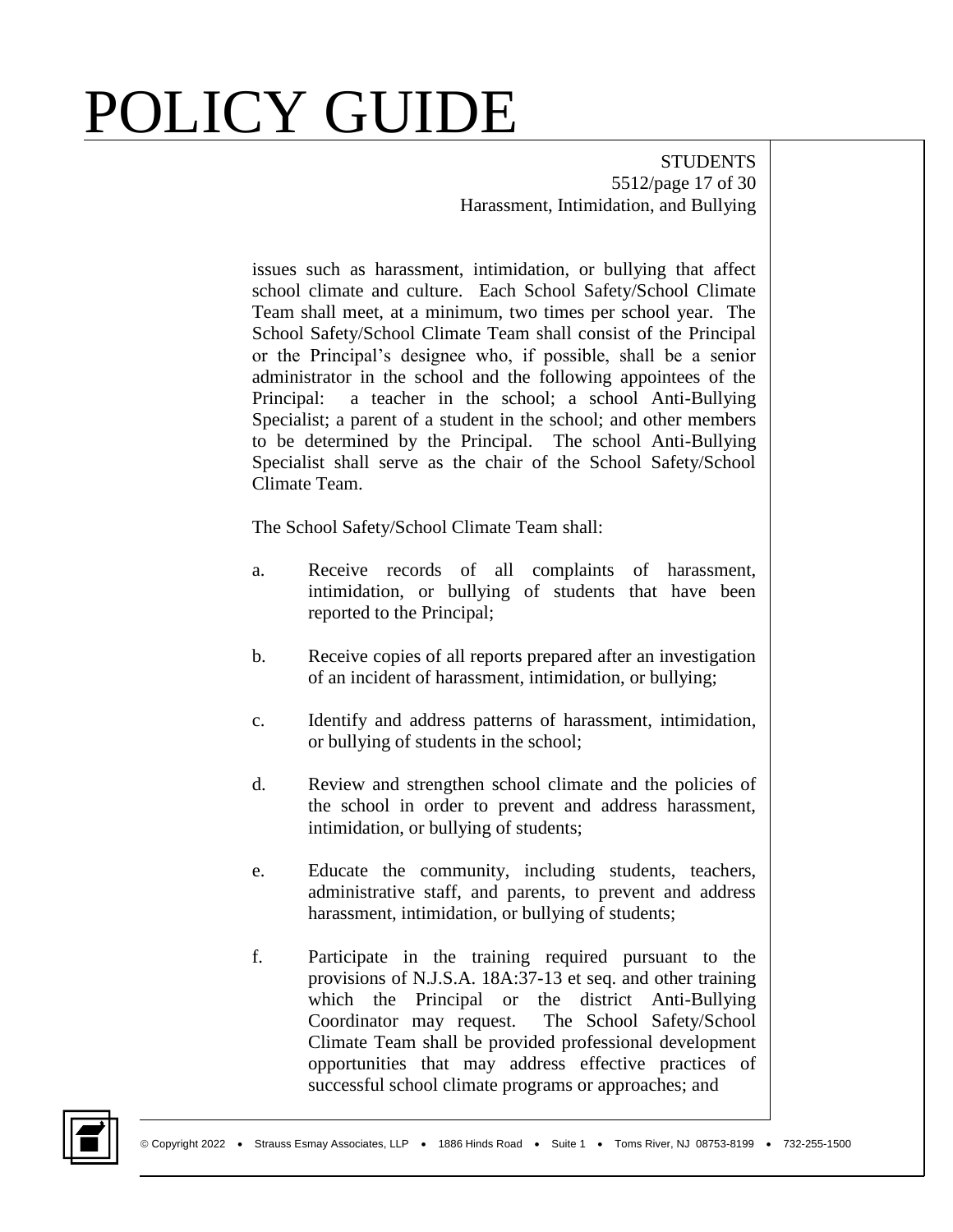**STUDENTS** 5512/page 18 of 30 Harassment, Intimidation, and Bullying

g. Execute such other duties related to harassment, intimidation, or bullying as requested by the Principal or district Anti-Bullying Coordinator.

Notwithstanding any provision of N.J.S.A. 18A:37-21 to the contrary, a parent who is a member of the School Safety/School Climate Team shall not participate in the activities of the team set forth in 3. a., b., or c. above or any other activities of the team which may compromise the confidentiality of a student, consistent with, at a minimum, the requirements of the Family Educational Rights and Privacy Act (20 U.S.C. Section 1232 and 34 CFR Part 99), N.J.A.C. 6A:32-7, Student Records and N.J.A.C. 6A:14-2.9, Student Records.

G. Harassment, Intimidation, and Bullying Investigation

The Board requires a thorough and complete investigation to be conducted for each report of violations and complaints which either identify harassment, intimidation, or bullying or describe behaviors that indicate harassment, intimidation, or bullying.

#### **[Option – Principal's Preliminary Determination**

However, prior to initiating the investigation, the Principal or designee, in consultation with the Anti-Bullying Specialist, may make a preliminary determination as to whether the reported incident or complaint, assuming all facts presented are true, is a report within the scope of the definition of harassment, intimidation, and bullying under the Anti-Bullying Bill of Rights Act, N.J.S.A. 18A:37-14. The Superintendent or designee may sign-off on the preliminary determination.

**The Principal shall report to the Superintendent if a preliminary determination is made that the reported incident or complaint is a report outside the scope of the definition of harassment, intimidation, or bullying. The Superintendent may require the Principal to conduct an investigation of the incident if the Superintendent determines that an investigation is necessary because the incident is within the scope of the definition of harassment, intimidation, and bullying. The Superintendent shall notify the Principal of this determination in writing. An investigation required by the Superintendent must be** 

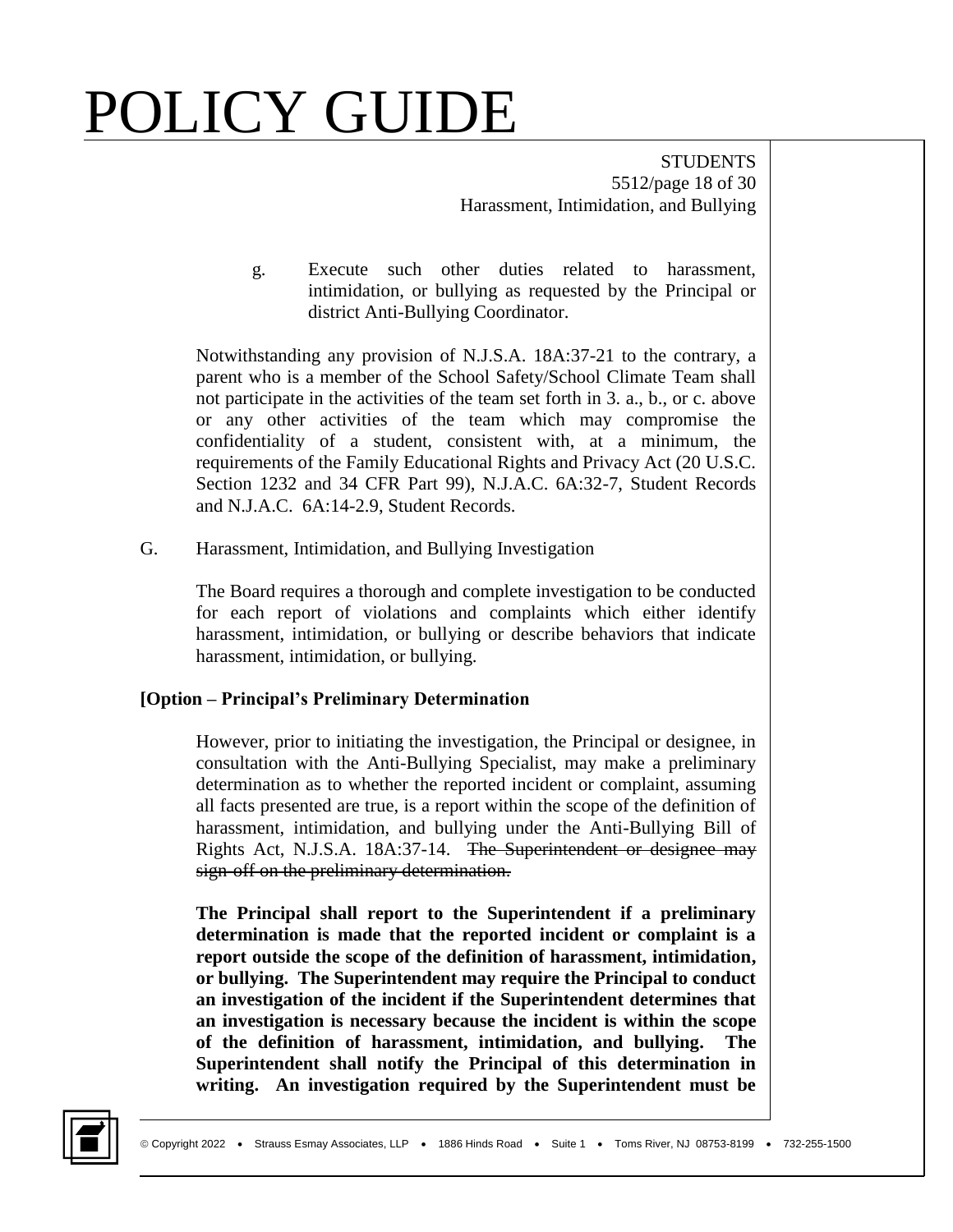**STUDENTS** 5512/page 19 of 30 Harassment, Intimidation, and Bullying

**completed as soon as possible, but not later than ten school days, from the date of the written notification from the Superintendent to the Principal.** 

**The Principal shall complete the written report form developed by the New Jersey Department of Education, in accordance with N.J.S.A. 18A:37-15.b.(5), even if a preliminary determination is made that the reported incident or complaint is a report outside the scope of the definition of harassment, intimidation, or bullying pursuant to N.J.S.A. 18A:37-14. This written report form shall be kept on file at the school, but shall not be included in any student record unless the incident results in disciplinary action or is otherwise required to be contained in a student's record under State or Federal law.**

The Principal or designee, upon making a preliminary determination the incident or complaint is not within the scope of the definition of harassment, intimidation, and bullying, shall inform the parents of the parties involved, who may appeal the preliminary determination to the Board of Education and thereafter to the Commissioner of Education in accordance with N.J.A.C. 6A:3.

A Board hearing shall be held within ten business days of receipt of the request for a Board hearing. If the preliminary determination, upon review of the facts presented in the reported incident or complaint, is to continue with the harassment, intimidation, and bullying investigation, the investigation shall be completed in accordance with N.J.S.A. 18A:37-15.b.(6) and this Policy.

**The Superintendent shall provide annually to the Board of Education information on the number of times a preliminary determination was made that an incident or complaint was outside the scope of the definition of harassment, intimidation, or bullying for the purposes of the State's monitoring of the school district pursuant to N.J.S.A. 18A:17-46.]**

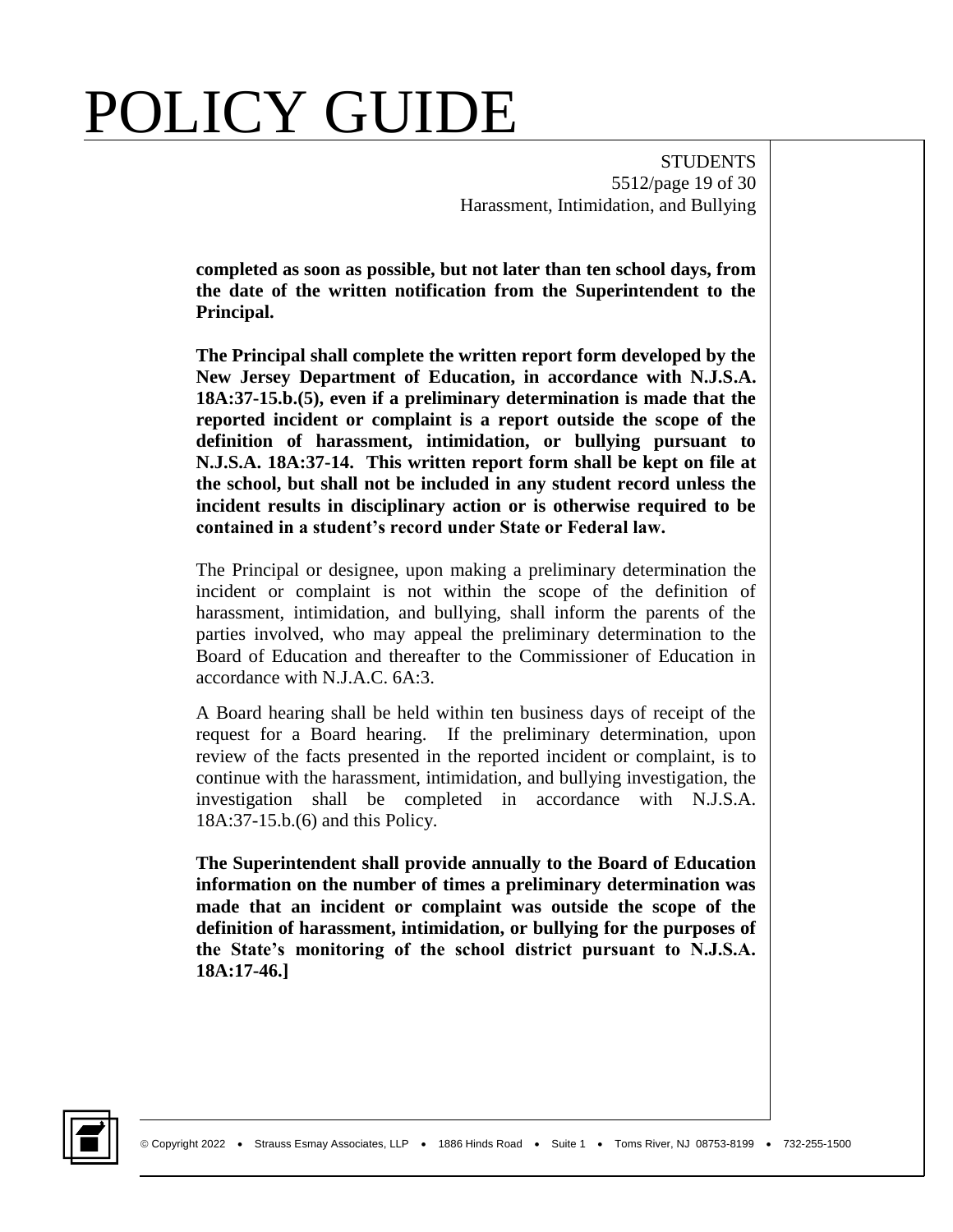**STUDENTS** 5512/page 20 of 30 Harassment, Intimidation, and Bullying

The investigation shall be initiated by the Principal or the Principal's designee within one school day of the verbal report of the incident. The investigation shall be conducted by the school Anti-Bullying Specialist in coordination with the Principal. The Principal may appoint additional personnel who are not school Anti-Bullying Specialists to assist with the investigation. Investigations or complaints concerning adult conduct shall not be investigated by a member of the same bargaining unit as the individual who is the subject of the investigation. **The Superintendent or designee will appoint a staff member to complete investigations involving allegations against a staff member serving in a supervisory or administrative position.**

An investigation concerning a staff member shall not be conducted by a staff member who is supervised by the staff member being investigated or who is an administrator in the district. The Principal or designee, in consultation with the Superintendent or designee, will appoint a staff member to complete these investigations.

The investigation shall be completed and the written findings submitted to the Principal as soon as possible, but not later than ten school days from the date of the written report of the incident. Should information regarding the reported incident and the investigation be received after the end of the ten-day period, the school Anti-Bullying Specialist shall amend the original report of the results of the investigation to ensure there is an accurate and current record of the facts and activities concerning the reported incident.

The Principal shall proceed in accordance with the Code of Student Conduct, as appropriate, based on the investigation findings. The Principal shall submit the report to the Superintendent within two school days of the completion of the investigation and in accordance with the Administrative Procedures Act (N.J.S.A. 52:14B-1 et seq.). As appropriate to the findings from the investigation, the Superintendent shall ensure the Code of Student Conduct has been implemented and may decide to provide intervention services, order counseling **as a result of the finding of the investigation**, establish training programs to reduce harassment, intimidation, or bullying and enhance school climate, impose discipline, or take or recommend other appropriate action **including seeking further information**, as necessary.

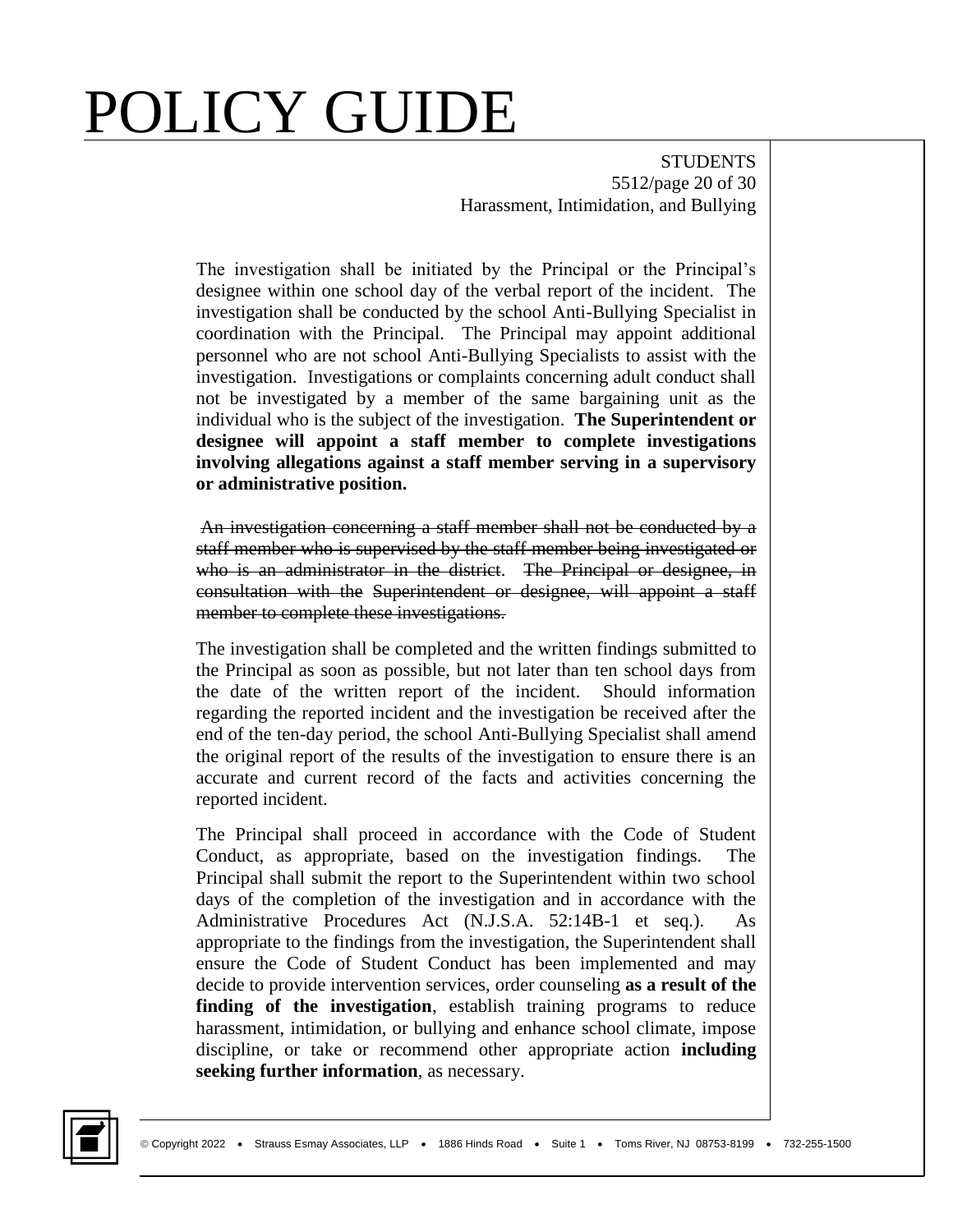**STUDENTS** 5512/page 21 of 30 Harassment, Intimidation, and Bullying

The Superintendent shall report the results of each investigation to the Board of Education no later than the date of the regularly scheduled Board of Education meeting following the completion of the investigation. The Superintendent's report shall include information on any consequences imposed under the Code of Student Conduct, any services provided, training established, or other action taken or recommended by the Superintendent.

Parents of involved student offenders and targets/victims shall be provided with information about the investigation, in accordance with Federal and State law and regulation. The information to be provided to parents shall include the nature of the investigation, whether the district found evidence of harassment, intimidation, or bullying, and whether consequences were imposed or services provided to address the incident of harassment, intimidation, or bullying. This information shall be provided in writing within five school days after the results of the investigation are reported to the Board of Education.

A parent may request a hearing before the Board of Education after receiving the written information about the investigation. Any request for such a hearing shall be filed with the Board Secretary no later than sixty calendar days after the written information is provided to the parents. The hearing shall be held within ten business days of the request. The Board of Education shall conduct the hearing in executive session, pursuant to the Open Public Meetings Act (N.J.S.A. 10:4-1 et seq.), to protect the confidentiality of the students. At the hearing, the Board may hear testimony from and consider information provided by the school Anti-Bullying Specialist and others, as appropriate, regarding the incident, the findings from the investigation of the incident, recommendations for consequences or services, and any programs instituted to reduce such incidents, prior to rendering a determination. **A redacted copy of the completed written report form developed by the New Jersey Department of Education that removes all student identification information shall be confidentially shared with the Board of Education after the conclusion of the investigation if a hearing with the Board of Education is requested by the parents pursuant to N.J.S.A. 18A:37-15.b.(6)(d).**

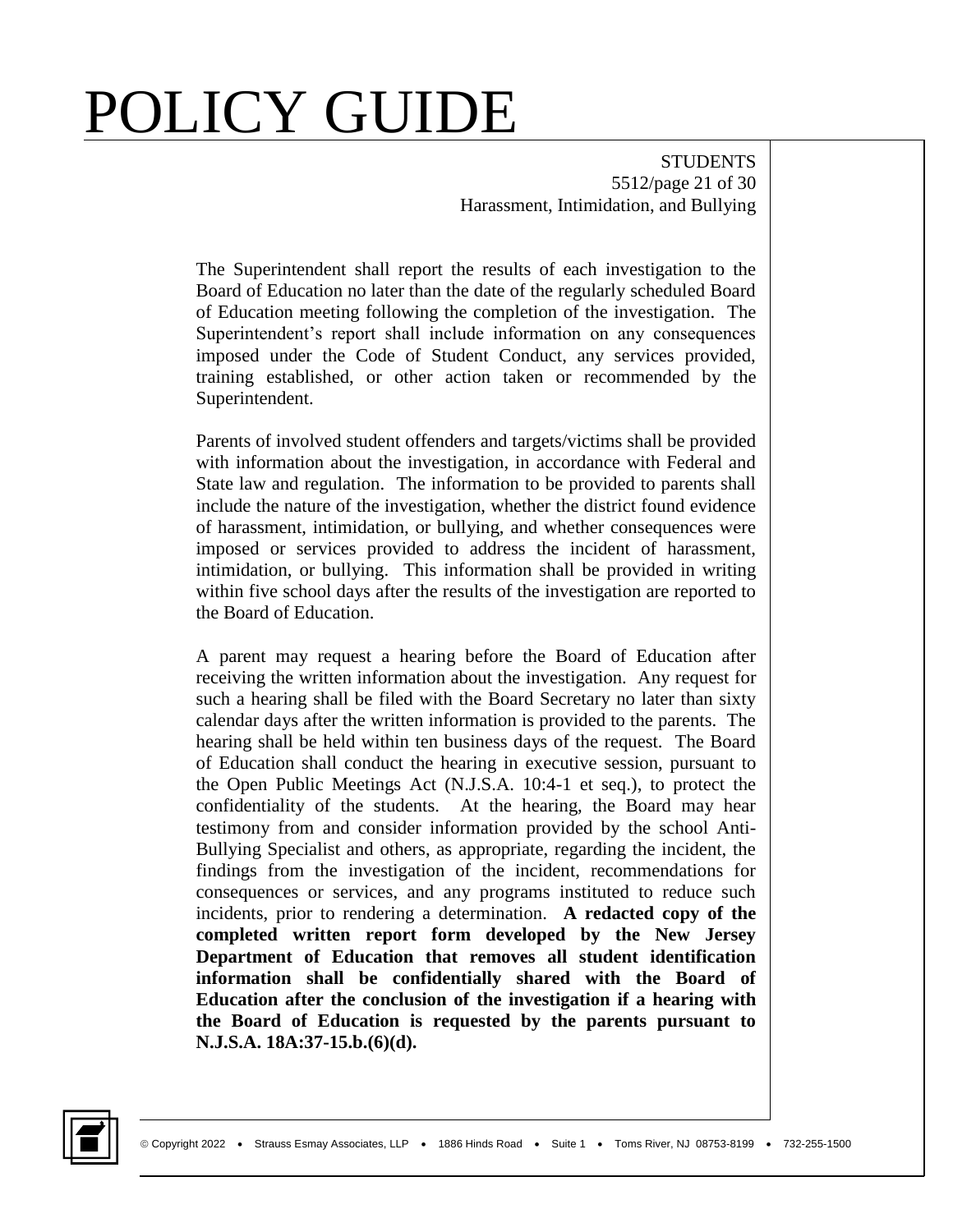**STUDENTS** 5512/page 22 of 30 Harassment, Intimidation, and Bullying

At the regularly scheduled Board of Education meeting following its receipt of the Superintendent's report on the results of the investigations to the Board or following a hearing in executive session, the Board shall issue a decision, in writing, to affirm, reject, or modify the Superintendent's decision. The Board's decision may be appealed to the Commissioner of Education, in accordance with N.J.A.C. 6A:3, Controversies and Disputes, no later than ninety days after issuance of the Board of Education's decision.

A parent, student, or organization may file a complaint with the Division on Civil Rights within one hundred eighty days of the occurrence of any incident of harassment, intimidation, or bullying based on membership in a protected group as enumerated in the "Law Against Discrimination," P.L.1945, c.169 (C.10:5-1 et seq.).

H. Range of Responses to an Incident of Harassment, Intimidation, or Bullying

The Board shall establish a range of responses to harassment, intimidation, and bullying incidents and the Principal and the Anti-Bullying Specialist shall appropriately apply these responses once an incident of harassment, intimidation, or bullying is confirmed. The Superintendent shall respond to confirmed harassment, intimidation, and bullying, according to the parameters described in this Policy. The range of ways in which school staff will respond shall include an appropriate combination of counseling, support services, intervention services, and other programs. The Board recognizes that some acts of harassment, intimidation, or bullying may be isolated incidents requiring the school officials respond appropriately to the individual(s) committing the acts. Other acts may be so serious or parts of a larger pattern of harassment, intimidation, or bullying that they require a response either at the classroom, school building, or school district level or by law enforcement officials.

For every incident of harassment, intimidation, or bullying, the school officials must respond appropriately to the individual who committed the act. The range of responses to confirmed harassment, intimidation, or bullying acts should include individual, classroom, school, or district responses, as appropriate to the findings from each incident. Examples of responses that apply to each of these categories are provided below:

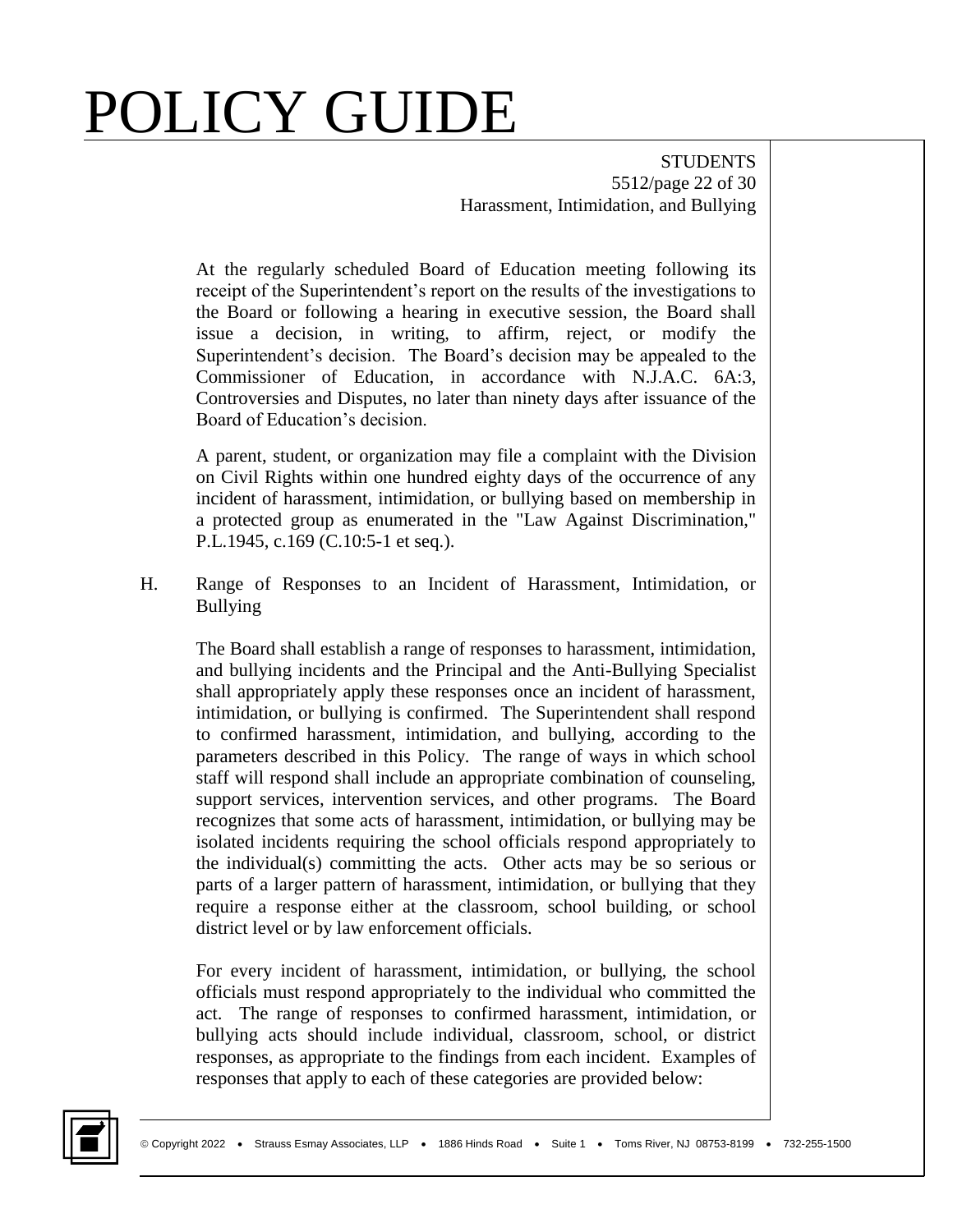**STUDENTS** 5512/page 23 of 30 Harassment, Intimidation, and Bullying

- 1. Individual responses can include consistent and appropriate positive behavioral interventions (e.g., peer mentoring, short-term counseling, life skills groups) intended to remediate the problem behaviors.
- 2. Classroom responses can include class discussions about an incident of harassment, intimidation, or bullying, role plays (when implemented with sensitivity to a student's situation or involvement with harassment, intimidation, and bullying), research projects, observing and discussing audio-visual materials on these subjects, and skill-building lessons in courtesy, tolerance, assertiveness, and conflict management.
- 3. School responses can include theme days, learning station programs, "acts of kindness" programs or awards, use of student survey data to plan prevention and intervention programs and activities, social norms campaigns, posters, public service announcements, "natural helper" or peer leadership programs, "upstander" programs, parent programs, the dissemination of information to students and parents explaining acceptable uses of electronic and wireless communication devices, and harassment, intimidation, and bullying prevention curricula or campaigns.
- 4. District-wide responses can comprise of adoption of school-wide programs, including enhancing the school climate, involving the community in policy review and development, providing professional development coordinating with community-based organizations (e.g., mental health, health services, health facilities, law enforcement, faith-based organizations), launching harassment, intimidation, and bullying prevention campaigns.
- I. Reprisal or Retaliation Prohibited

The Board prohibits a Board member, school employee, contracted service provider who has contact with students, school volunteer, or student from engaging in reprisal, retaliation, or false accusation against a victim, witness, or one with reliable information, or any other person who has reliable information about an act of harassment, intimidation, or bullying

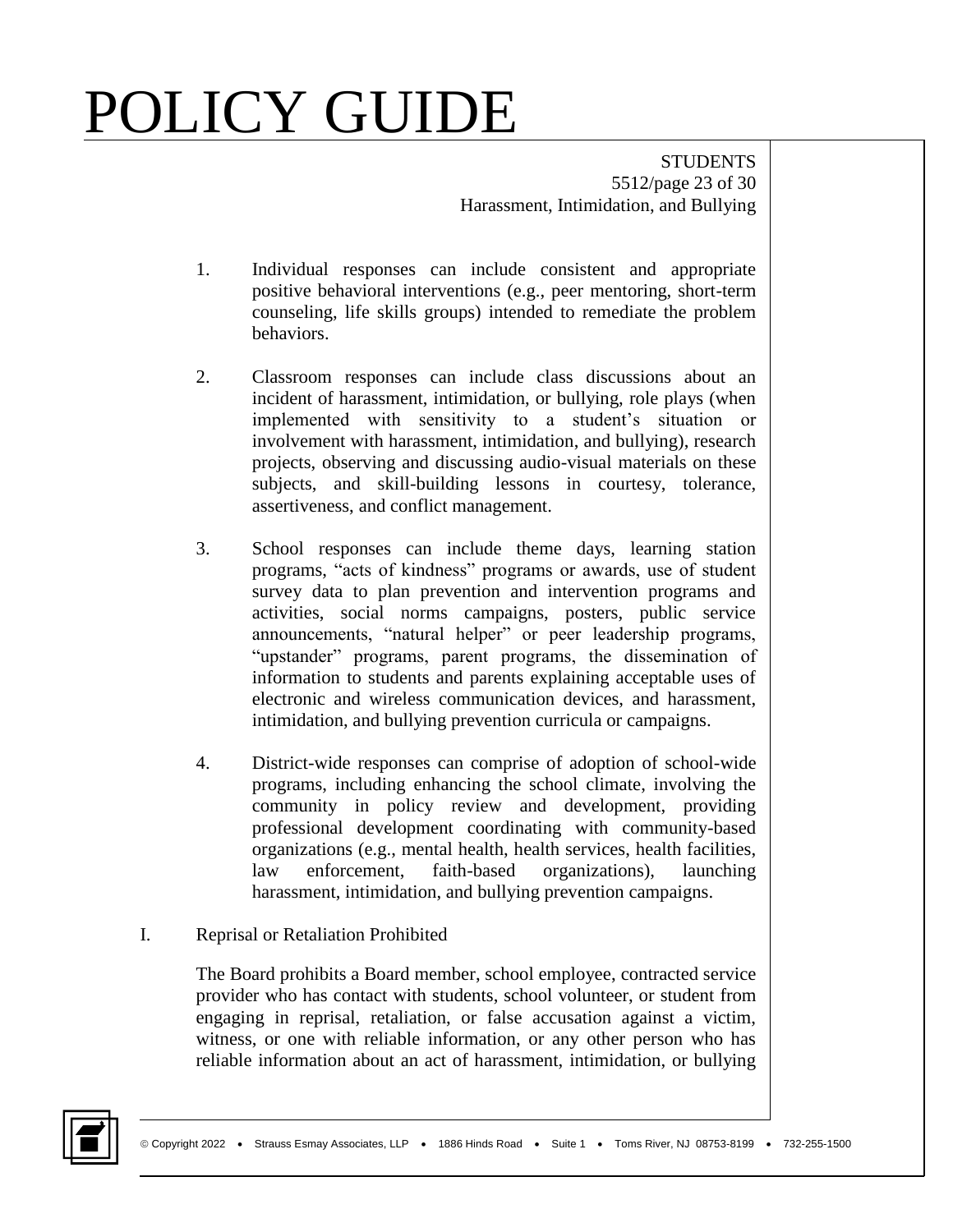**STUDENTS** 5512/page 24 of 30 Harassment, Intimidation, and Bullying

or who reports an act of harassment, intimidation, or bullying. The consequence and appropriate remedial action for a person who engages in reprisal or retaliation shall be determined by the administrator after consideration of the nature, severity, and circumstances of the act, in accordance with case law, Federal and State statutes and regulations, and district policies and procedures. All suspected acts of reprisal or retaliation will be taken seriously and appropriate responses will be made in accordance with the totality of the circumstances.

Examples of consequences and remedial measures for students who engage in reprisal or retaliation are listed and described in the Consequences and Appropriate Remedial Actions section of this Policy.

Examples of consequences for a school employee or a contracted service provider who has contact with students who engage in reprisal or retaliation may include, but not be limited to: verbal or written reprimand, increment withholding, legal action, disciplinary action, termination, and/or bans from providing services, participating in school districtsponsored programs, or being in school buildings or on school grounds.

Remedial measures may include, but not be limited to: in or out-of-school counseling, professional development programs, and work environment modifications.

Examples of consequences for a Board member who engages in reprisal or retaliation may include, but not be limited to: reprimand, legal action, and other action authorized by statute or administrative code. Remedial measures may include, but not be limited to: counseling and professional development.

J. Consequences and Appropriate Remedial Action for False Accusation

The Board prohibits any person from falsely accusing another as a means of retaliation or as a means of harassment, intimidation, or bullying.

1. Students - Consequences and appropriate remedial action for a student found to have falsely accused another as a means of harassment, intimidation, or bullying or as a means of retaliation

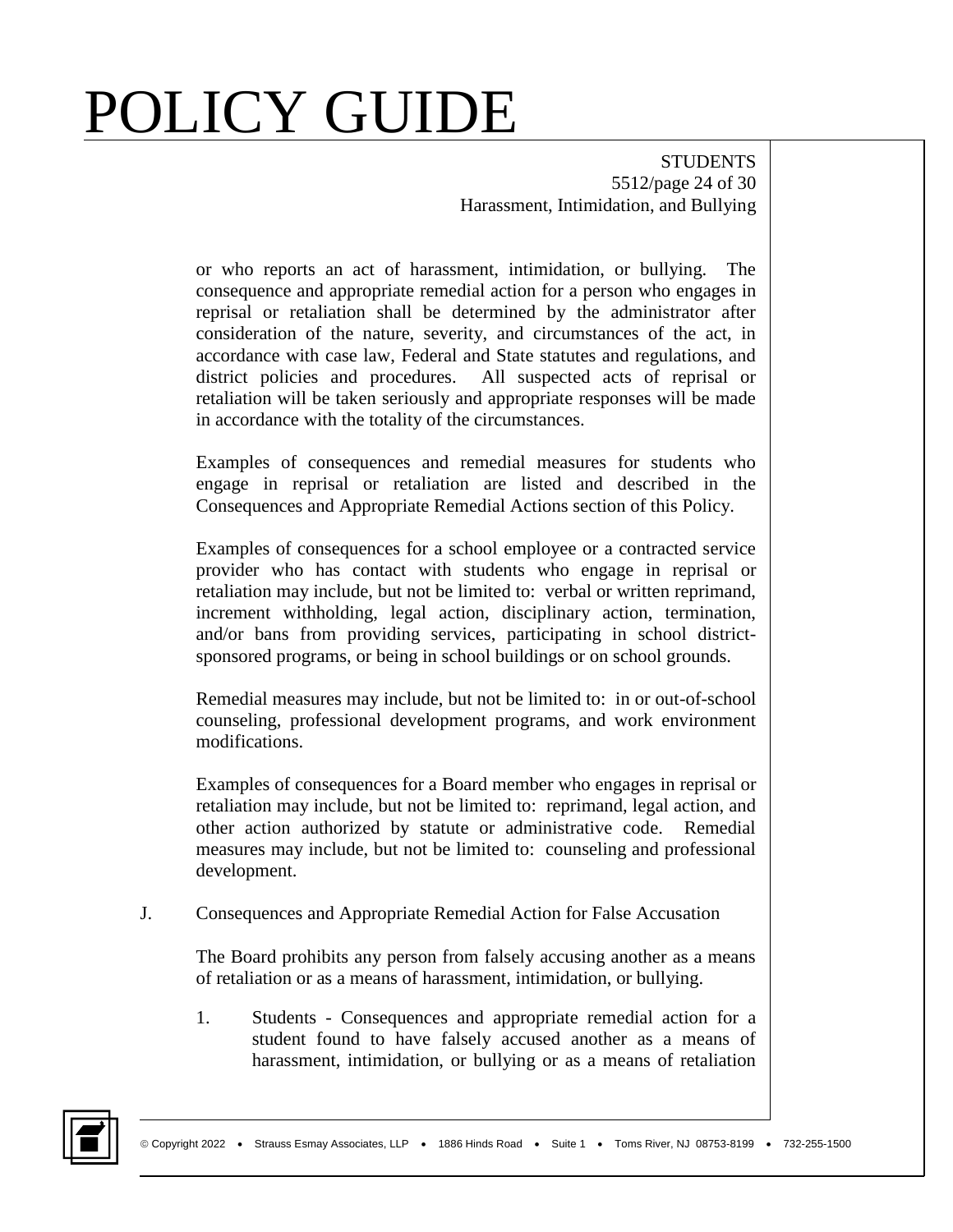**STUDENTS** 5512/page 25 of 30 Harassment, Intimidation, and Bullying

may range from positive behavioral interventions up to and including suspension or expulsion, as permitted under N.J.S.A. 18A:37-1 et seq., Discipline of Students and as set forth in N.J.A.C. 6A:16-7.2, Short-term Suspensions, N.J.A.C. 6A:16-7**.3**, Long-term Suspensions and N.J.A.C. 6A:16-7.**4**5, Expulsions and those listed and described in the Consequences and Appropriate Remedial Actions section of this Policy.

- 2. School Employees Consequences and appropriate remedial action for a school employee or contracted service provider who has contact with students found to have falsely accused another as a means of harassment, intimidation, or bullying or as a means of retaliation could entail discipline in accordance with district policies, procedures, and agreements which may include, but not be limited to: reprimand, suspension, increment withholding, termination, and/or bans from providing services, participating in school district-sponsored programs, or being in school buildings or on school grounds. Remedial measures may include, but not be limited to: in or out-of-school counseling, professional development programs, and work environment modifications.
- 3. Visitors or Volunteers Consequences and appropriate remedial action for a visitor or volunteer found to have falsely accused another as a means of harassment, intimidation, or bullying or as a means of retaliation could be determined by the school administrator after consideration of the nature, severity, and circumstances of the act, including law enforcement reports or other legal actions, removal of buildings or grounds privileges, or prohibiting contact with students or the provision of student services. Remedial measures may include, but not be limited to: in or out-of-school counseling, professional development programs, and work environment modifications.

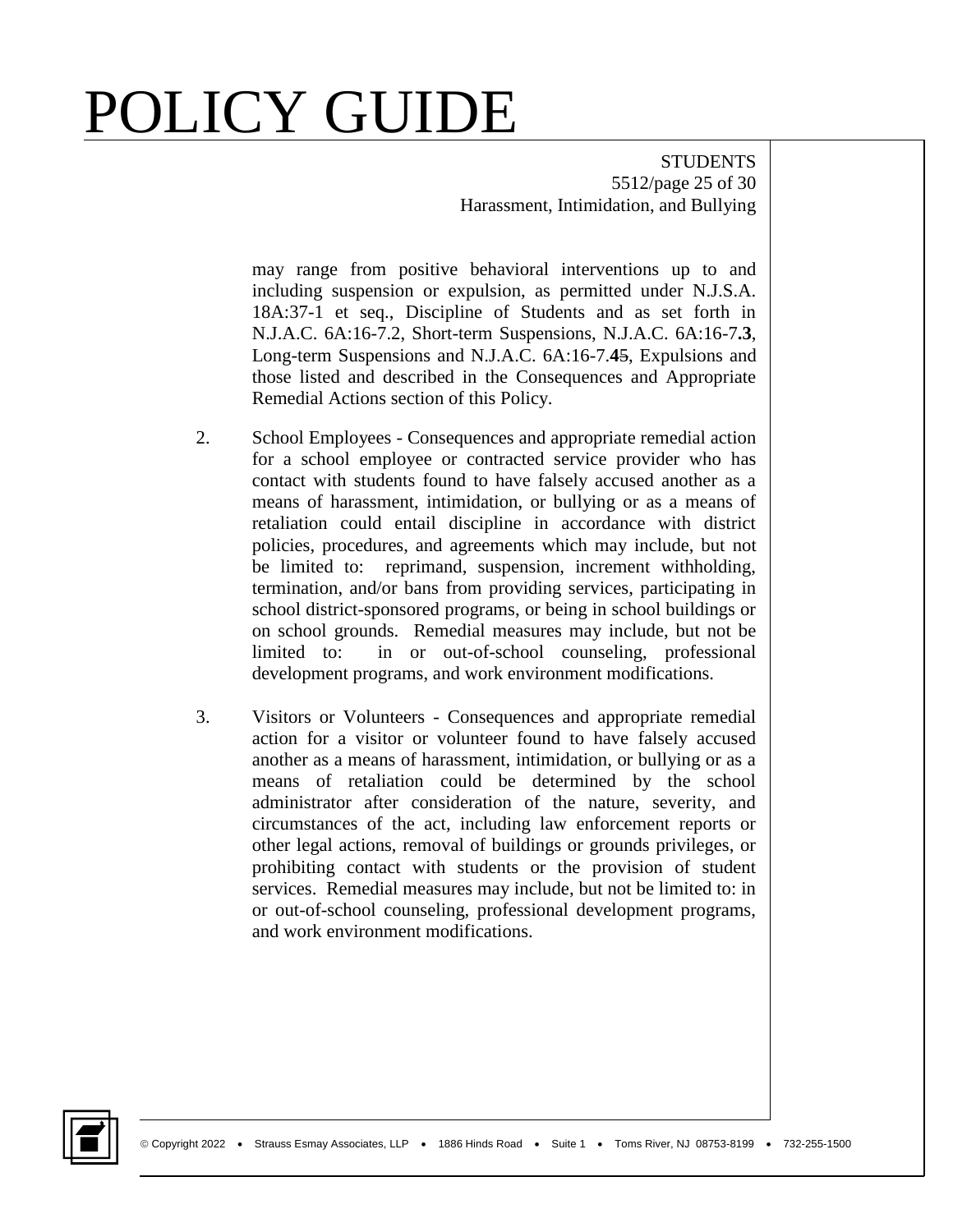**STUDENTS** 5512/page 26 of 30 Harassment, Intimidation, and Bullying

K. Harassment, Intimidation, and Bullying Policy Publication and Dissemination

This Policy will be disseminated annually by the Superintendent to all school employees, contracted service providers who have contact with students, school volunteers, students, and parents who have children enrolled in a school in the district, along with a statement explaining the Policy applies to all acts of harassment, intimidation, or bullying, pursuant to N.J.S.A. 18A:37-14 that occur on school property, at school-sponsored functions, or on a school bus and, as appropriate, acts that occur off school grounds.

The Superintendent shall ensure that notice of this Policy appears in the student handbook and all other publications of the school district that set forth the comprehensive rules, procedures, and standards for schools within the school district.

The Superintendent **or designee** shall post a link to the district's Harassment, Intimidation, and Bullying Policy that is prominently displayed on the homepage of the school district's website. The district will notify students and parents this Harassment, Intimidation, and Bullying Policy is available on the school district's website.

The Superintendent shall post the name, school phone number, school address, and school email address of the district Anti-Bullying Coordinator on the home page of the school district's website. Each Principal shall post the name, school phone number, address, and school email address of both the Anti-Bullying Specialist and the district Anti-Bullying Coordinator on the home page of each school's website. **The Superintendent or designee shall post the contact information for the New Jersey School Climate State Coordinator on the school district's and on each school's website in the same location as this Policy is posted.** 

**The Superintendent or designee shall post on the school district's and each school's website the current version of "Guidance for Parents on the Anti-Bullying Bill of Rights Act" developed by the New Jersey Department of Education.** 

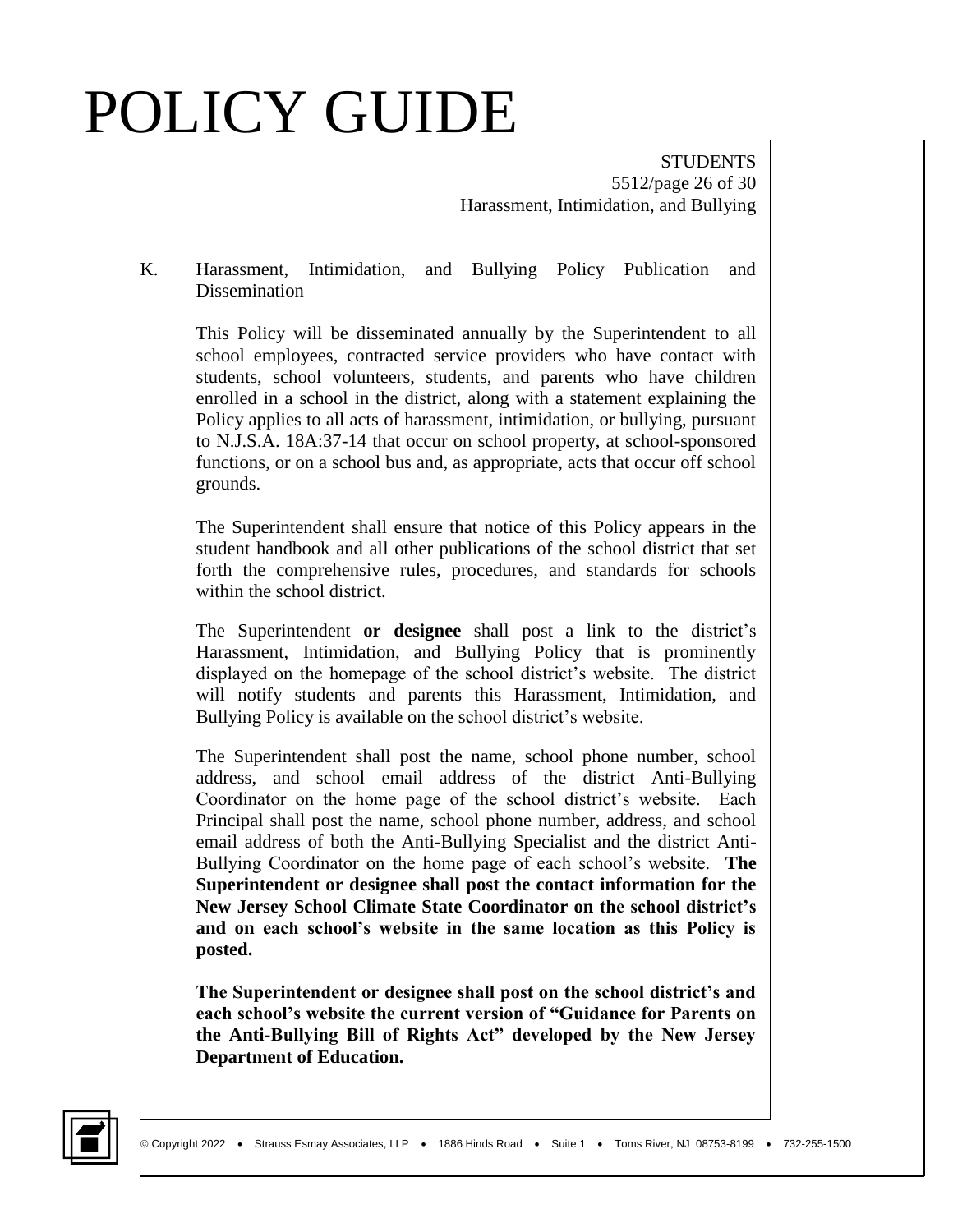**STUDENTS** 5512/page 27 of 30 Harassment, Intimidation, and Bullying

#### L. Harassment, Intimidation, and Bullying Training and Prevention Programs

The Superintendent and Principal(s) shall provide training on the school district's Harassment, Intimidation, and Bullying Policy to current and new school employees; including administrators, instructors, student support services, administrative/office support, transportation, food service, facilities/maintenance; contracted service providers; and volunteers who have significant contact with students; and persons contracted by the district to provide services to students. The training shall include instruction on preventing bullying on the basis of the protected categories enumerated in N.J.S.A. 18A:37-14 and other distinguishing characteristics that may incite incidents of discrimination, harassment, intimidation, or bullying.

Each public school teacher and educational services professional shall be required to complete at least two hours of instruction in harassment, intimidation, and bullying prevention within each five year professional development period as part of the professional development requirement pursuant to N.J.S.A. 18:37-22.d. The required two hours of suicide prevention instruction shall include information on the risk of suicide and incidents of harassment, intimidation, or bullying and information on reducing the risk of suicide in students who are members of communities identified as having members at high risk of suicide.

Each newly elected or appointed Board member must complete, during the first year of the member's first term, a training program on harassment, intimidation, and bullying in accordance with the provisions of N.J.S.A. 18A:12-33.

The school district shall provide time during the usual school schedule for the Anti-Bullying Coordinator and each school Anti-Bullying Specialist to participate in harassment, intimidation, and bullying training programs.

A school leader shall complete school leader training that shall include information on the prevention of harassment, intimidation, and bullying as required in N.J.S.A. 18A:26-8.2.

The school district shall annually observe a "Week of Respect" beginning with the first Monday in October. In order to recognize the importance of

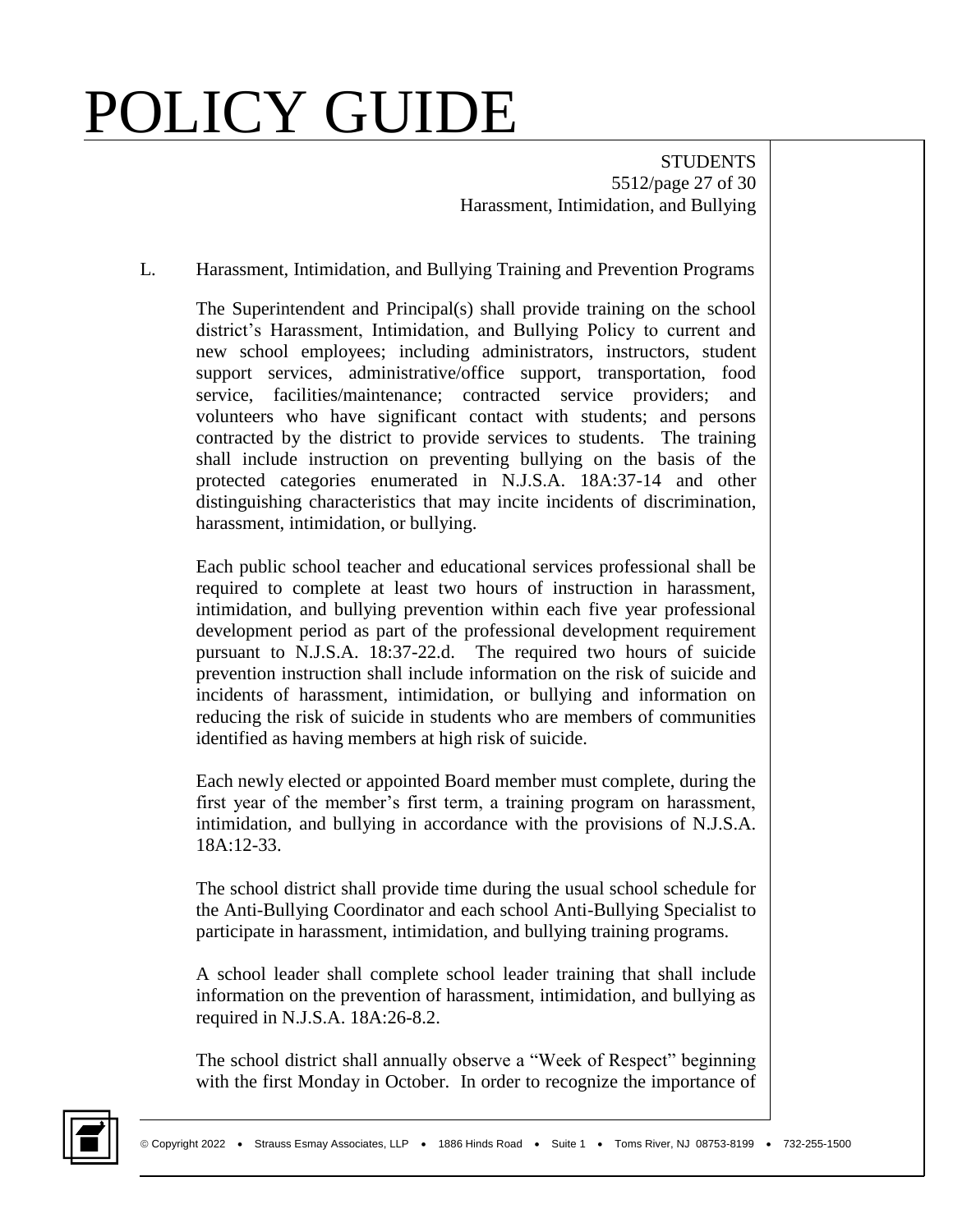**STUDENTS** 5512/page 28 of 30 Harassment, Intimidation, and Bullying

character education, the school district will observe the week by providing age-appropriate instruction focusing on the prevention of harassment, intimidation, and bullying as defined in N.J.S.A. 18A:37-14. Throughout the school year the district will provide ongoing age-appropriate instruction on preventing harassment, intimidation, or bullying, in accordance with the Core Curriculum Content Standards, pursuant to N.J.S.A. 18A:37-29.

The school district and each school in the district will annually establish, implement, document, and assess harassment, intimidation, and bullying prevention programs or approaches, and other initiatives in consultation with school staff, students, administrators, volunteers, parents, law enforcement, and community members. The programs or approaches and other initiatives shall be designed to create school-wide conditions to prevent and address harassment, intimidation, and bullying in accordance with the provisions of N.J.S.A. 18A:37-17 et seq.

M. Harassment, Intimidation, and Bullying Policy Reevaluation, Reassessment**,** and Review

The Superintendent shall develop and implement a process for annually discussing the school district's Harassment, Intimidation, and Bullying Policy with students.

The Superintendent, Principal(s), and the Anti-Bullying Coordinator, with input from the schools' Anti-Bullying Specialists, shall annually conduct a reevaluation, reassessment, and review of the Harassment, Intimidation, and Bullying Policy, and any report(s) and/or finding(s) of the School Safety/School Climate Team(s). The Superintendent shall recommend to the Board necessary revisions and additions to the Policy consistent with N.J.S.A. 18A:37-15.c., as well as to harassment, intimidation, and bullying prevention programs and approaches based on the findings from the evaluation, reassessment, and review.

N. Reports to Board of Education and New Jersey Department of Education

The Superintendent shall report two times each school year, between September 1 and January 1 and between January 1 and June 30 at a public

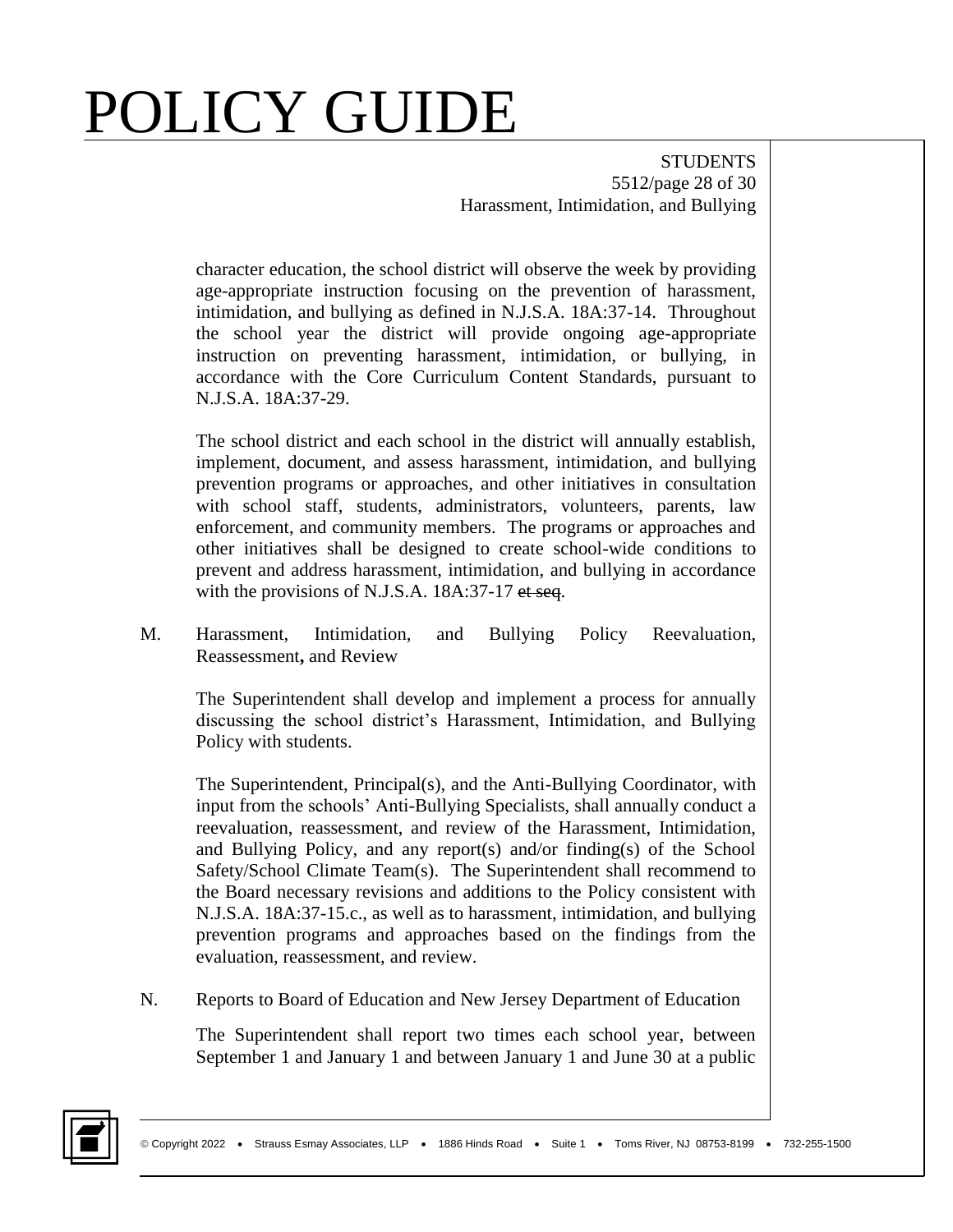**STUDENTS** 5512/page 29 of 30 Harassment, Intimidation, and Bullying

hearing all acts of violence, vandalism, and harassment, intimidation, and bullying which occurred during the previous reporting period in accordance with the provisions of N.J.S.A. 18A:17-46. The information shall also be reported to the New Jersey Department of Education in accordance with N.J.S.A. 18A:17-46.

O. School and District Grading Requirements

Each school and each district shall receive a grade for the purpose of assessing their efforts to implement policies and programs consistent with the provisions of N.J.S.A. 18:37-13 et seq. The grade received by a school and the district shall be posted on the homepage of the school's website and the district's website in accordance with the provisions of N.J.S.A. 18A:17-46. A link to the report that was submitted by the Superintendent to the Department of Education shall also be available on the school district's website. This information shall be posted on the websites within ten days of receipt of the grade for each school and the district.

P. Reports to Law Enforcement

**The Superintendent or designee and the Principal shall consult law enforcement, as appropriate, pursuant to the provisions of the Uniform State Memorandum of Agreement Between Education and Law Enforcement Officials, if the student's behavior may constitute a possible violation of the New Jersey Code of Criminal Justice.** 

Some acts of harassment, intimidation, and bullying may be bias-related acts and potentially bias crimes and school officials must report to law enforcement officials **any bias related acts, in accordance with N.J.A.C. 6A:16-6.3.(e),** either serious acts or those which may be part of a larger pattern in accordance with **and pursuant to** the provisions of the Memorandum of Agreement Between Education and Law Enforcement Officials.

Q. Collective Bargaining Agreements and Individual Contracts

Nothing in N.J.S.A. 18A:37-13.1 et seq. may be construed as affecting the provisions of any collective bargaining agreement or individual contract of employment in effect on the Anti-Bullying Bill of Rights Act's effective date (January 5, 2011). N.J.S.A. 18A:37-30.

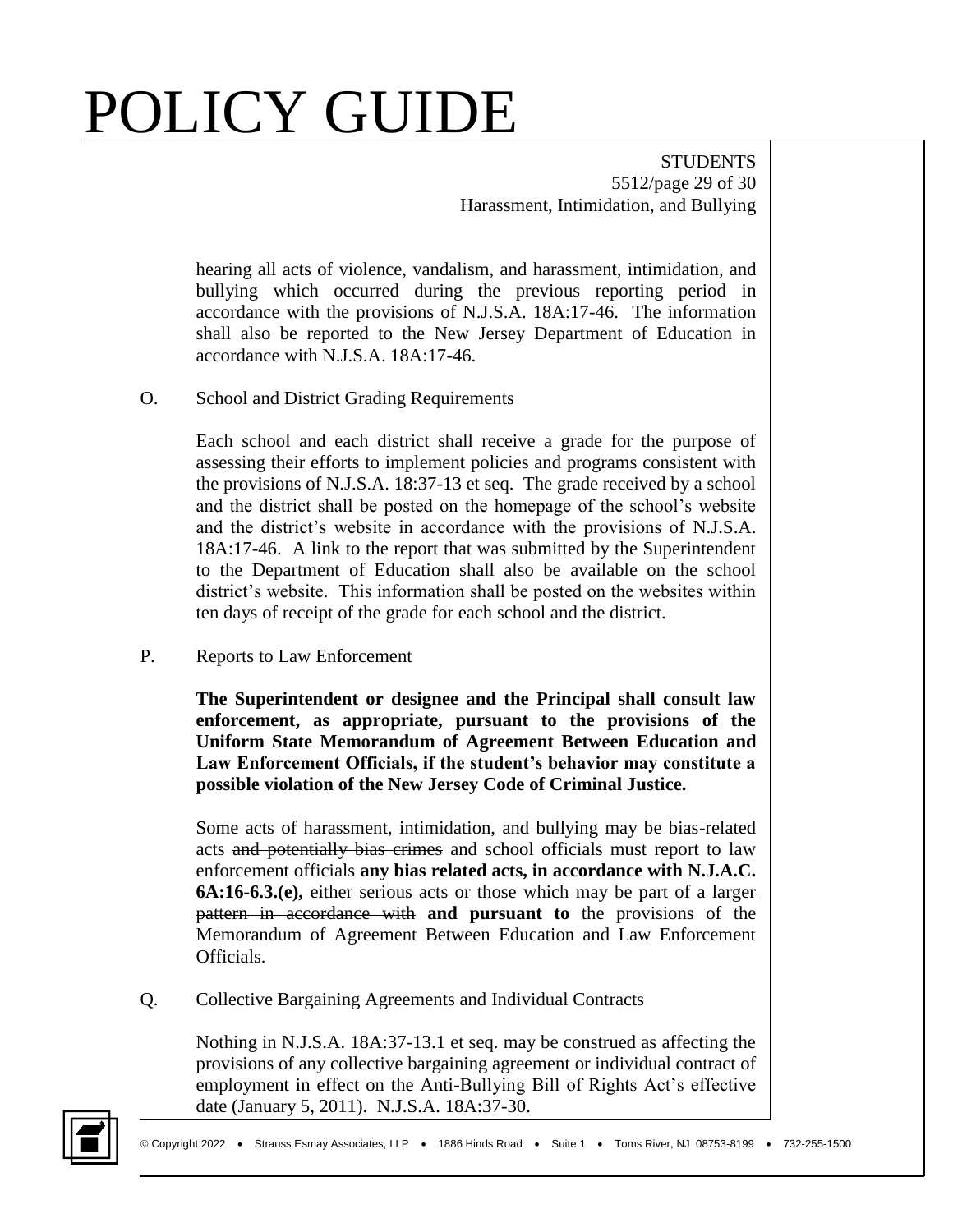**STUDENTS** 5512/page 30 of 30 Harassment, Intimidation, and Bullying

The Board of Education prohibits the employment of or contracting for school staff positions with individuals whose criminal history record check reveals a record of conviction for a crime of bias intimidation or conspiracy to commit or attempt to commit a crime of bias intimidation.

R. Students with Disabilities

Nothing contained in N.J.S.A. 18A:37-13.1 et seq. may alter or reduce the rights of a student with a disability with regard to disciplinary actions or to general or special education services and supports. N.J.S.A. 18A:37-32.

S. Approved Private Schools for Students with Disabilities (APSSD)

In accordance with the provisions of N.J.A.C. 6A:16-7.7(a).2.ix.(2), the Board of Education shall investigate a complaint or report of harassment, intimidation, or bullying, pursuant to N.J.A.C. 6A:16-7.7(a).2.ix. and Section G. of this Policy, occurring on Board of Education school buses, at Board of Education school-sponsored functions, and off school grounds involving a student who attends an APSSD. The investigation shall be conducted by a Board of Education Anti-Bullying Specialist, in consultation with the APSSD.

The school district shall submit all subsequent amended Harassment, Intimidation, and Bullying Policies to the Executive County Superintendent of Schools within thirty days of Board adoption.

#### N.J.S.A. 18A:37-13 through 18A:37-32**37**

N.J.A.C. 6A:16-7.1 et seq.<del>; 6A:16-7.9 et seq.</del>

- Model Policy and Guidance for Prohibiting Harassment, Intimidation, and Bullying on School Property, at School-Sponsored Functions and on School Buses – April 2011 – New Jersey Department of Education
- Memorandum New Jersey Commissioner of Education Guidance for Schools on Implementing the Anti-Bullying Bill of Rights Act – December 16, 2011

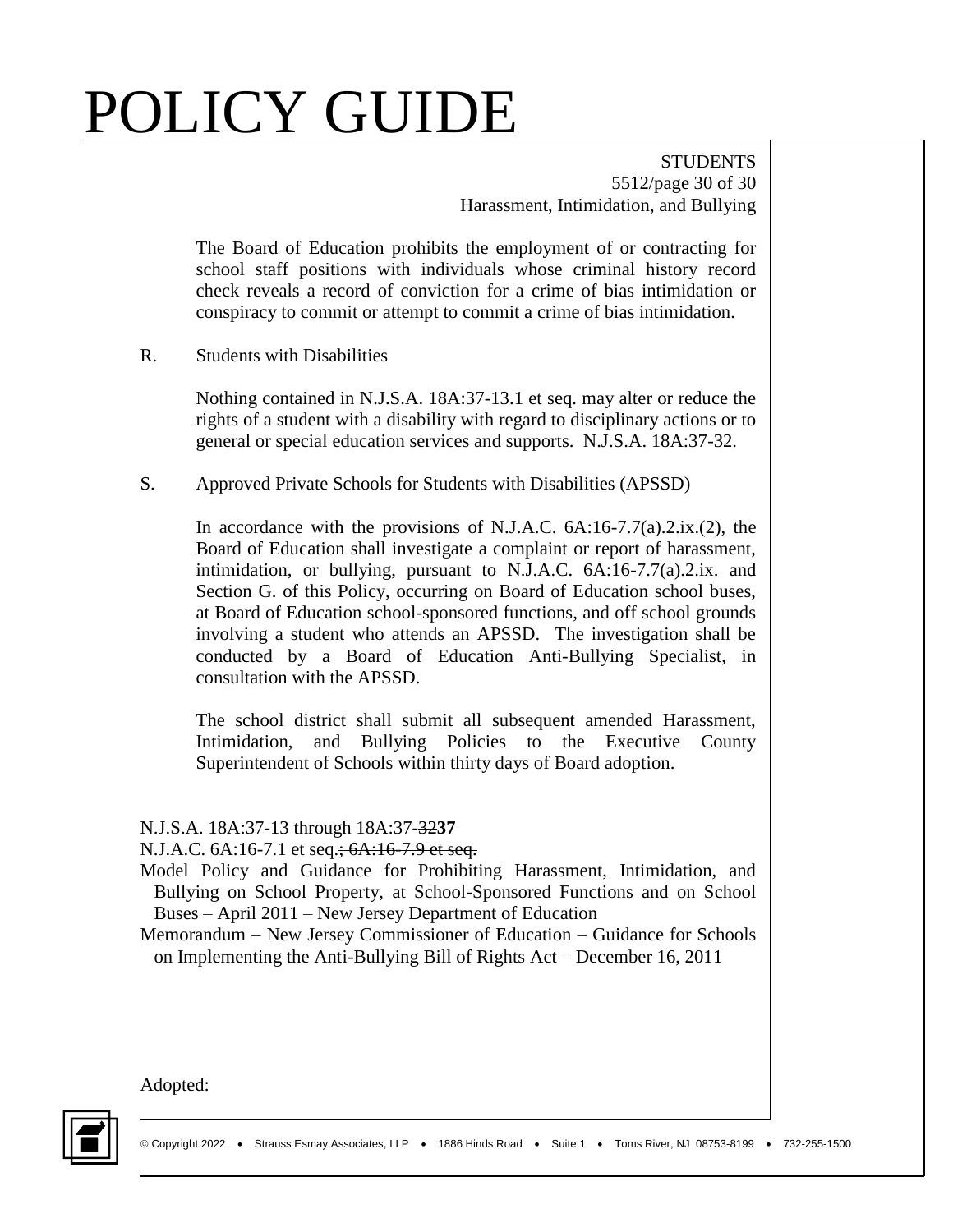PROPERTY 7410/page 1 of 2 Maintenance and Repair Apr 22 **M**

#### **[See POLICY ALERT Nos. 182 and 227]**

#### 7410 MAINTENANCE AND REPAIR

The Board of Education recognizes the fixed assets of the school district represent a significant investment of this community and maintenance is a prime concern to the Board.

The school district is required to develop, approve, and implement a comprehensive maintenance plan in accordance with the requirements of N.J.A.C. 6A:26-20.5. A "comprehensive maintenance plan" means a school district's multi-year maintenance plan covering required maintenance activities for each school facility in the school district adopted pursuant to N.J.A.C. 6A:26.

Required maintenance activities include those activities outlined in N.J.A.C. 6A:26-20.3. The school district shall determine the required maintenance activities to reasonably maintain each school facility in the school district, and shall report the activities in its annual comprehensive maintenance plan pursuant to N.J.A.C. 6A:26-20.5.

In accordance with N.J.A.C. 6A:26-20.4(a), expenditures for required maintenance activities set forth in N.J.A.C. 6A:26-20.3 shall qualify as investments in maintenance for purposes of calculating the required maintenance expenditure in N.J.A.C. 6A:26-20.4(d) and (e), the annual required maintenance budget amount pursuant to N.J.A.C. 6A:26-20.8, and the maintenance factor (M) in N.J.S.A. 18A:7G-9. Expenditures that qualify as required maintenance shall be in accordance with the provisions of N.J.A.C. 6A:26-20.4.

The school district's comprehensive maintenance plan shall be submitted to the Executive County Superintendent by a Board of Education resolution every school year, pursuant N.J.A.C. 6A:26-20.5(a)1.

The required annual maintenance budget amount as reported in its comprehensive maintenance plan shall be included in the district's annual budget certified for taxes in accordance with the provisions of N.J.A.C. 6A:26-20.8(a). The required annual maintenance budget amount shall be calculated and adjusted in accordance with the provisions of N.J.A.C. 6A:26-20.8(b). The Executive County Superintendent shall not approve the school district's budget that does not comply with the provisions of N.J.A.C. 6A:26-20.1 et seq.

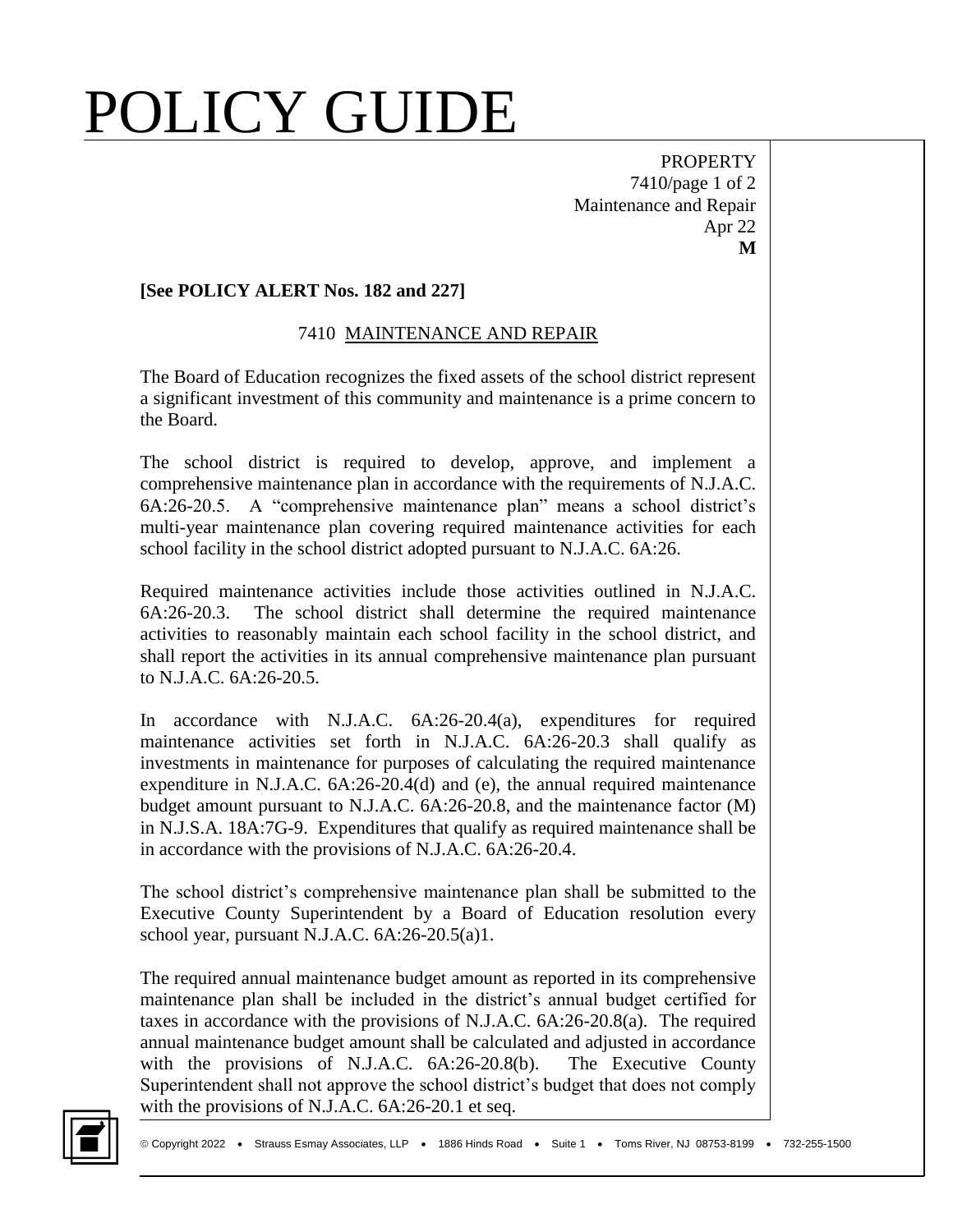PROPERTY 7410/page 2 of 2 Maintenance and Repair

Commencing September 1, 2002, no person shall be employed by the Board of Education as a buildings and grounds supervisor, as defined in N.J.S.A. 18A:17-49, unless the person is a certified educational facilities manager pursuant to N.J.S.A. 18A:17-49 and 18A:17-50.

#### **[Required for School Districts with Three or More District Buildings**

 $X$  Facilities maintenance, repair scheduling and accounting shall be in accordance with the provisions of N.J.A.C. 6A:23A-6.9 and Regulation 7410.01.**]**

N.J.S.A. 18A:7G-9; 18A:17-49; 18A:17-50;18A:18A-43; 18A:21-1 N.J.A.C. 6A:23A-6.9; 6A:26-1.1 et seq.; 6A:26-20.3; 6A:26-20.4; 6A:26-20.5; 6A:26-20.6; 6A:26-20.8

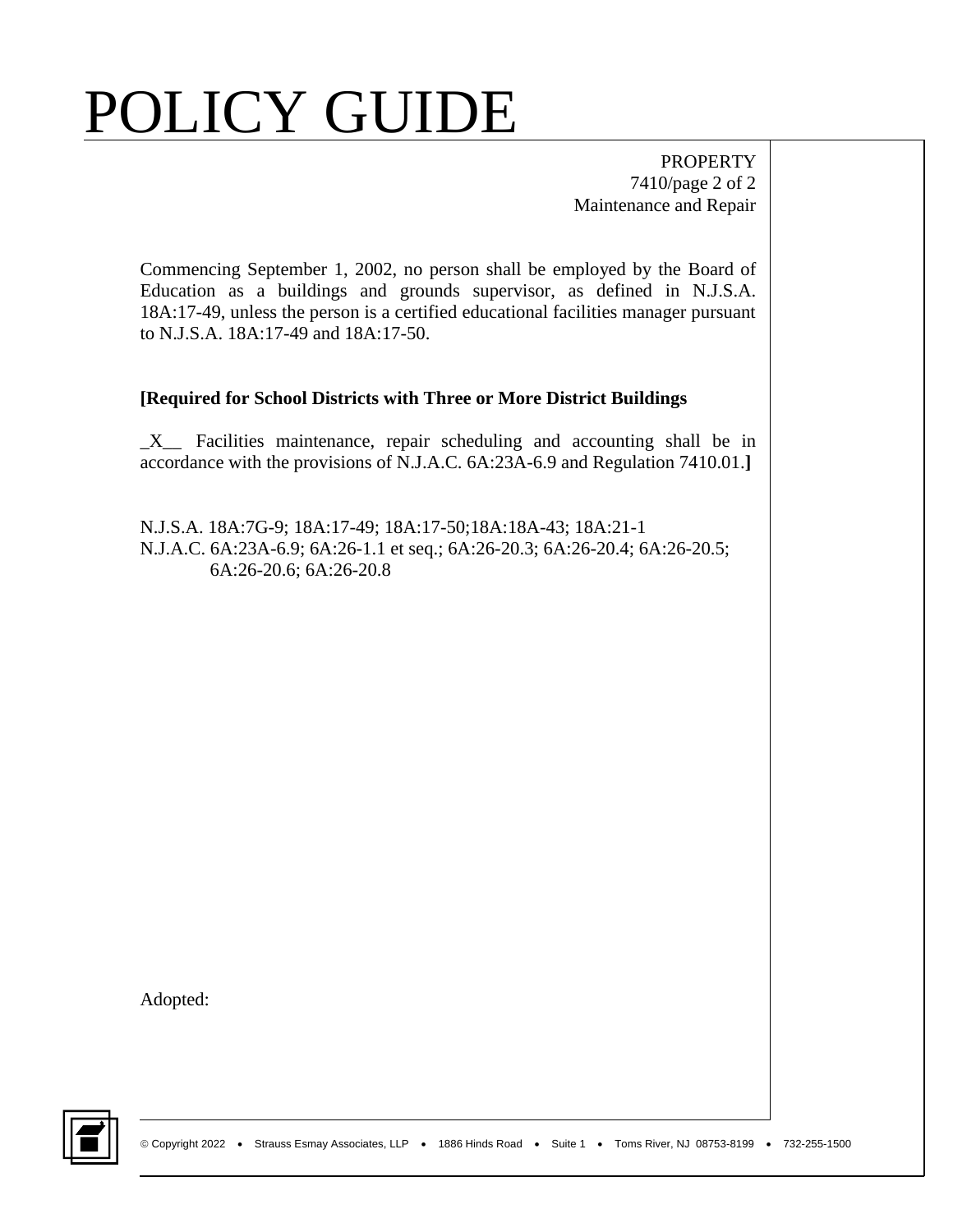**OPERATIONS** 8420/page 1 of 4 Emergency and Crisis Situations Apr 22 **M**

#### **[See POLICY ALERT Nos. 189, 191, 221, 224, and 227]**

#### 8420 EMERGENCY AND CRISIS SITUATIONS

The Board of Education recognizes its responsibility to provide for the safety and security in each school building in the district. The district will develop and implement comprehensive written plans, procedures, and mechanisms to provide for the protection of health, safety, security, and welfare of the school population; the prevention of, intervention in, response to and recovery from emergency and crisis situations; the establishment and maintenance of a climate of civility; and support services for staff, students, and their families.

"School security drill" means an exercise, other than a fire drill, to practice procedures that respond to an emergency situation including, but not limited to, a bomb threat, non-fire evacuation, lockdown, or active shooter situation and that is similar in duration to a fire drill.

The Superintendent of Schools or designee shall consult with law enforcement agencies, health and social services provider agencies, emergency management planners, and school and community resources, as appropriate, in the development of the school district's plans, procedures, and mechanisms for school safety and security. The plans, procedures, and mechanisms shall be consistent with the provisions of N.J.A.C. 6A:16-5.1 and the format and content established by the Domestic Security Preparedness Task Force, pursuant to N.J.S.A. App. A:9-64 et seq., and the Commissioner of Education and shall be reviewed annually, and updated as appropriate.

A copy of the school district's school safety and security plan shall be disseminated to all school district employees. New employees shall receive a copy of the school district's safety and security plan, as appropriate, within sixty days of the effective date of their employment. All employees shall be notified in writing, as appropriate, regarding updates and changes to the school safety and security plan.

The school district shall develop and provide an in-service training program for all school district employees to enable them to recognize and appropriately respond to safety and security concerns, including emergencies and crises, consistent with the school district's plans, procedures, and mechanisms for school safety and security and the provisions of N.J.A.C. 6A:16-5.1. New employees

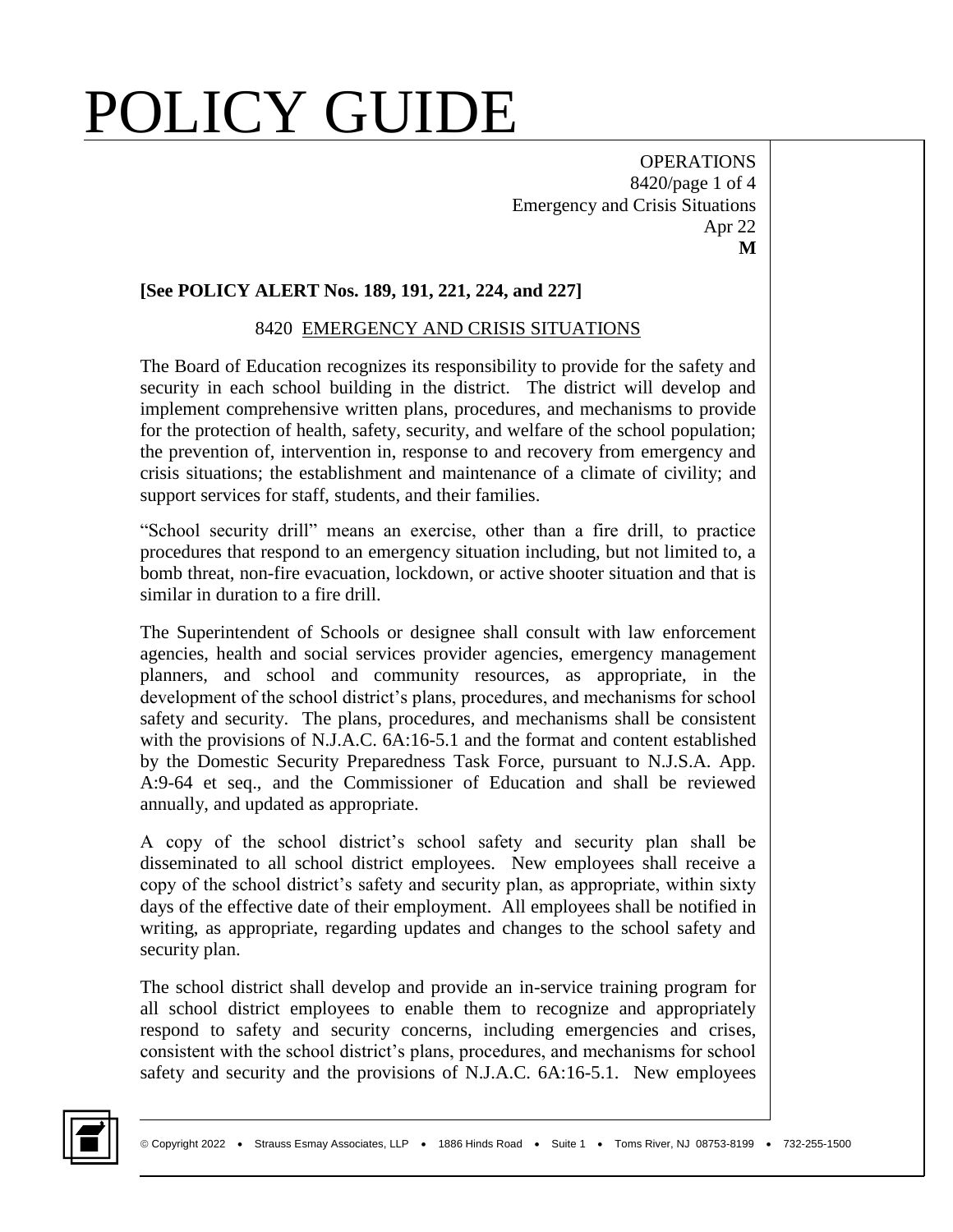**OPERATIONS** 8420/page 2 of 4 Emergency and Crisis Situations

shall receive this in-service training, as appropriate, within sixty days of the effective date of their employment. This in-service training program shall be reviewed annually and updated, as appropriate.

The Board shall ensure individuals employed in the district in a substitute capacity are provided with information and training on the district's practices and procedures on school safety and security including instruction on school security drills, evacuation procedures, and emergency response protocols in the district and the school building where the individuals are employed in accordance with the provisions of N.J.S.A. 18A:41-7.

Every Principal of a school of two or more rooms, or of a school of one room, when located above the first story of a building, shall have at least one fire drill and one school security drill each month within the school hours, including any summer months during which the school is open for instructional programs, and shall require all teachers of all schools, whether occupying buildings of one or more stories, to keep all doors and exits of their respective rooms and buildings unlocked during the school hours, except during an emergency lockdown or an emergency lockdown drill. Where school buildings have been provided with fire escapes, they shall be used by a part or all of the students performing every fire drill. An actual fire or school security emergency that occurs at a school during the month and that includes activities which are the equivalent of a drill shall be considered a drill for the purposes of meeting the requirements of N.J.S.A. 18A:41-1.

Every school in the district shall conduct a school security drill within the first fifteen days of the beginning of the school year. **Notwithstanding any other provision of law to the contrary, the school district shall ensure that a school security drill that occurs when students are present:**

- **1. Includes clear, developmentally and age-appropriate messaging to students and staff at the conclusion of the drill that the event is a drill and that no current danger exists;**
- **2. Does not expose students to content or imaging that is not developmentally or age-appropriate;**
- **3. Is paired with trauma-informed approaches to address any student inquiries or concerns which may arise as a result of a school security drill;**

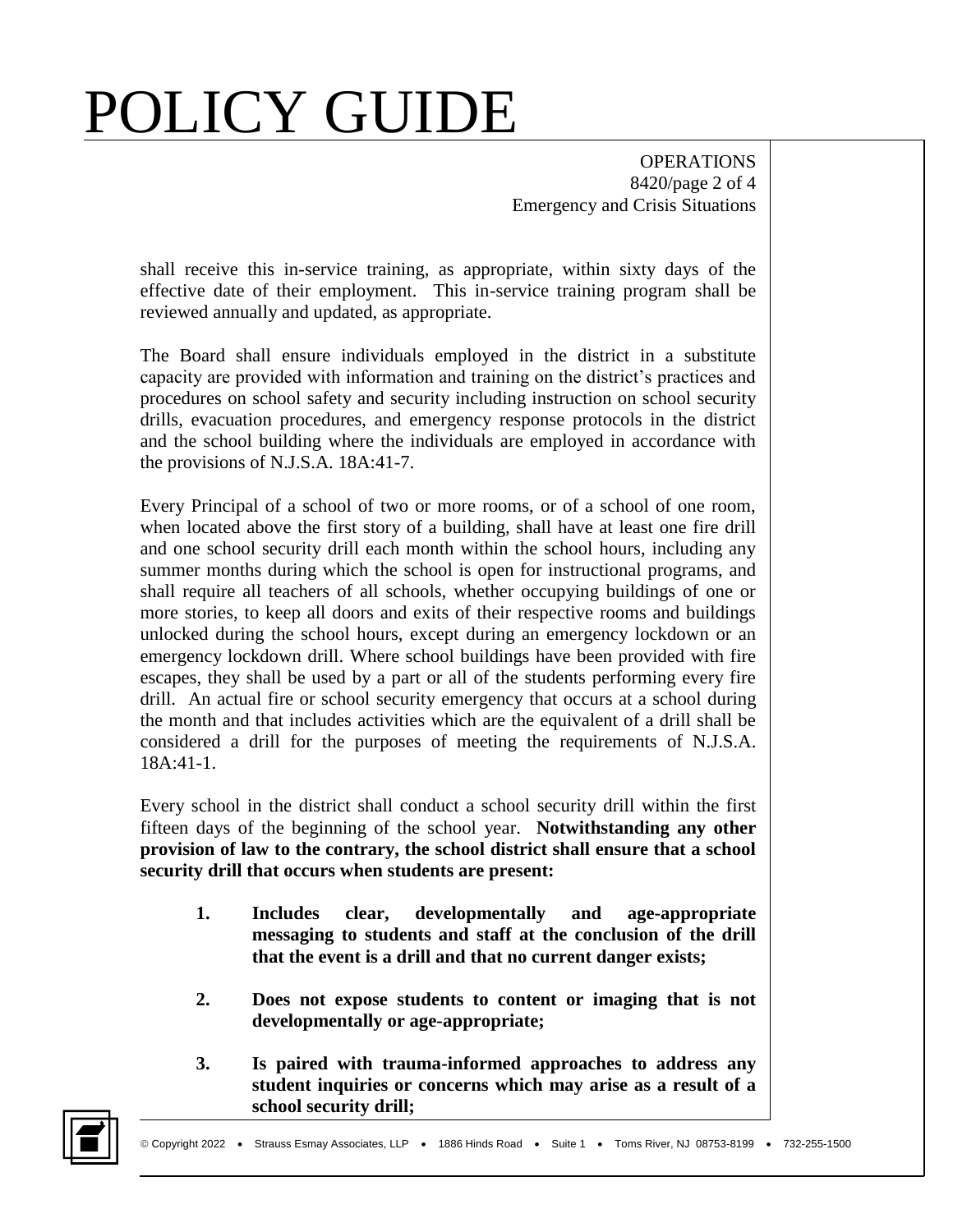**OPERATIONS** 8420/page 3 of 4 Emergency and Crisis Situations

- **4. Does not include the use of fake blood, real or prop firearms, or the simulations of gun shots, explosions, or other sounds or visuals that may induce panic or traumatic response from a student or school district employee;**
- **5. Does not require a student to role play as a victim, but may include first aid training in which students participate; and**
- **6. Is accessible to students with disabilities and mental health conditions, and provides all necessary accommodations for these students.**

**The Principal or designee shall provide written notification to the parent of a student enrolled in the school following completion of a school security drill, which notice shall be provided to the parent by no later than the end of the school day on which the school security drill is conducted.**

The Principal or designee will provide local law enforcement or other emergency responders, as appropriate, with a friendly notification at least forty-eight hours prior to holding a school security drill. A law enforcement officer shall be present at a minimum of one school security drill in each school year in order to make recommendations on any improvements or changes to school security drill procedures that the officer may deem advisable in accordance with N.J.S.A. 18A:41-1. **The school district may permit emergency personnel access to the buildings and grounds of its schools for school security drills that are scheduled outside of school hours and during such times as students are not present.**

**The school district shall review and update its school security drill procedures using a process that coincides with the review of the school safety and security plan developed pursuant to N.J.A.C. 6A:16-5.1 and collects input from emergency personnel; parents of students enrolled in the school district; teachers and staff employed in the district; mental health professionals; and student government representatives from multiple grade levels.**

**The school district shall annually track data on such measures and information as required by the Commissioner of Education, and shall report the data to the Commissioner.**

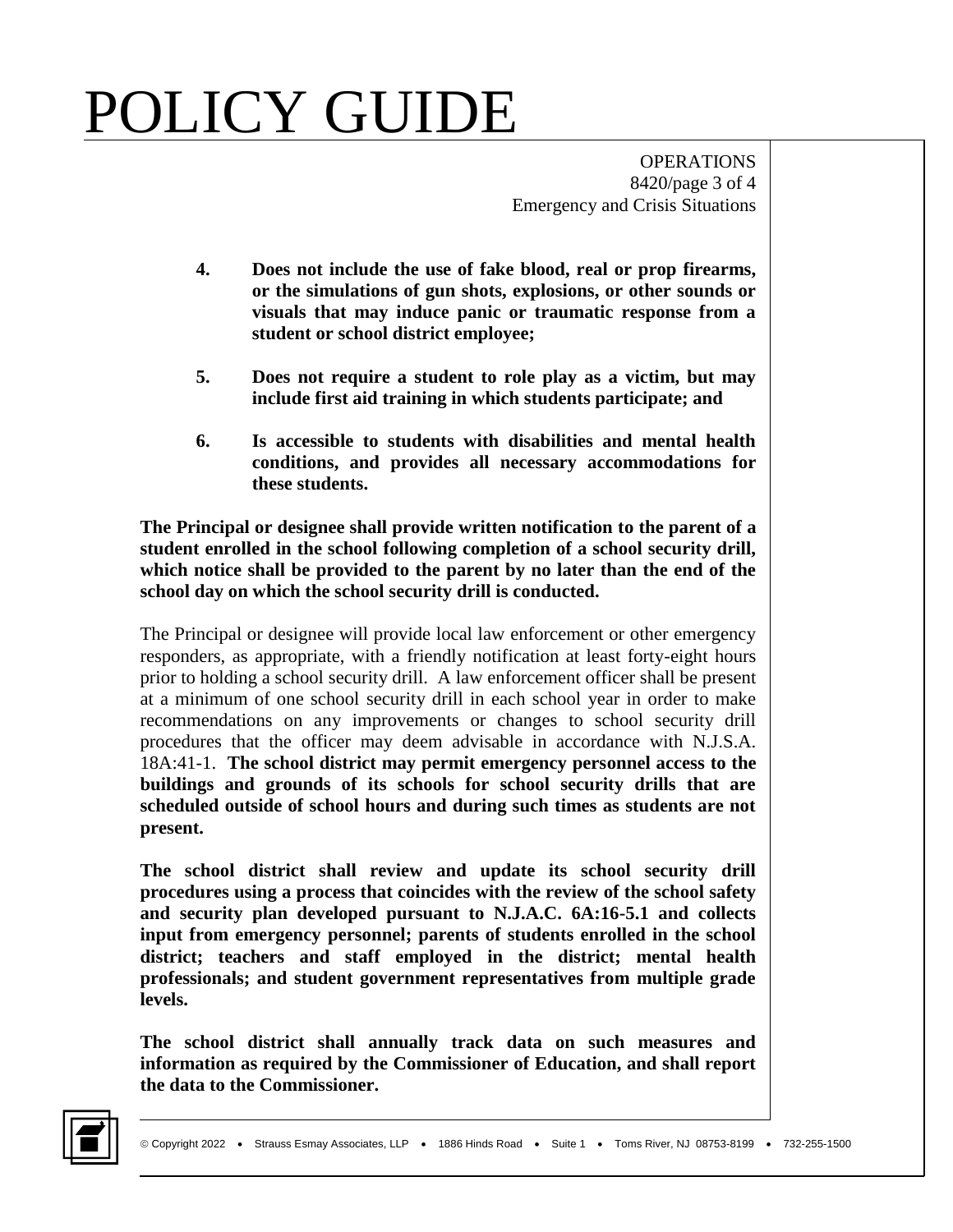**OPERATIONS** 8420/page 4 of 4 Emergency and Crisis Situations

Such drills and in-service training programs shall be conducted in accordance with a building security drill guide and training materials that educate school employees on proper evacuation and lockdown procedures in a variety of emergency situations on school grounds in accordance with N.J.A.C. 6A:16-5.1.

The school district will be required to annually submit a security drill statement of assurance to the New Jersey Department of Education by June 30 of each school year. Each school in the district will be required to complete a security drill record form as required by the New Jersey Department of Education.

N.J.S.A. 2C:33-3 N.J.S.A. 18A:41-1; 18A:41-2; 18A:41-6; 18A:41-7**; 18A:41-7a.** N.J.A.C. 6A:16-5.1<del>; 6A:27-11.2</del>

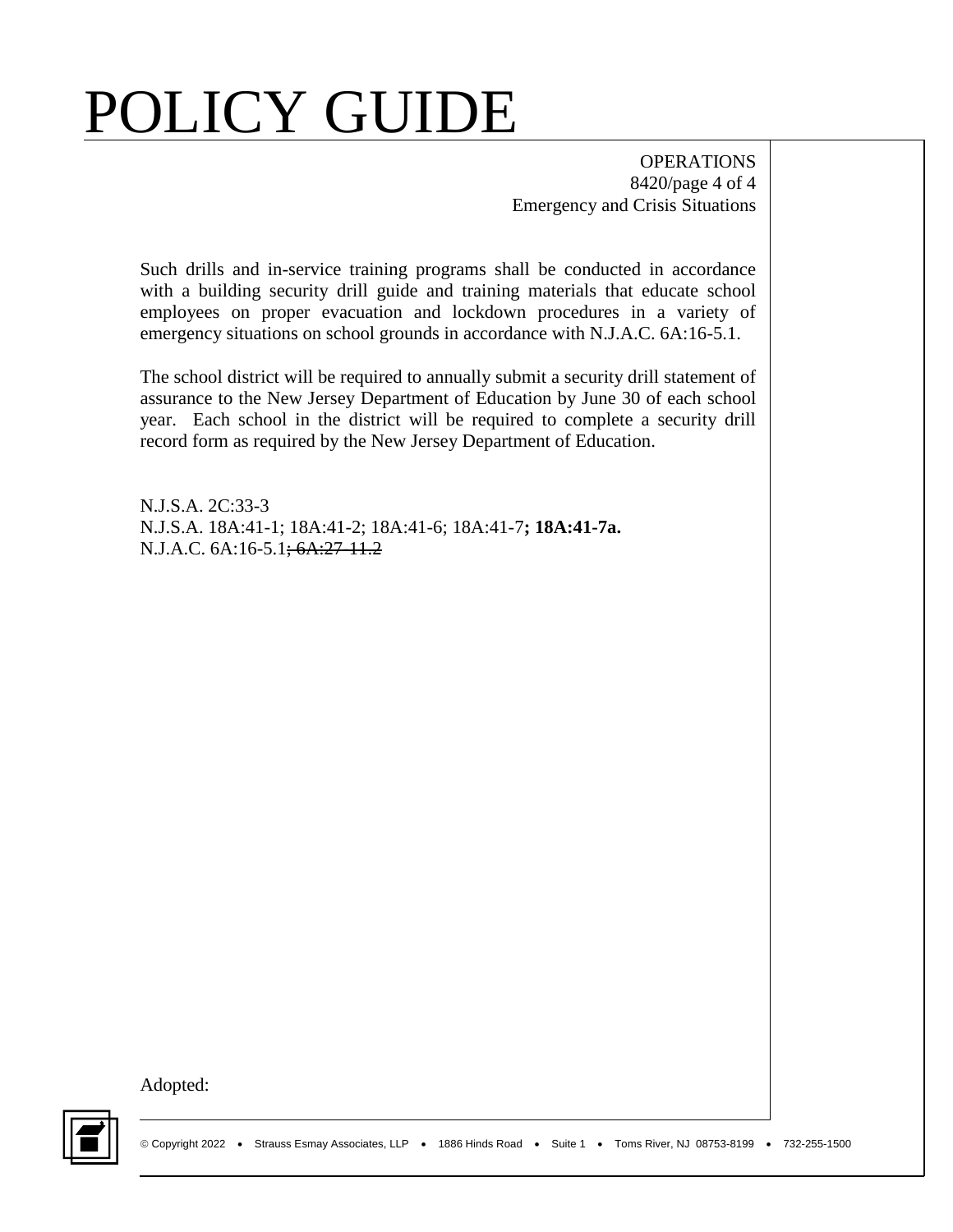**COMMUNITY** 9320/page 1 of 1 Cooperation with Law Enforcement Agencies Apr 22 **M**

#### **[See POLICY ALERT No. 227]**

#### 9320 COOPERATION WITH LAW ENFORCEMENT AGENCIES

The Board of Education recognizes that keeping students and staff safe and helping children understand and respect the law is best served by a close and cooperative relationship with local law enforcement.

The Board adopts this Policy and Regulation 9320 in accordance with N.J.A.C. 6A:16-6.1. to ensure cooperation between school staff and law enforcement authorities in all matters relating to the unlawful possession, distribution and disposition of controlled dangerous substances, including anabolic steroids, as defined in N.J.S.A. 24:21-2 and N.J.S.A. 2C:35-2, drug paraphernalia as defined in N.J.S.A. 2C:36-1, alcoholic beverages; firearms, as defined in N.J.S.A. 2C:39-1.f.; and other deadly weapons as defined in N.J.S.A. 2C:39-1.r.

The Board adopts Policy and Regulation 9320 in accordance with N.J.A.C. 6A:16-6.1. to ensure cooperation between school district staff and law enforcement authorities in all matters relating to the planning and conduct of law enforcement activities and operations occurring on school grounds, including arrest procedures, undercover school operations, and mandatory reporting the offenses listed in the Memorandum of Agreement between Education and Law Enforcement Officials (MOA).

The Superintendent or designee shall institute a program of such communication and cooperation with law enforcement in accordance with N.J.A.C. 6A:16-6.1.

This Policy and Regulation 9320 shall be submitted for review and approval to the Executive County Superintendent in accordance with N.J.A.C. 6A:16-6.2(a)2.

The Superintendent or designee shall annually review the MOA as adopted by the Board to ensure this Policy and Regulation 9320 are in accordance with the requirements outlined therein.

N.J.A.C. 6A:16-6.1.; 6A:16-6.2; 6A:16-6.4.

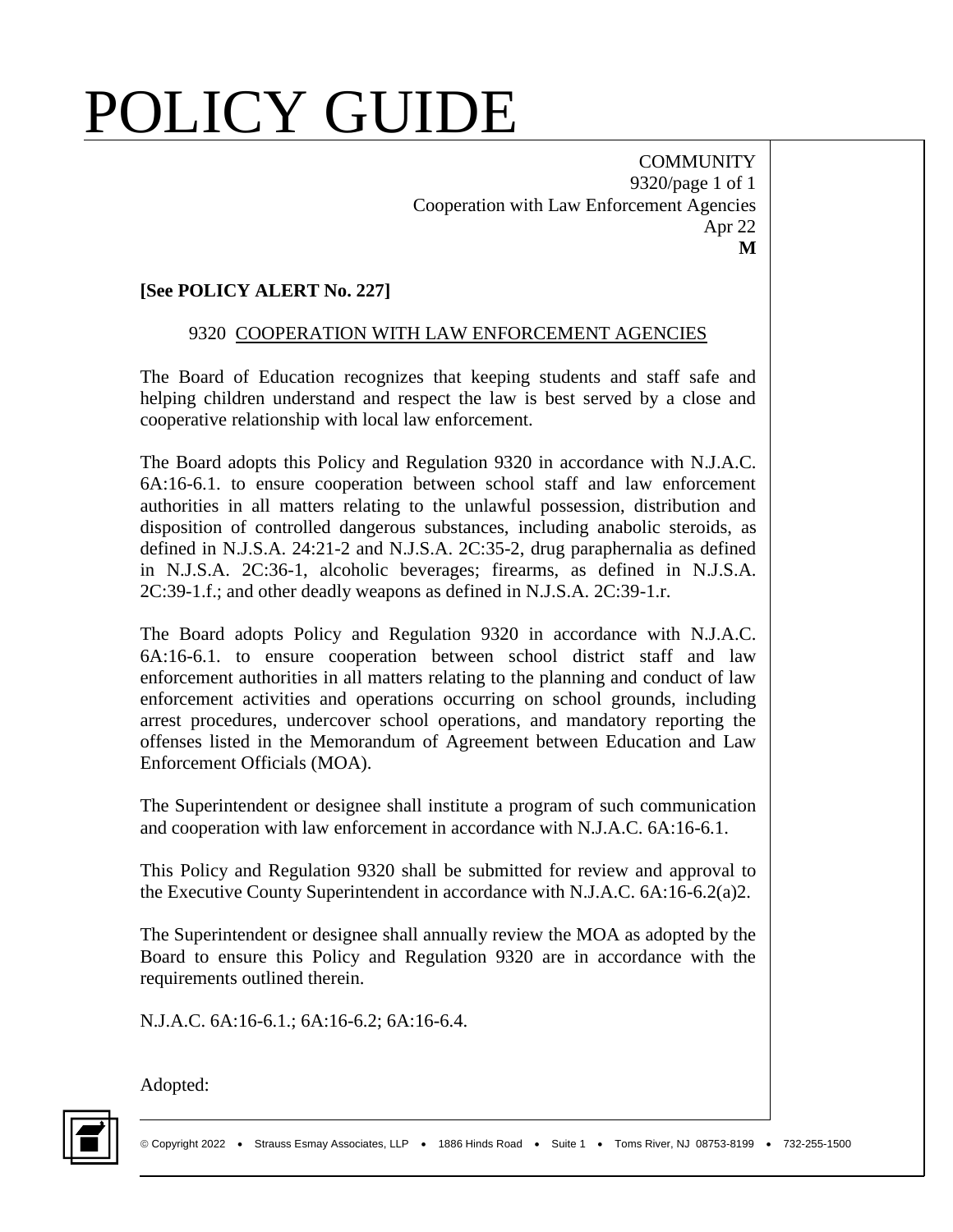**REGULATION** PROPERTY **R** 7410.01/page 1 of 3 Facilities Maintenance, Repair Scheduling, and Accounting Apr 22 **M**

#### **[See POLICY ALERT Nos. 182, 184, and 227]**

#### **[Required for School Districts with Three or More District Buildings]**

#### R 7410.01 FACILITIES MAINTENANCE, REPAIR SCHEDULING, AND ACCOUNTING

A school district with three or more district buildings shall have an automated work order system by July 1, 2010 for prioritizing, performing**,** and recording all maintenance and repair requests for all district buildings and grounds **in accordance with the provisions of N.J.A.C. 6A:23A-6.9**.

- A. Standard Operating Procedure (SOP) For Work Order System
	- 1. The Superintendent or designee shall establish Standard Operating Procedures (SOP) for the approval and prioritization of work order requests which take into account the health and safety of building occupants, priorities and objectives established annually to carryout the district Strategic Plan, the need for the work requested, and other factors the district deems appropriate.
	- 2. Except in an emergency where the work is necessary to correct a situation that poses an imminent threat to the health or safety of students and/or staff, the work order system shall include the following information for a request for work before work begins:
		- a. The name of the person making the request;
		- b. The date of the request;
		- c. The appropriate approval(s) as established by SOP;
		- d. The date of approval(s);
		- e. The location of work requested;
		- f. The priority level (for example, urgent, high, average, low);

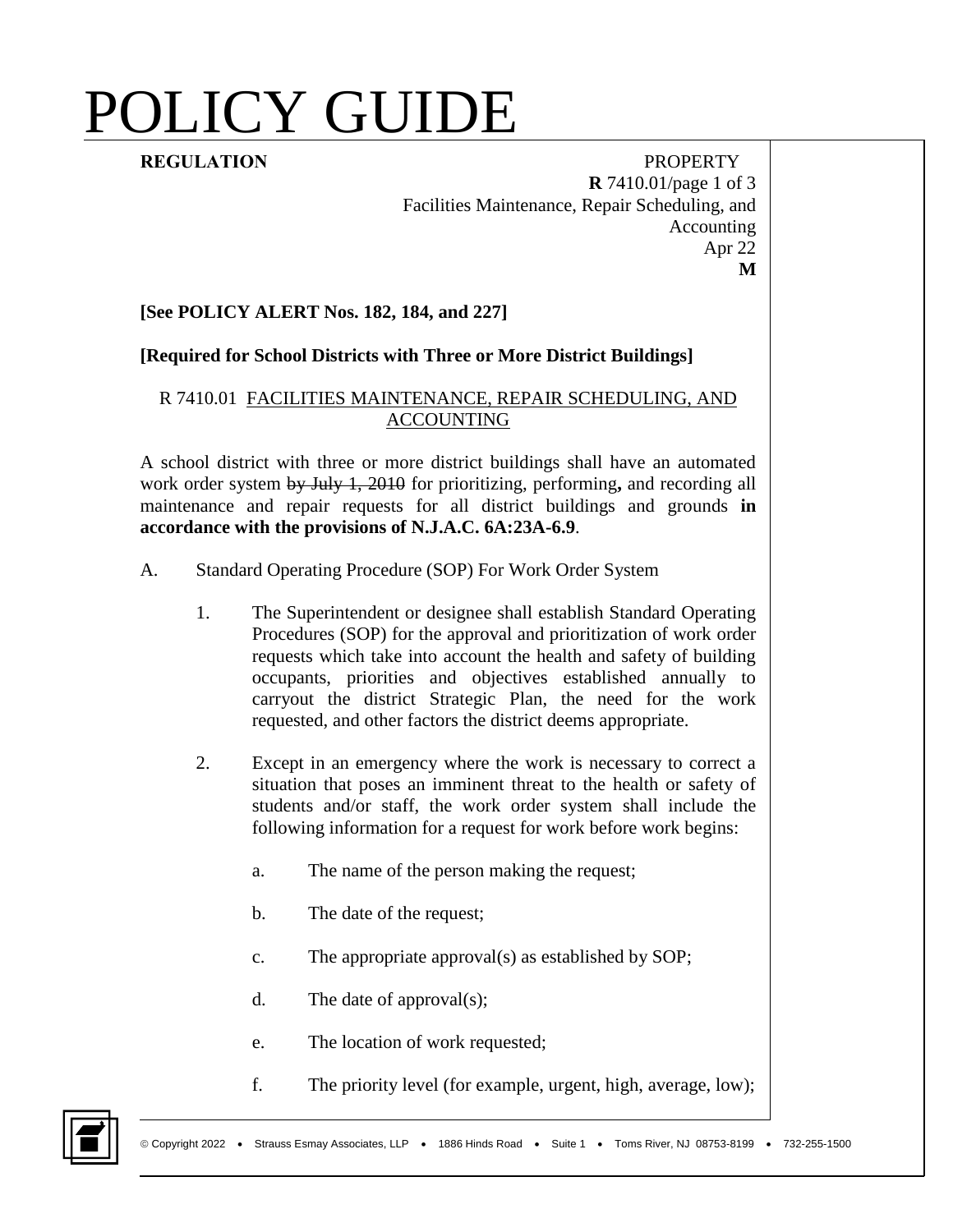PROPERTY R 7410.01/page 2 of 3 Facilities Maintenance, Repair Scheduling, and Accounting

- g. The scheduled date(s) of service;
- h. The trade(s) needed such as general maintenance worker,**;** custodian,**;** carpenter,**;** plumber,**;** electrician,**; heating, ventilation, and air conditioning (HVAC)**, grounds, roofer,**;** masonry,**;** glazer,**;** other;
- i. A description of the work requested;
- j. A projection of the materials and supplies needed for the work;
- k. The estimated **labor** man hours needed to complete task;
- l. The name of the work order assigner; and
- m. The name of the employee(s) working on the order.
- 3. The work order system shall include the following close-out information for each request for work:
	- a. The actual hours worked by date for each assigned staff member;
	- b. The actual hourly rate paid, both regular and over-time, for each assigned staff member;
	- c. The aggregate cost of labor by regular, over-time**,** and total;
	- d. The actual materials and supplies needed to complete the work order;
	- e. Actual cost of materials and supplies; and
	- f. The name of the employee responsible for attesting that the job was completed satisfactorily.